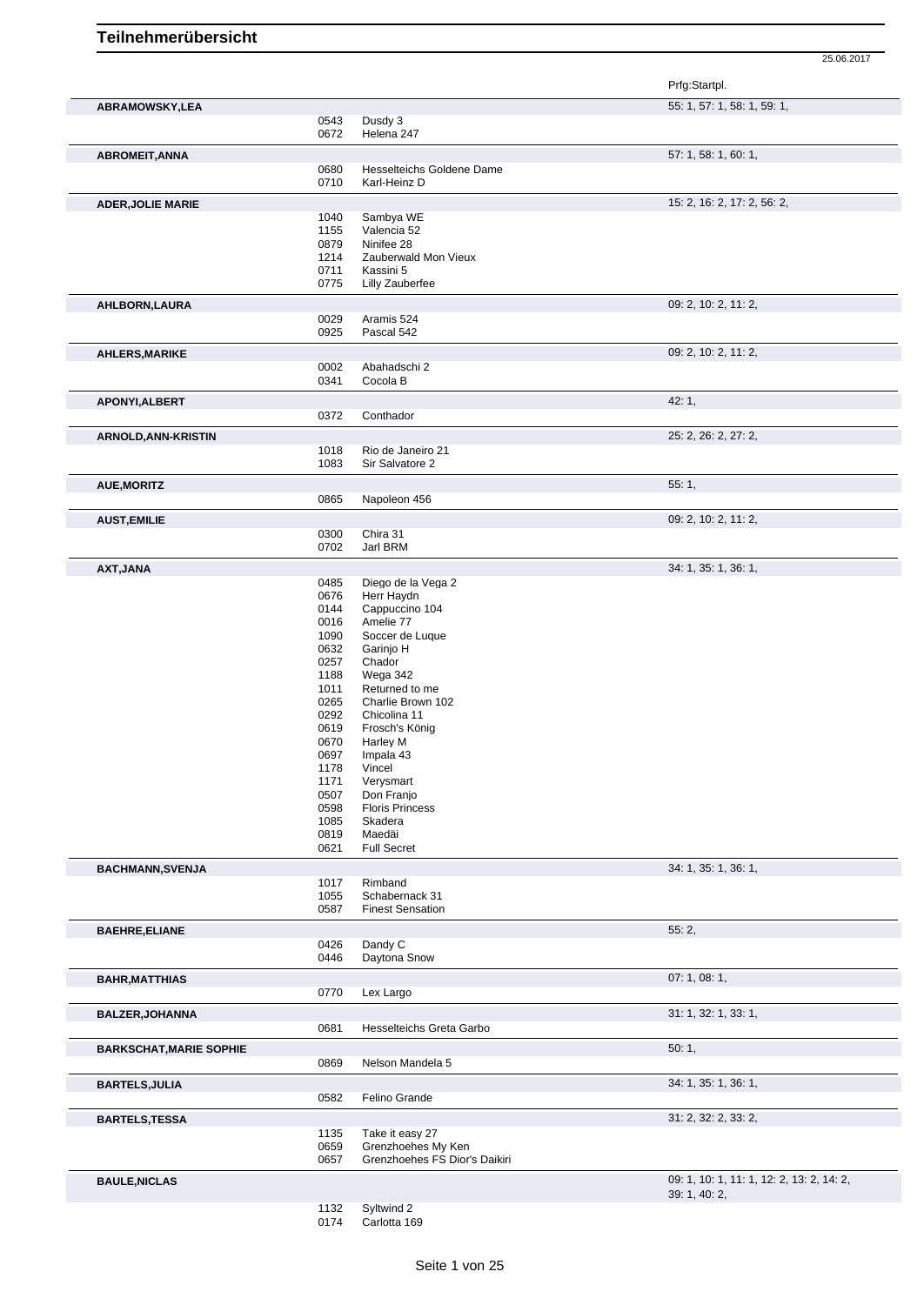|                            | 0984         | Quinaro 2                      |                                           |
|----------------------------|--------------|--------------------------------|-------------------------------------------|
|                            | 0178         | Carlsson vom Dach 2            |                                           |
|                            | 0278         | Checkpoint 19                  |                                           |
|                            | 0611         | Forcetto                       |                                           |
|                            | 0988         | Quinny 2                       |                                           |
|                            | 0603         | For Cornet                     |                                           |
|                            | 0291         | Chica de la Luna 12            |                                           |
|                            | 0571         | Evi 42                         |                                           |
|                            | 0244         | Cessna's Lucille               |                                           |
|                            | 0298         | Chiquiletta                    |                                           |
|                            | 0130         | Candid 11                      |                                           |
|                            | 0232         | Cecilia 36                     |                                           |
|                            | 1097         | Space Girl 4                   |                                           |
|                            | 0788         | Lomby 2                        |                                           |
|                            | 0575         | Fairy Tale 33<br>Quitello 2    |                                           |
|                            | 1000         |                                |                                           |
|                            | 0763<br>0233 | Lenny 81                       |                                           |
|                            | 0276         | Cekkato<br><b>Check Rouge</b>  |                                           |
|                            | 0277         | Checkini 2                     |                                           |
|                            | 0538         | Ducati 34                      |                                           |
|                            | 0881         | Nitro 11                       |                                           |
|                            | 0275         | Check me Baby                  |                                           |
|                            | 0430         | Dantley                        |                                           |
|                            | 1151         | Vacation 2                     |                                           |
|                            | 1153         | Vaja 6                         |                                           |
|                            | 0115         | Calumet de la paix             |                                           |
|                            | 0093         | Cahoon Rouge                   |                                           |
|                            | 0213         | Caspars Adel                   |                                           |
|                            | 0353         | Commis Voyageur                |                                           |
|                            | 1158         | Valuna 3                       |                                           |
|                            | 0980         | <b>Quiet Passion</b>           |                                           |
|                            | 0555         | Elana 22                       |                                           |
|                            | 0558         | Elliot van ter Hulst           |                                           |
|                            | 0939         | Peter Pan 155                  |                                           |
|                            | 0536         | Dropshot                       |                                           |
| <b>BAUMANN, MORITZ</b>     |              |                                | 47: 1, 48: 1,                             |
|                            | 0660         | Grenzhoehes My Sunrise         |                                           |
|                            | 0082         | Bünteeichen Cantera            |                                           |
|                            |              |                                |                                           |
| <b>BAUMGART, HENDRIK</b>   |              |                                | 28: 2, 29: 2, 30: 1,                      |
|                            | 0511         | Don Mardeba                    |                                           |
|                            | 1199         | Willow 185                     |                                           |
|                            | 1093         | Sofiero De                     |                                           |
| <b>BAUMGART, PHILIPP</b>   |              |                                | 39: 2, 40: 1,                             |
|                            | 0386         | Cornflakes 6                   |                                           |
|                            | 0479         | Die Krone 2                    |                                           |
|                            | 0964         | Quando Vengo                   |                                           |
|                            | 1216         | ZZ Top 12                      |                                           |
|                            | 0030         | Argento 21                     |                                           |
|                            | 0320         | Cinimini 2                     |                                           |
| <b>BAUMGARTEN, CAROLIN</b> |              |                                | 04: 1, 05: 1, 06: 1,                      |
|                            | 0065         | Biagini Z                      |                                           |
|                            |              |                                |                                           |
| <b>BAUST, FABIAN</b>       |              |                                | 12: 2, 13: 2, 14: 2,                      |
|                            | 0242         | Cera 42                        |                                           |
|                            | 0226         | Catoka                         |                                           |
| <b>BECKMANN, THERESA</b>   |              |                                | 34: 1, 35: 1, 38: 1,                      |
|                            | 0617         | Fritzi Jones B                 |                                           |
|                            |              |                                | 34: 1, 35: 1, 36: 1,                      |
| <b>BEHREND, THERESA</b>    |              | Die oder keine 15              |                                           |
|                            | 0481         |                                |                                           |
| <b>BENTE, LEONIE</b>       |              |                                | 18: 1, 19: 1, 20: 1, 56: 1,               |
|                            | 0883         | No doubt                       |                                           |
|                            | 0966         | Quantanamera 7                 |                                           |
| <b>BERGEN, PAUL</b>        |              |                                | 12: 1, 13: 1, 14: 1, 15: 2, 16: 2, 17: 2, |
|                            |              |                                | 41: 1, 42: 1,                             |
|                            | 0071         | Black Jack 161                 |                                           |
|                            | 0083         | Bünteeichen-Monja              |                                           |
|                            | 0759         | Lea 295                        |                                           |
|                            |              | Sundance 87                    |                                           |
|                            | 1125         |                                |                                           |
|                            |              |                                |                                           |
| <b>BERNSTORF, MAIKE</b>    |              |                                | 39: 2,                                    |
|                            | 0750         | Lassango 2                     |                                           |
|                            | 0214         | Casper Mado                    |                                           |
|                            | 0692         | Hylanderhof's Vulkano          |                                           |
|                            | 0690         | Hylanderhof's Karuschka        |                                           |
|                            | 0689         | Hylanderhof's Bahrain          |                                           |
|                            | 1118         | <b>Striewes Lakita</b>         |                                           |
|                            | 0815         | Macan 2                        |                                           |
|                            | 0055         | Bebo                           |                                           |
|                            | 0972<br>1042 | Querida 84<br>Sammy de Luxe 18 |                                           |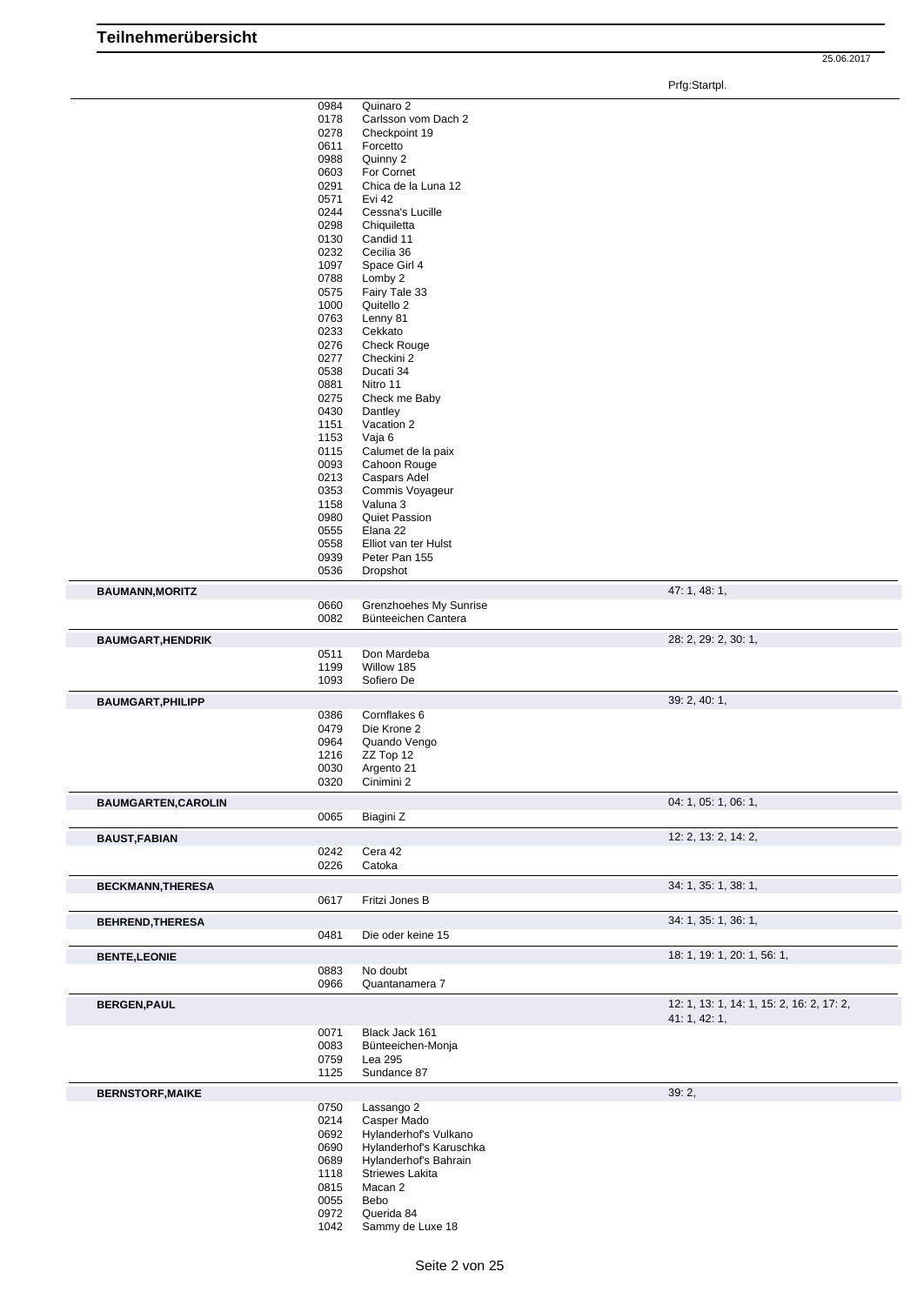| 0890<br>Nurmi 93<br><b>Gala 155</b><br>0628<br>0693<br>Hylanderhof's Georgij<br>0691<br><b>Hylanderhof's Pretorius</b><br>0439<br>Dassima 2<br>34: 1, 35: 1, 36: 1,<br>BERTRAM, MARIETTA<br>0020<br>Amicelli L<br>Smooch<br>1087<br>0707<br>Kalle Bum<br>0080<br>Buddy Bär<br>21: 1, 22: 1,<br><b>BETKA, MIROSLAW</b><br>0600<br>Follow Me 36<br>28: 1, 29: 1, 30: 1,<br><b>BIRKENSTOCK, ABBY</b><br>0453<br>Delacroix 6<br>50:1,<br><b>BLANKEN, CONSTANZE</b><br>0644<br>Golden Toffifee<br>01: 1, 02: 1, 03: 1, 39: 2, 40: 2, 41: 1,<br><b>BOEHNER, FLORIAN</b><br>42:1,<br>0378<br>Cool Grey 2<br>0397<br>Crisanto 2<br>Vanilla 19<br>1165<br>0005<br>Abramowitsch 4<br>0762<br>Lenada<br>0740<br>Lallana<br>0773<br>Lido VD Wellington<br>34: 1, 35: 1, 36: 1,<br><b>BOESCHE, BIRGIT</b><br>Szibadano<br>1134<br>0493<br>Django unchained<br>58: 1, 59: 1, 60: 1,<br><b>BOESSLING, JENKE</b><br>0425<br>Dancing-Boy TCF<br>53: 1, 54: 1,<br><b>BOHLING, CELINE</b><br>0243<br>Cesaro 4<br>34: 1, 35: 1, 37: 1, 38: 1,<br><b>BORCHERS, MADLEN</b><br>0179<br>Carlucca<br>09: 1, 10: 1, 11: 1,<br><b>BORMANN, FINJA</b><br>0001<br>A crazy son of Lavina<br>Lucky Friday 2<br>0804 |  |
|--------------------------------------------------------------------------------------------------------------------------------------------------------------------------------------------------------------------------------------------------------------------------------------------------------------------------------------------------------------------------------------------------------------------------------------------------------------------------------------------------------------------------------------------------------------------------------------------------------------------------------------------------------------------------------------------------------------------------------------------------------------------------------------------------------------------------------------------------------------------------------------------------------------------------------------------------------------------------------------------------------------------------------------------------------------------------------------------------------------------------------------------------------------------------------------|--|
|                                                                                                                                                                                                                                                                                                                                                                                                                                                                                                                                                                                                                                                                                                                                                                                                                                                                                                                                                                                                                                                                                                                                                                                      |  |
|                                                                                                                                                                                                                                                                                                                                                                                                                                                                                                                                                                                                                                                                                                                                                                                                                                                                                                                                                                                                                                                                                                                                                                                      |  |
|                                                                                                                                                                                                                                                                                                                                                                                                                                                                                                                                                                                                                                                                                                                                                                                                                                                                                                                                                                                                                                                                                                                                                                                      |  |
|                                                                                                                                                                                                                                                                                                                                                                                                                                                                                                                                                                                                                                                                                                                                                                                                                                                                                                                                                                                                                                                                                                                                                                                      |  |
|                                                                                                                                                                                                                                                                                                                                                                                                                                                                                                                                                                                                                                                                                                                                                                                                                                                                                                                                                                                                                                                                                                                                                                                      |  |
|                                                                                                                                                                                                                                                                                                                                                                                                                                                                                                                                                                                                                                                                                                                                                                                                                                                                                                                                                                                                                                                                                                                                                                                      |  |
|                                                                                                                                                                                                                                                                                                                                                                                                                                                                                                                                                                                                                                                                                                                                                                                                                                                                                                                                                                                                                                                                                                                                                                                      |  |
|                                                                                                                                                                                                                                                                                                                                                                                                                                                                                                                                                                                                                                                                                                                                                                                                                                                                                                                                                                                                                                                                                                                                                                                      |  |
|                                                                                                                                                                                                                                                                                                                                                                                                                                                                                                                                                                                                                                                                                                                                                                                                                                                                                                                                                                                                                                                                                                                                                                                      |  |
|                                                                                                                                                                                                                                                                                                                                                                                                                                                                                                                                                                                                                                                                                                                                                                                                                                                                                                                                                                                                                                                                                                                                                                                      |  |
|                                                                                                                                                                                                                                                                                                                                                                                                                                                                                                                                                                                                                                                                                                                                                                                                                                                                                                                                                                                                                                                                                                                                                                                      |  |
|                                                                                                                                                                                                                                                                                                                                                                                                                                                                                                                                                                                                                                                                                                                                                                                                                                                                                                                                                                                                                                                                                                                                                                                      |  |
|                                                                                                                                                                                                                                                                                                                                                                                                                                                                                                                                                                                                                                                                                                                                                                                                                                                                                                                                                                                                                                                                                                                                                                                      |  |
|                                                                                                                                                                                                                                                                                                                                                                                                                                                                                                                                                                                                                                                                                                                                                                                                                                                                                                                                                                                                                                                                                                                                                                                      |  |
|                                                                                                                                                                                                                                                                                                                                                                                                                                                                                                                                                                                                                                                                                                                                                                                                                                                                                                                                                                                                                                                                                                                                                                                      |  |
|                                                                                                                                                                                                                                                                                                                                                                                                                                                                                                                                                                                                                                                                                                                                                                                                                                                                                                                                                                                                                                                                                                                                                                                      |  |
|                                                                                                                                                                                                                                                                                                                                                                                                                                                                                                                                                                                                                                                                                                                                                                                                                                                                                                                                                                                                                                                                                                                                                                                      |  |
|                                                                                                                                                                                                                                                                                                                                                                                                                                                                                                                                                                                                                                                                                                                                                                                                                                                                                                                                                                                                                                                                                                                                                                                      |  |
|                                                                                                                                                                                                                                                                                                                                                                                                                                                                                                                                                                                                                                                                                                                                                                                                                                                                                                                                                                                                                                                                                                                                                                                      |  |
|                                                                                                                                                                                                                                                                                                                                                                                                                                                                                                                                                                                                                                                                                                                                                                                                                                                                                                                                                                                                                                                                                                                                                                                      |  |
|                                                                                                                                                                                                                                                                                                                                                                                                                                                                                                                                                                                                                                                                                                                                                                                                                                                                                                                                                                                                                                                                                                                                                                                      |  |
|                                                                                                                                                                                                                                                                                                                                                                                                                                                                                                                                                                                                                                                                                                                                                                                                                                                                                                                                                                                                                                                                                                                                                                                      |  |
|                                                                                                                                                                                                                                                                                                                                                                                                                                                                                                                                                                                                                                                                                                                                                                                                                                                                                                                                                                                                                                                                                                                                                                                      |  |
|                                                                                                                                                                                                                                                                                                                                                                                                                                                                                                                                                                                                                                                                                                                                                                                                                                                                                                                                                                                                                                                                                                                                                                                      |  |
|                                                                                                                                                                                                                                                                                                                                                                                                                                                                                                                                                                                                                                                                                                                                                                                                                                                                                                                                                                                                                                                                                                                                                                                      |  |
|                                                                                                                                                                                                                                                                                                                                                                                                                                                                                                                                                                                                                                                                                                                                                                                                                                                                                                                                                                                                                                                                                                                                                                                      |  |
|                                                                                                                                                                                                                                                                                                                                                                                                                                                                                                                                                                                                                                                                                                                                                                                                                                                                                                                                                                                                                                                                                                                                                                                      |  |
|                                                                                                                                                                                                                                                                                                                                                                                                                                                                                                                                                                                                                                                                                                                                                                                                                                                                                                                                                                                                                                                                                                                                                                                      |  |
|                                                                                                                                                                                                                                                                                                                                                                                                                                                                                                                                                                                                                                                                                                                                                                                                                                                                                                                                                                                                                                                                                                                                                                                      |  |
|                                                                                                                                                                                                                                                                                                                                                                                                                                                                                                                                                                                                                                                                                                                                                                                                                                                                                                                                                                                                                                                                                                                                                                                      |  |
|                                                                                                                                                                                                                                                                                                                                                                                                                                                                                                                                                                                                                                                                                                                                                                                                                                                                                                                                                                                                                                                                                                                                                                                      |  |
|                                                                                                                                                                                                                                                                                                                                                                                                                                                                                                                                                                                                                                                                                                                                                                                                                                                                                                                                                                                                                                                                                                                                                                                      |  |
|                                                                                                                                                                                                                                                                                                                                                                                                                                                                                                                                                                                                                                                                                                                                                                                                                                                                                                                                                                                                                                                                                                                                                                                      |  |
|                                                                                                                                                                                                                                                                                                                                                                                                                                                                                                                                                                                                                                                                                                                                                                                                                                                                                                                                                                                                                                                                                                                                                                                      |  |
|                                                                                                                                                                                                                                                                                                                                                                                                                                                                                                                                                                                                                                                                                                                                                                                                                                                                                                                                                                                                                                                                                                                                                                                      |  |
|                                                                                                                                                                                                                                                                                                                                                                                                                                                                                                                                                                                                                                                                                                                                                                                                                                                                                                                                                                                                                                                                                                                                                                                      |  |
|                                                                                                                                                                                                                                                                                                                                                                                                                                                                                                                                                                                                                                                                                                                                                                                                                                                                                                                                                                                                                                                                                                                                                                                      |  |
|                                                                                                                                                                                                                                                                                                                                                                                                                                                                                                                                                                                                                                                                                                                                                                                                                                                                                                                                                                                                                                                                                                                                                                                      |  |
|                                                                                                                                                                                                                                                                                                                                                                                                                                                                                                                                                                                                                                                                                                                                                                                                                                                                                                                                                                                                                                                                                                                                                                                      |  |
|                                                                                                                                                                                                                                                                                                                                                                                                                                                                                                                                                                                                                                                                                                                                                                                                                                                                                                                                                                                                                                                                                                                                                                                      |  |
|                                                                                                                                                                                                                                                                                                                                                                                                                                                                                                                                                                                                                                                                                                                                                                                                                                                                                                                                                                                                                                                                                                                                                                                      |  |
|                                                                                                                                                                                                                                                                                                                                                                                                                                                                                                                                                                                                                                                                                                                                                                                                                                                                                                                                                                                                                                                                                                                                                                                      |  |
|                                                                                                                                                                                                                                                                                                                                                                                                                                                                                                                                                                                                                                                                                                                                                                                                                                                                                                                                                                                                                                                                                                                                                                                      |  |
|                                                                                                                                                                                                                                                                                                                                                                                                                                                                                                                                                                                                                                                                                                                                                                                                                                                                                                                                                                                                                                                                                                                                                                                      |  |
|                                                                                                                                                                                                                                                                                                                                                                                                                                                                                                                                                                                                                                                                                                                                                                                                                                                                                                                                                                                                                                                                                                                                                                                      |  |
|                                                                                                                                                                                                                                                                                                                                                                                                                                                                                                                                                                                                                                                                                                                                                                                                                                                                                                                                                                                                                                                                                                                                                                                      |  |
|                                                                                                                                                                                                                                                                                                                                                                                                                                                                                                                                                                                                                                                                                                                                                                                                                                                                                                                                                                                                                                                                                                                                                                                      |  |
|                                                                                                                                                                                                                                                                                                                                                                                                                                                                                                                                                                                                                                                                                                                                                                                                                                                                                                                                                                                                                                                                                                                                                                                      |  |
|                                                                                                                                                                                                                                                                                                                                                                                                                                                                                                                                                                                                                                                                                                                                                                                                                                                                                                                                                                                                                                                                                                                                                                                      |  |
|                                                                                                                                                                                                                                                                                                                                                                                                                                                                                                                                                                                                                                                                                                                                                                                                                                                                                                                                                                                                                                                                                                                                                                                      |  |
|                                                                                                                                                                                                                                                                                                                                                                                                                                                                                                                                                                                                                                                                                                                                                                                                                                                                                                                                                                                                                                                                                                                                                                                      |  |
|                                                                                                                                                                                                                                                                                                                                                                                                                                                                                                                                                                                                                                                                                                                                                                                                                                                                                                                                                                                                                                                                                                                                                                                      |  |
|                                                                                                                                                                                                                                                                                                                                                                                                                                                                                                                                                                                                                                                                                                                                                                                                                                                                                                                                                                                                                                                                                                                                                                                      |  |
|                                                                                                                                                                                                                                                                                                                                                                                                                                                                                                                                                                                                                                                                                                                                                                                                                                                                                                                                                                                                                                                                                                                                                                                      |  |
|                                                                                                                                                                                                                                                                                                                                                                                                                                                                                                                                                                                                                                                                                                                                                                                                                                                                                                                                                                                                                                                                                                                                                                                      |  |
|                                                                                                                                                                                                                                                                                                                                                                                                                                                                                                                                                                                                                                                                                                                                                                                                                                                                                                                                                                                                                                                                                                                                                                                      |  |
| 0749<br>Lasparo                                                                                                                                                                                                                                                                                                                                                                                                                                                                                                                                                                                                                                                                                                                                                                                                                                                                                                                                                                                                                                                                                                                                                                      |  |
|                                                                                                                                                                                                                                                                                                                                                                                                                                                                                                                                                                                                                                                                                                                                                                                                                                                                                                                                                                                                                                                                                                                                                                                      |  |
| 0396<br>Crazy Santa Claus                                                                                                                                                                                                                                                                                                                                                                                                                                                                                                                                                                                                                                                                                                                                                                                                                                                                                                                                                                                                                                                                                                                                                            |  |
| 42:2,                                                                                                                                                                                                                                                                                                                                                                                                                                                                                                                                                                                                                                                                                                                                                                                                                                                                                                                                                                                                                                                                                                                                                                                |  |
| <b>BORMANN, FRANZ</b>                                                                                                                                                                                                                                                                                                                                                                                                                                                                                                                                                                                                                                                                                                                                                                                                                                                                                                                                                                                                                                                                                                                                                                |  |
| 1138<br>Tinwin crazy stud                                                                                                                                                                                                                                                                                                                                                                                                                                                                                                                                                                                                                                                                                                                                                                                                                                                                                                                                                                                                                                                                                                                                                            |  |
| 0975<br>Qufocolo crazy stud                                                                                                                                                                                                                                                                                                                                                                                                                                                                                                                                                                                                                                                                                                                                                                                                                                                                                                                                                                                                                                                                                                                                                          |  |
| 1126<br>Sunflower crazy Sock                                                                                                                                                                                                                                                                                                                                                                                                                                                                                                                                                                                                                                                                                                                                                                                                                                                                                                                                                                                                                                                                                                                                                         |  |
|                                                                                                                                                                                                                                                                                                                                                                                                                                                                                                                                                                                                                                                                                                                                                                                                                                                                                                                                                                                                                                                                                                                                                                                      |  |
| 0749<br>Lasparo                                                                                                                                                                                                                                                                                                                                                                                                                                                                                                                                                                                                                                                                                                                                                                                                                                                                                                                                                                                                                                                                                                                                                                      |  |
| 0396<br>Crazy Santa Claus                                                                                                                                                                                                                                                                                                                                                                                                                                                                                                                                                                                                                                                                                                                                                                                                                                                                                                                                                                                                                                                                                                                                                            |  |
| 0958                                                                                                                                                                                                                                                                                                                                                                                                                                                                                                                                                                                                                                                                                                                                                                                                                                                                                                                                                                                                                                                                                                                                                                                 |  |
| Quadros crazy Love                                                                                                                                                                                                                                                                                                                                                                                                                                                                                                                                                                                                                                                                                                                                                                                                                                                                                                                                                                                                                                                                                                                                                                   |  |
| Lucky Crazy Wendy<br>0803                                                                                                                                                                                                                                                                                                                                                                                                                                                                                                                                                                                                                                                                                                                                                                                                                                                                                                                                                                                                                                                                                                                                                            |  |
| Lucky Crazy Cindy<br>0802                                                                                                                                                                                                                                                                                                                                                                                                                                                                                                                                                                                                                                                                                                                                                                                                                                                                                                                                                                                                                                                                                                                                                            |  |
| Verdi's Crazy Love<br>1169                                                                                                                                                                                                                                                                                                                                                                                                                                                                                                                                                                                                                                                                                                                                                                                                                                                                                                                                                                                                                                                                                                                                                           |  |
|                                                                                                                                                                                                                                                                                                                                                                                                                                                                                                                                                                                                                                                                                                                                                                                                                                                                                                                                                                                                                                                                                                                                                                                      |  |
| 34: 1, 35: 1, 38: 1,                                                                                                                                                                                                                                                                                                                                                                                                                                                                                                                                                                                                                                                                                                                                                                                                                                                                                                                                                                                                                                                                                                                                                                 |  |
| <b>BORN, JULIA</b>                                                                                                                                                                                                                                                                                                                                                                                                                                                                                                                                                                                                                                                                                                                                                                                                                                                                                                                                                                                                                                                                                                                                                                   |  |
| Li Si<br>0772                                                                                                                                                                                                                                                                                                                                                                                                                                                                                                                                                                                                                                                                                                                                                                                                                                                                                                                                                                                                                                                                                                                                                                        |  |
|                                                                                                                                                                                                                                                                                                                                                                                                                                                                                                                                                                                                                                                                                                                                                                                                                                                                                                                                                                                                                                                                                                                                                                                      |  |
| 12: 2, 13: 2, 14: 2, 15: 1, 16: 1, 17: 1,<br>BOY, HENRIKE-SOPHIE                                                                                                                                                                                                                                                                                                                                                                                                                                                                                                                                                                                                                                                                                                                                                                                                                                                                                                                                                                                                                                                                                                                     |  |
| Saint Salima<br>1032                                                                                                                                                                                                                                                                                                                                                                                                                                                                                                                                                                                                                                                                                                                                                                                                                                                                                                                                                                                                                                                                                                                                                                 |  |
| Chocolate V                                                                                                                                                                                                                                                                                                                                                                                                                                                                                                                                                                                                                                                                                                                                                                                                                                                                                                                                                                                                                                                                                                                                                                          |  |
| 0306                                                                                                                                                                                                                                                                                                                                                                                                                                                                                                                                                                                                                                                                                                                                                                                                                                                                                                                                                                                                                                                                                                                                                                                 |  |
| 0058<br>Bellini 54                                                                                                                                                                                                                                                                                                                                                                                                                                                                                                                                                                                                                                                                                                                                                                                                                                                                                                                                                                                                                                                                                                                                                                   |  |
|                                                                                                                                                                                                                                                                                                                                                                                                                                                                                                                                                                                                                                                                                                                                                                                                                                                                                                                                                                                                                                                                                                                                                                                      |  |
|                                                                                                                                                                                                                                                                                                                                                                                                                                                                                                                                                                                                                                                                                                                                                                                                                                                                                                                                                                                                                                                                                                                                                                                      |  |
| 18: 1, 19: 1, 20: 1,                                                                                                                                                                                                                                                                                                                                                                                                                                                                                                                                                                                                                                                                                                                                                                                                                                                                                                                                                                                                                                                                                                                                                                 |  |
|                                                                                                                                                                                                                                                                                                                                                                                                                                                                                                                                                                                                                                                                                                                                                                                                                                                                                                                                                                                                                                                                                                                                                                                      |  |
| 1128<br>Sunny 620                                                                                                                                                                                                                                                                                                                                                                                                                                                                                                                                                                                                                                                                                                                                                                                                                                                                                                                                                                                                                                                                                                                                                                    |  |
|                                                                                                                                                                                                                                                                                                                                                                                                                                                                                                                                                                                                                                                                                                                                                                                                                                                                                                                                                                                                                                                                                                                                                                                      |  |
| 18: 1, 19: 1, 20: 1,                                                                                                                                                                                                                                                                                                                                                                                                                                                                                                                                                                                                                                                                                                                                                                                                                                                                                                                                                                                                                                                                                                                                                                 |  |
| Corea 5<br>0383                                                                                                                                                                                                                                                                                                                                                                                                                                                                                                                                                                                                                                                                                                                                                                                                                                                                                                                                                                                                                                                                                                                                                                      |  |
|                                                                                                                                                                                                                                                                                                                                                                                                                                                                                                                                                                                                                                                                                                                                                                                                                                                                                                                                                                                                                                                                                                                                                                                      |  |
| 01: 2, 02: 2, 03: 2, 39: 3, 40: 3, 41: 2,                                                                                                                                                                                                                                                                                                                                                                                                                                                                                                                                                                                                                                                                                                                                                                                                                                                                                                                                                                                                                                                                                                                                            |  |
|                                                                                                                                                                                                                                                                                                                                                                                                                                                                                                                                                                                                                                                                                                                                                                                                                                                                                                                                                                                                                                                                                                                                                                                      |  |
| 42:2,                                                                                                                                                                                                                                                                                                                                                                                                                                                                                                                                                                                                                                                                                                                                                                                                                                                                                                                                                                                                                                                                                                                                                                                |  |
| 0319<br><b>Cindy 1031</b>                                                                                                                                                                                                                                                                                                                                                                                                                                                                                                                                                                                                                                                                                                                                                                                                                                                                                                                                                                                                                                                                                                                                                            |  |
| 0778<br>Limited Oak                                                                                                                                                                                                                                                                                                                                                                                                                                                                                                                                                                                                                                                                                                                                                                                                                                                                                                                                                                                                                                                                                                                                                                  |  |
|                                                                                                                                                                                                                                                                                                                                                                                                                                                                                                                                                                                                                                                                                                                                                                                                                                                                                                                                                                                                                                                                                                                                                                                      |  |
| 0990<br>Quintana 75                                                                                                                                                                                                                                                                                                                                                                                                                                                                                                                                                                                                                                                                                                                                                                                                                                                                                                                                                                                                                                                                                                                                                                  |  |
| 0989<br>Quintado                                                                                                                                                                                                                                                                                                                                                                                                                                                                                                                                                                                                                                                                                                                                                                                                                                                                                                                                                                                                                                                                                                                                                                     |  |
|                                                                                                                                                                                                                                                                                                                                                                                                                                                                                                                                                                                                                                                                                                                                                                                                                                                                                                                                                                                                                                                                                                                                                                                      |  |
| 0871<br>Neugeschwent's Nicoletta                                                                                                                                                                                                                                                                                                                                                                                                                                                                                                                                                                                                                                                                                                                                                                                                                                                                                                                                                                                                                                                                                                                                                     |  |
| 0411<br>Cyrus 98                                                                                                                                                                                                                                                                                                                                                                                                                                                                                                                                                                                                                                                                                                                                                                                                                                                                                                                                                                                                                                                                                                                                                                     |  |
| Cassario 8<br>0216                                                                                                                                                                                                                                                                                                                                                                                                                                                                                                                                                                                                                                                                                                                                                                                                                                                                                                                                                                                                                                                                                                                                                                   |  |
|                                                                                                                                                                                                                                                                                                                                                                                                                                                                                                                                                                                                                                                                                                                                                                                                                                                                                                                                                                                                                                                                                                                                                                                      |  |
| 0403<br>Cuadrado                                                                                                                                                                                                                                                                                                                                                                                                                                                                                                                                                                                                                                                                                                                                                                                                                                                                                                                                                                                                                                                                                                                                                                     |  |
| 0186<br>Carrica 9                                                                                                                                                                                                                                                                                                                                                                                                                                                                                                                                                                                                                                                                                                                                                                                                                                                                                                                                                                                                                                                                                                                                                                    |  |
| 0147<br>Caprise 12                                                                                                                                                                                                                                                                                                                                                                                                                                                                                                                                                                                                                                                                                                                                                                                                                                                                                                                                                                                                                                                                                                                                                                   |  |
|                                                                                                                                                                                                                                                                                                                                                                                                                                                                                                                                                                                                                                                                                                                                                                                                                                                                                                                                                                                                                                                                                                                                                                                      |  |
| 0219<br>Cassimo 6                                                                                                                                                                                                                                                                                                                                                                                                                                                                                                                                                                                                                                                                                                                                                                                                                                                                                                                                                                                                                                                                                                                                                                    |  |
| <b>BOY, MADLEN</b><br><b>BRAKEL, SARAH LINA</b><br><b>BRANDT, THOMAS</b><br>0405<br>Cupido 110<br>0716<br>Kia V                                                                                                                                                                                                                                                                                                                                                                                                                                                                                                                                                                                                                                                                                                                                                                                                                                                                                                                                                                                                                                                                      |  |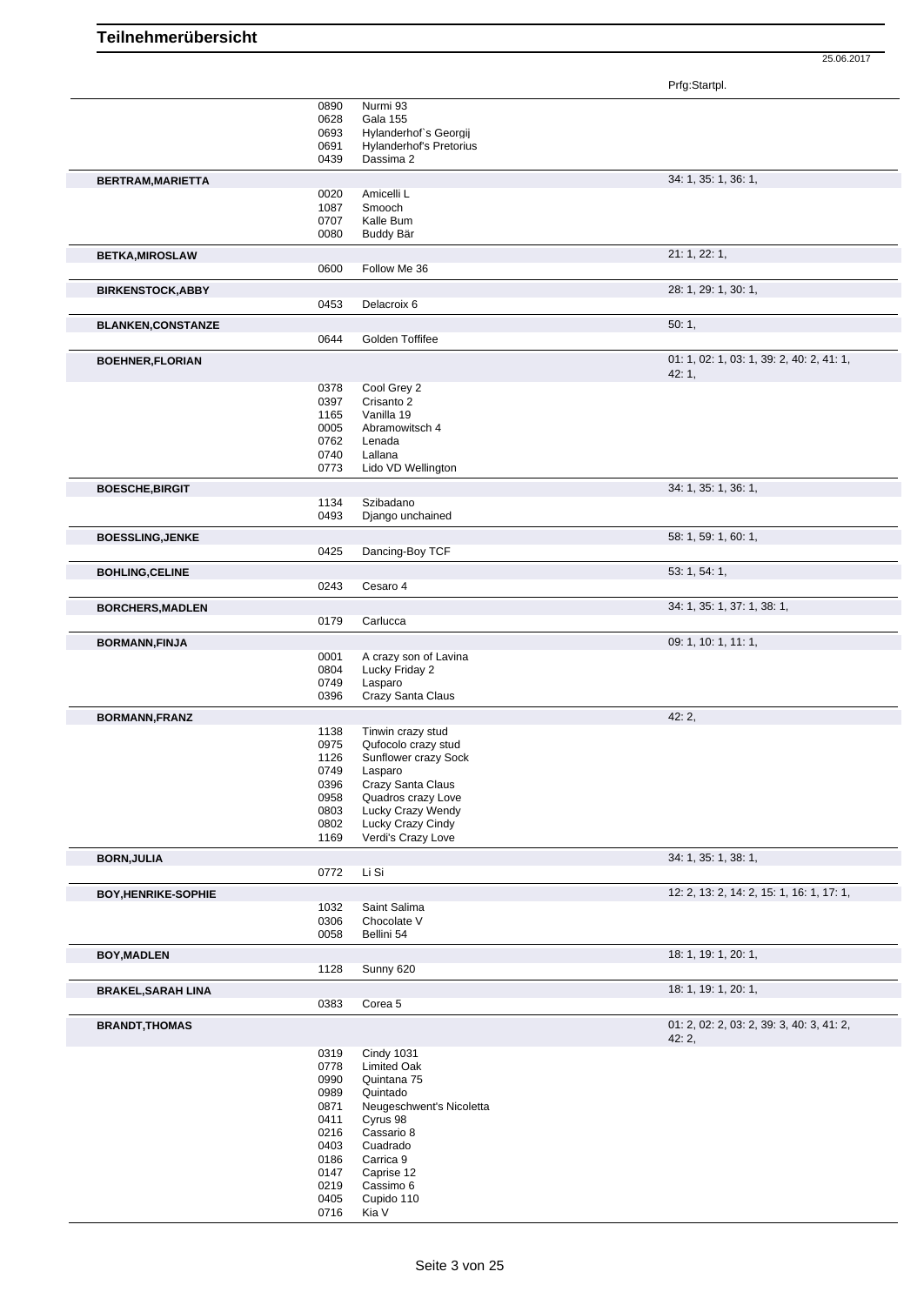|                                   |              |                                            | Prfg:Startpl.                                                            |
|-----------------------------------|--------------|--------------------------------------------|--------------------------------------------------------------------------|
| <b>BRAUER, RIEKE</b>              | 0938         | Perry Lee 4                                | 56:1,                                                                    |
|                                   |              |                                            | 21: 2, 22: 2,                                                            |
| <b>BREMER, JAN-ERIC</b>           | 1039         | Sambuca 82                                 |                                                                          |
|                                   | 0826         | Mellemhaves Copperfield                    |                                                                          |
| <b>BRUEMMER,LENA</b>              |              |                                            | 39: 1, 40: 1,                                                            |
|                                   | 0204         | Casiraghi 3                                |                                                                          |
| <b>BRUENGER, IDA</b>              | 0589         | Fiona B                                    | 34: 1, 35: 1, 37: 1,                                                     |
| <b>BUBANZ, MARIE</b>              |              |                                            | 57: 1, 58: 1, 59: 1,                                                     |
|                                   | 0817         | Macho 55                                   |                                                                          |
|                                   | 0445         | Daylight 269                               |                                                                          |
| <b>BUBANZ, PAULINE</b>            | 0429         | Dantes Peah P                              | 28: 1, 29: 1, 30: 1,                                                     |
|                                   | 1025         | Romello 3                                  |                                                                          |
| <b>BUBKE,LENE</b>                 |              |                                            | 34: 1, 35: 1, 37: 1,                                                     |
|                                   | 0676         | Herr Haydn                                 |                                                                          |
|                                   | 0016         | Amelie 77                                  |                                                                          |
|                                   | 1090<br>0632 | Soccer de Luque<br>Garinjo H               |                                                                          |
|                                   | 1188         | Wega 342                                   |                                                                          |
|                                   | 0265         | Charlie Brown 102                          |                                                                          |
|                                   | 0292         | Chicolina 11                               |                                                                          |
|                                   | 1159         | Valut 2                                    |                                                                          |
|                                   | 0619         | Frosch's König                             |                                                                          |
|                                   | 0670         | Harley M                                   |                                                                          |
|                                   | 0697<br>1178 | Impala 43<br>Vincel                        |                                                                          |
|                                   | 1171         | Verysmart                                  |                                                                          |
|                                   | 0618         | Frizzante 10                               |                                                                          |
|                                   | 0598         | <b>Floris Princess</b>                     |                                                                          |
|                                   | 1085         | Skadera                                    |                                                                          |
|                                   | 0819         | Maedäi                                     |                                                                          |
|                                   | 0621         | <b>Full Secret</b>                         |                                                                          |
| <b>BUCKLITSCH, ANJA</b>           |              |                                            | 04: 2, 05: 1, 06: 1, 07: 1, 08: 1, 34: 1,<br>35: 1, 36: 1, 37: 1, 38: 1, |
|                                   | 0322         | Clair 10                                   |                                                                          |
|                                   | 0606         | For Granted                                |                                                                          |
| <b>BUDDE, MICHELLE</b>            | 1015         | Ribery 4                                   | 21: 1, 22: 1,                                                            |
| <b>BUECHAU, MARCUS</b>            |              |                                            | 01: 1, 02: 1, 03: 1,                                                     |
|                                   | 0010         | Alando 22                                  |                                                                          |
| <b>BUENTEMEYER, KAROLIN</b>       |              |                                            | 34: 1, 35: 1, 37: 1,                                                     |
|                                   |              | 0674 Hennessy 80                           |                                                                          |
| <b>BUSCH-KUFFNER, ANTONIA</b>     | 1006         | Reitland's Obama                           | 46: 2, 47: 2, 48: 2,                                                     |
|                                   | 1056         | Schierensees Midnight Blue                 |                                                                          |
|                                   | 0878         | Nike's Newcomer                            |                                                                          |
| <b>BUSSMANN, PAULA</b>            |              |                                            | 53: 1, 54: 1, 57: 1, 58: 1, 59: 1,                                       |
|                                   | 0166<br>0625 | Carlchen Casanova<br>Fürstin von der Heide |                                                                          |
| <b>CASTEDELLO, SISSY MERCEDES</b> |              |                                            | 09: 1, 10: 1, 11: 1,                                                     |
|                                   | 0580         | Febo del Chirone                           |                                                                          |
|                                   | 0344         | Coeur de Lion 21                           |                                                                          |
|                                   | 0626         | <b>Fyrst Palton</b>                        |                                                                          |
|                                   | 0148         | Captain Casper                             |                                                                          |
| <b>CHRISTMANN, LARA</b>           |              |                                            | 34: 1, 35: 1, 36: 1, 37: 1,                                              |
|                                   | 1030<br>0092 | Rugjada<br>Caesar 354                      |                                                                          |
| <b>CONRAD, PATRICK</b>            |              |                                            | 08:1,                                                                    |
|                                   | 0088         | Cadeau du ciel 13                          |                                                                          |
|                                   | 1144         | Triomf 2                                   |                                                                          |
| <b>DAAKE, MIRA VON</b>            |              |                                            | 34: 1, 35: 1, 36: 1,                                                     |
|                                   | 1193<br>0520 | Wernissage B<br>Donnatella B               |                                                                          |
|                                   | 0044         | Ballaikia B                                |                                                                          |
|                                   | 0573         | Fabrice B                                  |                                                                          |
|                                   | 0539         | Dujardin B 2                               |                                                                          |
| <b>DALLMANN, JOSEPHINE</b>        |              |                                            | 09: 2, 10: 2, 11: 2,                                                     |
|                                   | 0173<br>0616 | Carlos S<br>Fredy de lux                   |                                                                          |
| <b>DAMMEYER,LOUIS</b>             |              |                                            | 18: 1, 19: 1, 20: 1,                                                     |
|                                   |              |                                            |                                                                          |

Avec Coeur 9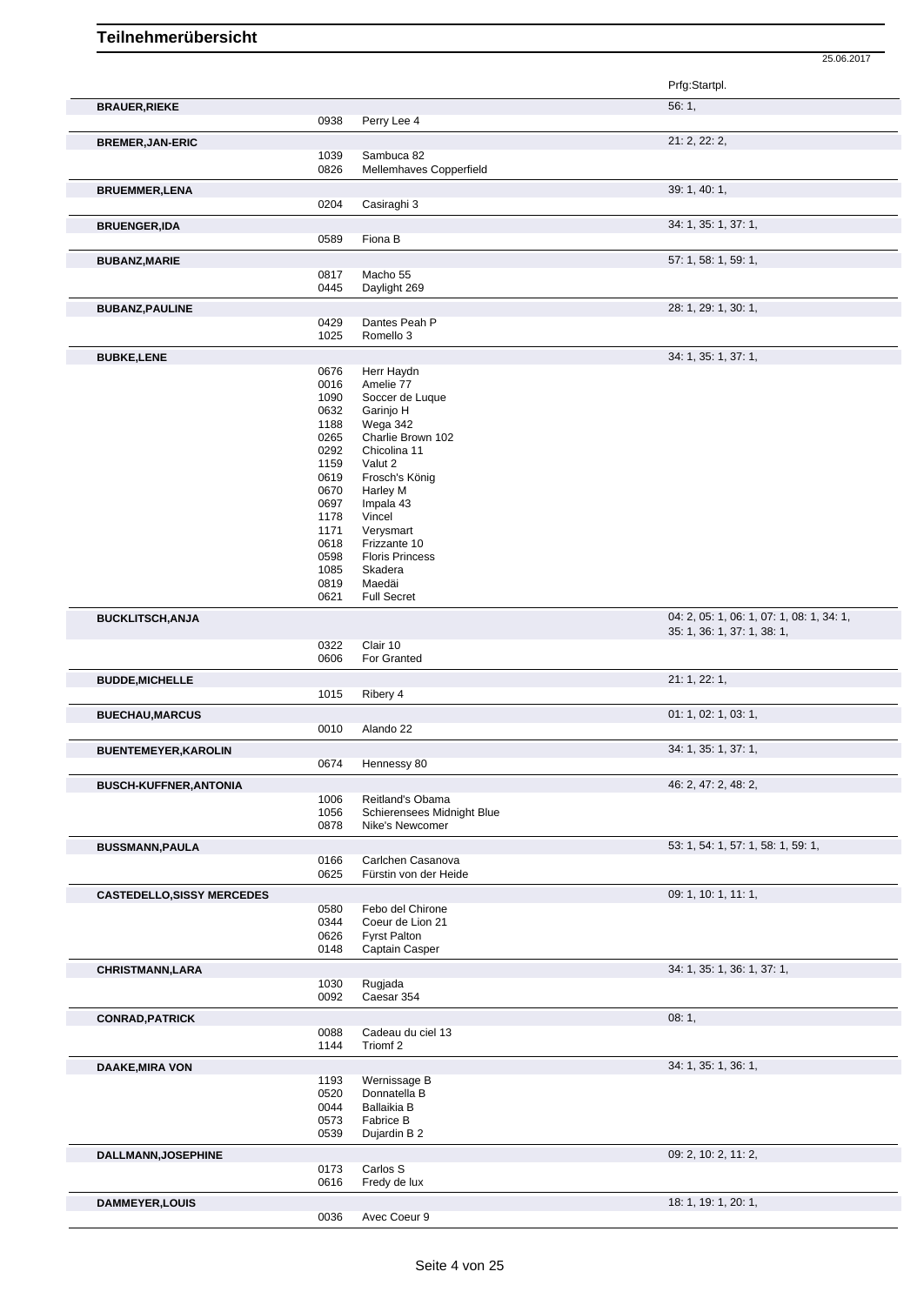Prfg:Startpl. **DEECKE,LARISSA** 34: 1, 35: 1, 36: 1, 0622 Full.-House **DEECKE, MIRIAM** 34: 1, 35: 1, 37: 1, 0099 Caleta-Olivia **DERLIEN,ANNA** 53: 1, 54: 1, 54: 1, 54: 1, 54: 1, 54: 1, 54: 1, 55: 1, 54: 1, 54: 1, 54: 1, 54: 1, 54: 1, 54: 1, 54: 1, 54: 1, 54: 1, 54: 1, 54: 1, 54: 1, 54: 1, 54: 1, 54: 1, 54: 1, 54: 1, 54: 1, 54: 1, 54: 1, 54: 1, 54: 1197 Wettiner 6<br>0685 Holly Golig Holly Golightly 20 **DETJEN,ALINA** 56: 1, 56: 1, 56: 1, 56: 1, 56: 1, 56: 1, 56: 1, 56: 1, 56: 1, 56: 1, 56: 1, 56: 1, 56: 1, 56: 1, 56: 1, 56: 1, 56: 1, 56: 1, 56: 1, 56: 1, 56: 1, 56: 1, 56: 1, 56: 1, 56: 1, 56: 1, 56: 1, 56: 1, 56: 1, 56: Cartelina **DIECKELL,ANKE** 21: 1, 22: 1, 0514 Donaldson 6<br>1027 Royal Dream Royal Dream 19 **DIEDERICHSMEIER, JULIE MYNOU 01: 1, 02: 1, 03: 1, 04: 2, 05: 2, 06: 2,** 06: 2, 06: 2, 06: 2, 06: 2, 06: 2, 06: 2, 06: 2, 06: 2, 06: 2, 06: 2, 06: 2, 06: 2, 06: 2, 06: 2, 06: 2, 06: 2, 06: 2, 06: 2, 06: 2, 06: 2, 06: 2, 42: 1, 0645 Goldstar 34 0945 Pius 40<br>0180 Carlucc Carlucci 20 0421 Dalida 57 0991 Quintana S 2 1114 Stenja S 2 0022 Anabell 106<br>0251 Chacco's Lu 0251 Chacco's Lucie W<br>0845 Montania W Montania W 0338 Coco Channell<br>0413 D' Artagnan 13 D' Artagnan 13 **DIEDERICHSMEIER, MYLENE** 0645 0645 0645 06 0645 06 0645 07: 1, 02: 1, 03: 1, 04: 2, 05: 2, 06: 2, 06: 2, 06: 2, 06: 2, 06: 2, 06: 2, 05: 2, 06: 2, 05: 2, 06: 2, 05: 2, 06: 2, 05: 2, 06: 2, 05: 2, 06: 2, 05: 2, 06: 2, 05: Goldstar 34 0945 Pius 40<br>0180 Carlucci 0180 Carlucci 20<br>0421 Dalida 57 0421 Dalida 57<br>0991 Quintana 0991 Quintana S 2<br>1114 Stenja S 2 Stenja S 2 0022 Anabell 106<br>0251 Chacco's Lu 0251 Chacco's Lucie W<br>0845 Montania W Montania W 0338 Coco Channell 0413 D' Artagnan 13 **DIERKING,SINA** 39: 1, 40: 1, 41: 1, 42: 1, 0692 Hylanderhof's Vulkano 0690 Hylanderhof's Karuschka 0689 Hylanderhof's Bahrain 0972 Querida 84<br>0693 Hylanderho Hylanderhof`s Georgij 0691 Hylanderhof's Pretorius<br>0439 Dassima 2 Dassima 2 **DITTMER,RENE 01: 2, 02: 2, 03: 2, 39: 2, 40: 2, 42: 1,**  $0.2$ , 2, 42: 1,  $0.3$ 1173 Victor O<br>0104 Calimero 0104 Calimero 573<br>0956 Qingdao 2 0956 Qingdao 2<br>1103 Springfield Springfield 18 0486 Diego W<br>0107 Calino 66 Calino 66 **DITTMER, WERNER** 01: 1, 02: 1, 03: 1, 07: 1, 08: 1, 08: 1, 08: 1, 08: 1, 08: 1, 08: 1, 08: 1, 08: 1, 08: 1, 08: 1, Ferdinand 273 **DOERING,ANNIKA** 07: 2, 08: 2, Coco Cabana 4 1172 Viance **DOESCHER,GERD** 34: 1, 38: 1, 0675 Hermine 50 1002 Rahdiant 1082 Sinatra GD **DREBENSTEDT,LENA** 28: 1, 29: 1, 30: 1, 1037 Samba 177 0459 Descara de Luxe **DREYER, MERLE CHRISTINA** 34: 1, 36: 1, 36: 1, 36: 1, 36: 1, 36: 1, 36: 1, 36: 1, 36: 1, 36: 1, 36: 1, 36: 1, 36: 1, 36: 1, 36: 1, 36: 1, 36: 1, 36: 1, 36: 1, 36: 1, 36: 1, 36: 1, 36: 1, 36: 1, 36: 1, 36: 1, 36: 1, 36: 1, 0194 Cas Ca Deur 2 **DROSIHN,LISA-MARIE** 34: 1, 35: 1, 36: 1, 0577 Fantastic Vino **DUBSKY,STEPHAN** 01: 2, 02: 1, 03: 1, 06: 1, 34: 1, 35: 1, 38: 1, 39: 1, 41: 1, 42: 1,

25.06.2017

0825 Maverick 125<br>0922 Palm Beach 3 0922 Palm Beach 31<br>0937 Perle 587 0937 Perle 587<br>0359 Conan 37 0359 Conan 37<br>0499 Doherty Doherty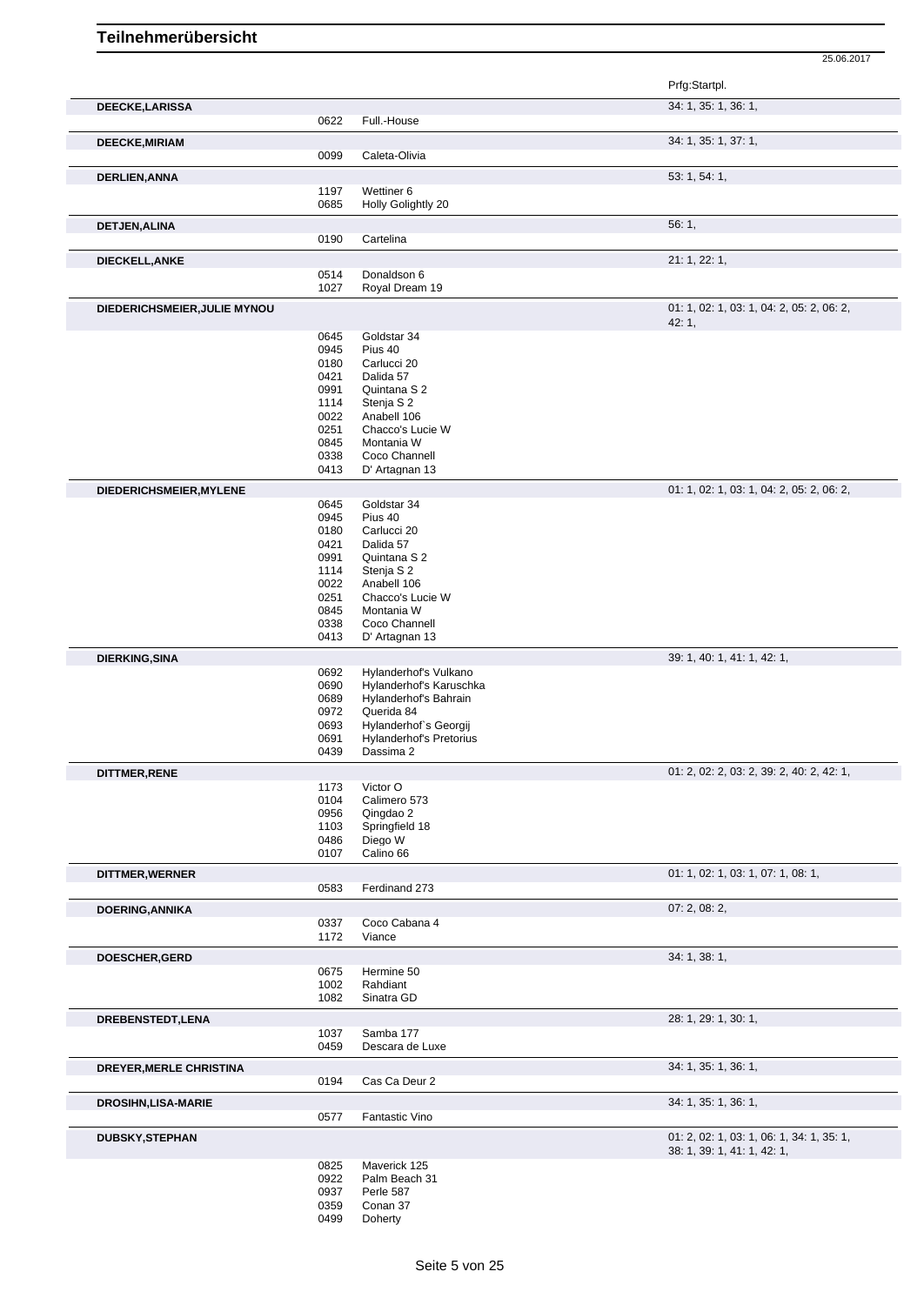Prfg:Startpl.

|                                  | 1175 | Vigi OH              |                                           |
|----------------------------------|------|----------------------|-------------------------------------------|
|                                  | 0051 | Be my Daisy          |                                           |
|                                  | 0435 | Dark Moon 13         |                                           |
|                                  | 0074 | Boitani              |                                           |
|                                  |      |                      |                                           |
| <b>DUCHAC, PATRICIA</b>          |      |                      | 42:1,                                     |
|                                  | 1053 | Scato 2              |                                           |
| <b>DUCHAC, ROMAN</b>             |      |                      | 39: 2, 40: 2, 41: 1,                      |
|                                  | 0981 | Quietime             |                                           |
|                                  | 0533 | Dreamer 47           |                                           |
|                                  | 0283 | Chereon              |                                           |
|                                  | 0011 | Alberich 10          |                                           |
|                                  |      |                      |                                           |
|                                  | 0652 | Gran Escada          |                                           |
|                                  | 0654 | Grande Cherie PJ     |                                           |
|                                  | 0050 | Barnie PJ            |                                           |
| <b>DUDEN,RIKE</b>                |      |                      | 53: 1, 54: 1,                             |
|                                  | 1129 | Sunny B 2            |                                           |
| DUEE, KNUT                       |      |                      | 01: 1, 02: 1, 03: 1, 39: 1, 40: 1,        |
|                                  | 1050 | Scaramouche 26       |                                           |
|                                  | 0154 | Caramel 38           |                                           |
|                                  | 1147 | Ucella <sub>6</sub>  |                                           |
|                                  |      |                      |                                           |
|                                  | 0633 | Genesis 104          |                                           |
| <b>DUEN, DANICA</b>              |      |                      | 52:1,                                     |
|                                  | 0367 | Contador 55          |                                           |
| <b>DUPREE, SHARI ANN</b>         |      |                      | 31: 2, 32: 2, 33: 1, 58: 1, 59: 1,        |
|                                  | 1043 | Sammy Jo 25          |                                           |
|                                  | 0401 | Crown Wishing Well   |                                           |
|                                  | 0400 | Crown It Girl        |                                           |
|                                  | 0460 | Desert King 3        |                                           |
|                                  |      |                      |                                           |
| DUPREE, SOPHIE                   | 1065 |                      | 28: 1, 29: 1, 30: 1,                      |
|                                  |      | Setup OLD            |                                           |
| <b>DUSCHE, MARIEKE</b>           |      |                      | 34: 1, 37: 1,                             |
|                                  | 0172 | Carlos R 4           |                                           |
| <b>EBERT, LEONIE</b>             |      |                      | 50:2,                                     |
|                                  | 0366 | Conroyal WE          |                                           |
|                                  | 0057 | Bellamy T            |                                           |
|                                  |      |                      |                                           |
|                                  | 0469 | Diamant 591          |                                           |
|                                  | 0829 | Melli's Jana del Ray |                                           |
|                                  | 0827 | Melli's Dakari       |                                           |
| ECKHOFF, ALEXANDRA               |      |                      | 04: 1, 05: 1, 06: 1, 07: 1, 08: 1,        |
|                                  | 0047 | Balou's Bazooka      |                                           |
| <b>EDZARDS, PIA</b>              |      |                      | 28: 1, 29: 1, 30: 1,                      |
|                                  | 1201 | Wintertraum 27       |                                           |
| <b>EHLEN, MARIE-SOPHIE</b>       |      |                      | 21: 1, 22: 1,                             |
|                                  | 0732 | Lady Lissy           |                                           |
|                                  | 0527 | Dos Santos 2         |                                           |
| <b>EHLERS, TOMKE</b>             |      |                      | 39:1,                                     |
|                                  | 0850 | My Chin Chin         |                                           |
|                                  |      |                      | 39: 1, 40: 1,                             |
| EHRHARDT, LENA                   | 0566 | Escada 284           |                                           |
|                                  | 1119 | Stromberg 14         |                                           |
|                                  |      |                      | 12: 2, 13: 2, 14: 2, 34: 1, 35: 1, 37: 1, |
| <b>ENGELKEN, TRISTAN</b>         |      |                      | 38:1,                                     |
|                                  | 0738 | Lajolie              |                                           |
|                                  | 0224 | Catina 15            |                                           |
|                                  |      |                      |                                           |
|                                  | 0133 | Canice 4             |                                           |
|                                  | 1038 | Samba PJ             |                                           |
|                                  | 0184 | Carozza              |                                           |
|                                  | 0741 | Lalotta 4            |                                           |
| <b>ENGWER, ESTHER</b>            |      |                      | 57: 1, 58: 1, 59: 1,                      |
|                                  | 0834 | Mighty Son           |                                           |
|                                  |      |                      | 21: 1, 22: 1,                             |
| ERHART, DOMINIC-NATHANAEL        | 0624 | Fürst Donnerhall     |                                           |
|                                  |      |                      |                                           |
| <b>ERNST, HENNING</b>            |      |                      | 07:1,08:1,                                |
|                                  | 1070 | Shaqiri              |                                           |
| <b>ERNST, JULIEN</b>             |      |                      | 07: 1, 08: 1,                             |
|                                  | 0286 | Chester 248          |                                           |
| <b>ESCHENHORST, KIM KARLOTTA</b> |      |                      | 47:1,                                     |
|                                  | 0863 | Nancho's Naketano    |                                           |
| <b>EULENSTEIN, EMILIA</b>        |      |                      | 34: 1, 35: 1, 37: 1,                      |
|                                  | 0212 | Casparon             |                                           |
| <b>EVERSBERG, ISABEL</b>         |      |                      | 55:1,                                     |
|                                  |      |                      |                                           |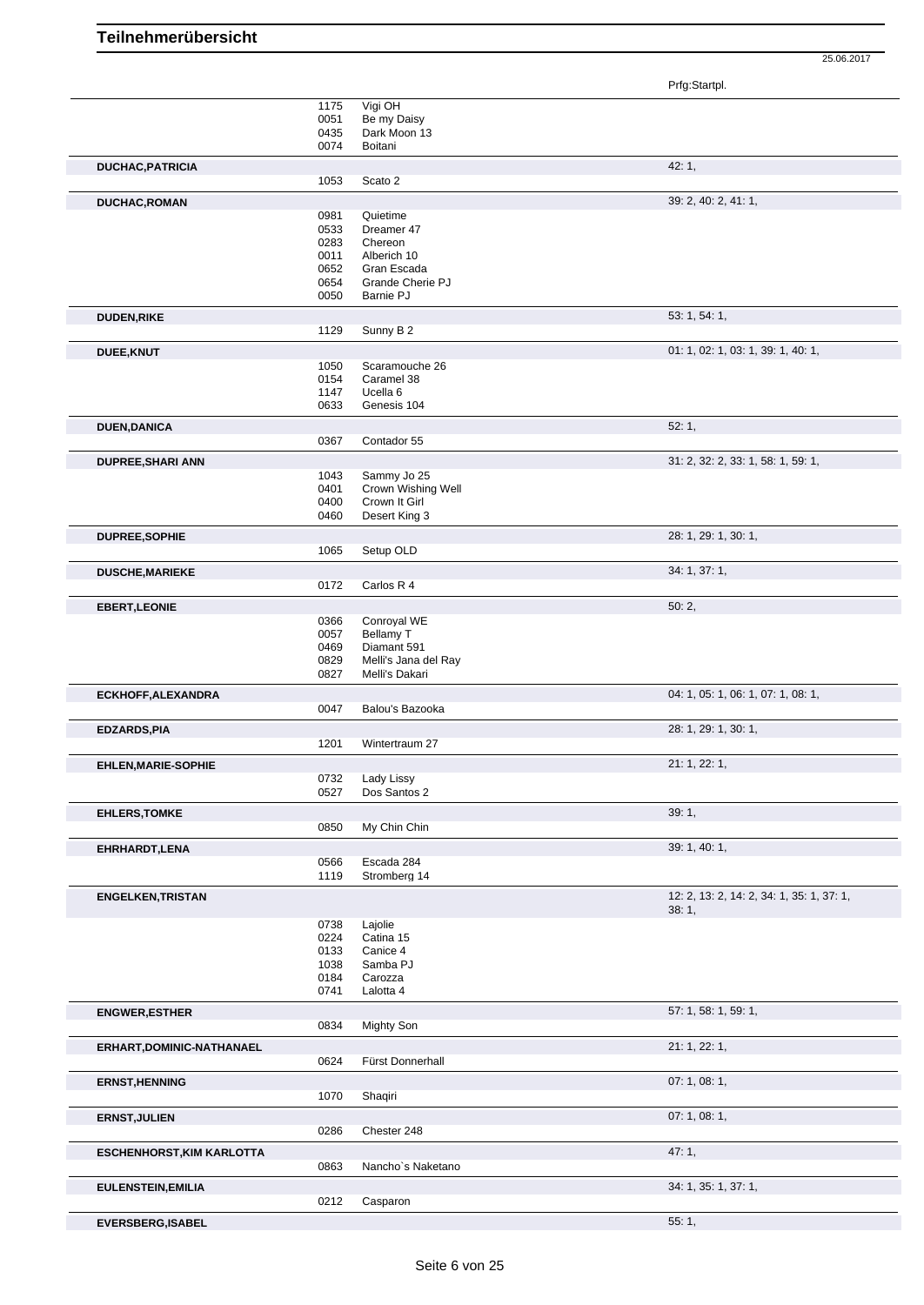|                              |              |                                     | Prfg:Startpl.               |
|------------------------------|--------------|-------------------------------------|-----------------------------|
|                              | 0637         | Get Happy v.Hof                     |                             |
|                              |              |                                     |                             |
| <b>FALKE, MICHELLE</b>       | 0462         | Devon King                          | 28: 1, 29: 1, 30: 1,        |
|                              |              |                                     |                             |
| <b>FALKE, NADINE</b>         |              |                                     | 25: 1, 26: 1, 27: 1,        |
|                              | 0462<br>1192 | Devon King<br>Weltinda              |                             |
|                              |              |                                     |                             |
| <b>FICK, ANNIKA</b>          | 0390         | Cosmicgate                          | 04: 1, 05: 1, 06: 1,        |
|                              |              |                                     |                             |
| <b>FLACH, JUDITH</b>         | 0927         | PAV Die Perle                       | 50:1,                       |
|                              |              |                                     |                             |
| <b>FLEGE, MAREIKE</b>        | 1186         | Walentina 22                        | 21: 1, 22: 1,               |
|                              |              |                                     |                             |
| <b>FOERSTER, CAROLIN</b>     | 0150         | Captain Jack 72                     | 49: 1,                      |
|                              |              |                                     |                             |
| FREUND, JANA                 | 0464         | Dexter McDougle                     | 49: 1,                      |
|                              |              |                                     |                             |
| <b>FRICKE, NINA</b>          | 0678         | Herrenhäuser                        | 25: 1, 26: 1, 27: 1,        |
|                              |              |                                     |                             |
| <b>FRIELING, LISA-SOPHIE</b> |              |                                     | 12: 2, 13: 2, 14: 2,        |
|                              | 1076<br>1051 | Shirin M<br>Scarlet 143             |                             |
|                              | 0867         | Negata                              |                             |
|                              | 0874         | Nickleback                          |                             |
| FRIELING, PAULA-MARIE        |              |                                     | 12: 2, 13: 2, 14: 2,        |
|                              | 1076         | Shirin M                            |                             |
|                              | 1051<br>0867 | Scarlet 143<br>Negata               |                             |
|                              | 0874         | Nickleback                          |                             |
| <b>FRITZ, MELANIE</b>        |              |                                     | 25: 1, 26: 1, 27: 1,        |
|                              | 0666         | Habanero 14                         |                             |
| FROEHLICH, ALEXANDRA         |              |                                     | 34: 1, 35: 1, 37: 1,        |
|                              | 0376         | Convalesco                          |                             |
| <b>FUNKE, MYRIEM</b>         |              |                                     | 04: 1, 05: 1, 06: 1,        |
|                              | 1033         | Salitano H.O.                       |                             |
|                              | 1136         | Tiffi H.O.                          |                             |
|                              | 0018         | Amelie M.O.                         |                             |
|                              | 1094         | Solo con Willi M.O.                 |                             |
| <b>GADE,IDA</b>              |              |                                     | 57: 1, 58: 1, 60: 1,        |
|                              | 1059         | Sean 10                             |                             |
| <b>GAEBEL, ANNA VIANNE</b>   |              |                                     | 57: 1, 58: 1, 60: 1,        |
|                              | 0056         | Belissimo 7                         |                             |
| GAIGALAT, JULIANE            |              |                                     | 23: 1, 24: 1,               |
|                              | 1204         | Wolkentänzer 6                      |                             |
| <b>GARRN, MARLINA</b>        |              |                                     | 28: 1, 29: 1, 30: 1,        |
|                              | 0465         | Di Baggio 4                         |                             |
| <b>GEHRMANN, MELINA</b>      |              |                                     | 34: 1, 35: 1, 37: 1,        |
|                              | 1162<br>0345 | Vancouver 40<br>Colada <sub>5</sub> |                             |
|                              | 0737         | Lagomo                              |                             |
| <b>GESSNER, MAXIMILIAN</b>   |              |                                     | 09: 1, 10: 1, 11: 1,        |
|                              | 0262         | Chamyuva                            |                             |
|                              |              |                                     | 46: 1, 48: 1,               |
| <b>GEUE, JOHANNE</b>         | 0442         | Davinchi 3                          |                             |
|                              |              |                                     | 09: 1, 10: 1, 11: 1,        |
| <b>GLINZ, NEELE</b>          | 0021         | Amicus 40                           |                             |
|                              | 0875         | Nico 1427                           |                             |
|                              | 0388         | Cortina 219                         |                             |
|                              | 0176<br>0271 | Carlotta 240<br>Charmeur 449        |                             |
|                              | 0070         | <b>Black Cornet</b>                 |                             |
|                              | 0361         | Concherto 2                         |                             |
|                              | 0329         | Clintudo                            |                             |
|                              | 0241<br>0504 | Centucky H<br>Don Cassidy S         |                             |
|                              | 0650         | Gracia 235                          |                             |
| <b>GOLDMEIER, JULIAN</b>     |              |                                     | 39: 2, 40: 2, 41: 2, 42: 2, |
|                              | 0615         | Fredric 3                           |                             |
|                              | 0986         | Quincy 194                          |                             |
|                              | 1096<br>0250 | Soraya 284<br>Chacco's Lady 2       |                             |
|                              |              |                                     |                             |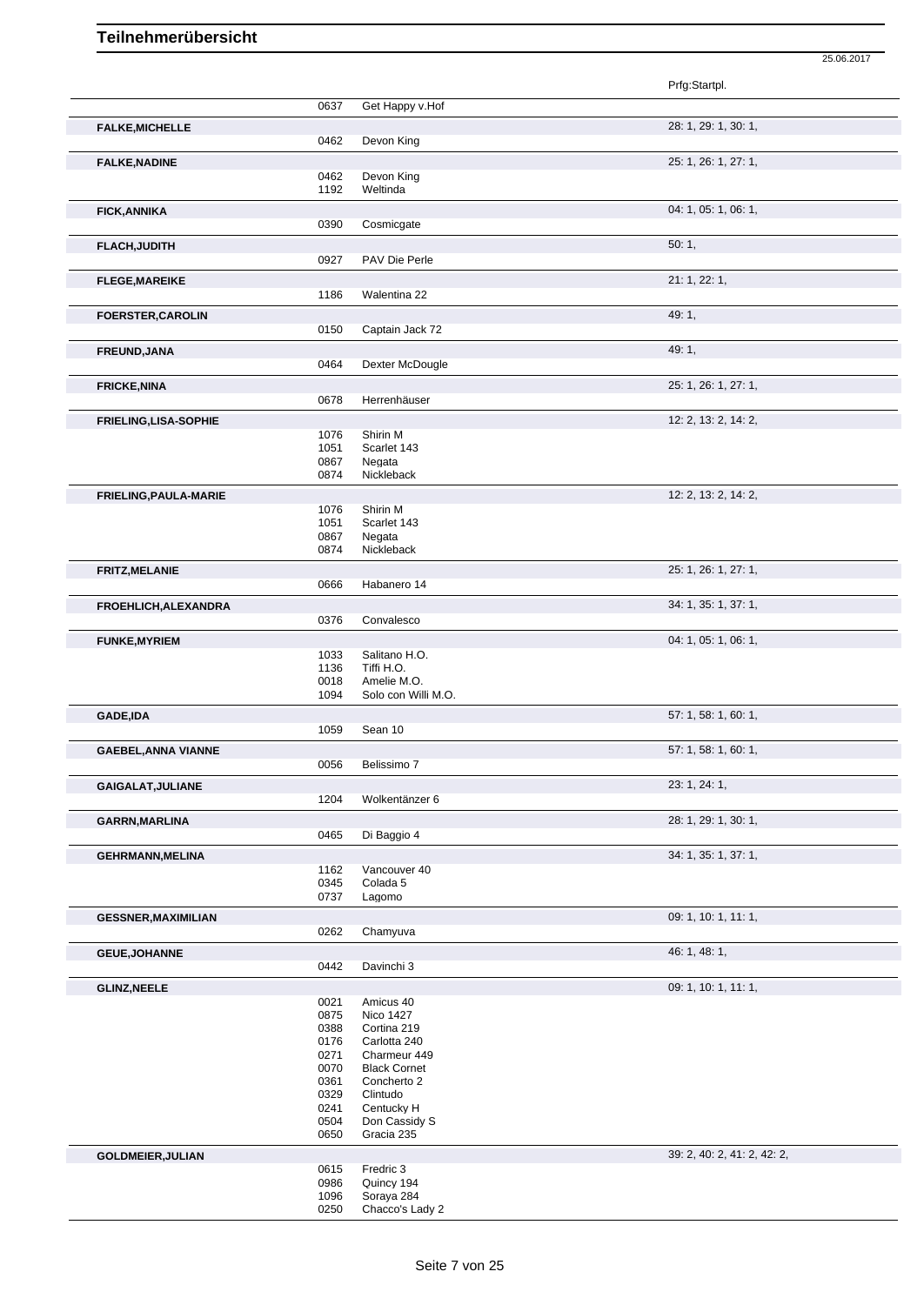|                                |              |                                     | Prfg:Startpl.                             |
|--------------------------------|--------------|-------------------------------------|-------------------------------------------|
| <b>GRIMBERG, MELANIE</b>       |              |                                     | 04: 1, 05: 1, 06: 1, 07: 1, 08: 2,        |
|                                | 0165         | Carla 121                           |                                           |
|                                | 1005         | Reana 2                             |                                           |
| GROBOSCH, JACQUELINE           |              |                                     | 04: 1, 05: 1, 06: 1,                      |
|                                | 1210         | You belong to me                    |                                           |
|                                | 0231         | Cazina                              |                                           |
| <b>GROBOSCH, MADELEINE</b>     |              |                                     | 15: 2, 16: 2, 17: 2,                      |
|                                | 0852<br>0836 | My Lady 150<br>Mir doch egal        |                                           |
|                                |              |                                     |                                           |
| <b>GROLLE, JETTE-ANNABELLE</b> | 0131         | Cando B                             | 18: 1, 19: 1, 20: 1,                      |
|                                |              |                                     |                                           |
| <b>GRUND, MARIE-THERES</b>     |              |                                     | 34: 1, 35: 1, 38: 1,                      |
|                                | 0518         | Donna-Fee 2                         |                                           |
| <b>GYLL, KATHLEEN AMBER</b>    |              |                                     | 52:1,                                     |
|                                |              |                                     |                                           |
| <b>HABERMANN, HENRIKE</b>      |              |                                     | 49:1,                                     |
|                                | 0779<br>0053 | Lindor van de Ixes<br>Be My Joy CVH |                                           |
|                                |              |                                     |                                           |
| HAGEMANN, ALMA-MARA            | 1190         | Weline M                            | 09: 1, 10: 1, 11: 1,                      |
|                                | 1133         | Sylvia H                            |                                           |
|                                | 0363         | Concordia H                         |                                           |
|                                | 0163         | Carl de Luxe H                      |                                           |
|                                | 0698         | Indian Summer H                     |                                           |
|                                | 0841         | Mississippi H.<br>Shine On Silas    |                                           |
|                                | 1074         |                                     |                                           |
| HARDENBERG, PAULINE VON        |              |                                     | 04: 1, 05: 1, 06: 1,                      |
|                                | 0215         | Cassada 6                           |                                           |
| <b>HARTJE, ANNEMIEKE</b>       |              |                                     | 46: 1, 47: 1,                             |
|                                | 0417         | Daddy's Girl AH                     |                                           |
| <b>HARTJE,LISA</b>             |              |                                     | 04: 1, 05: 1, 06: 1,                      |
|                                | 1031<br>1121 | Sabrina 367<br>Stuntman S           |                                           |
|                                | 0304         | Choccer                             |                                           |
|                                |              |                                     |                                           |
| HARTLEF, ANDREA                | 0765         | Let's go Ritchy                     | 04: 1, 05: 1, 06: 1, 07: 1, 08: 1,        |
|                                | 0098         | Calandro 8                          |                                           |
| <b>HECHT, HENRYK MARVIN</b>    |              |                                     | 12: 2, 13: 2, 14: 2,                      |
|                                | 0272         | Charming Girl 13                    |                                           |
|                                | 0728         | Lady Bavaria                        |                                           |
| <b>HECKER, ANDRE</b>           |              |                                     | 21: 2, 22: 2,                             |
|                                | 0506         | Don Florino                         |                                           |
|                                | 0673         | Hemingway 60                        |                                           |
| <b>HECKER, JULIANE-FRANCA</b>  |              |                                     | 21: 1, 22: 1,                             |
|                                | 0553         | Ed Florino                          |                                           |
| <b>HEEMSOTH,JAN</b>            |              |                                     | 57: 1, 58: 1, 60: 1,                      |
|                                | 0843         | Misty Morning 2                     |                                           |
| <b>HEIDER-STIEG, KERSTIN</b>   |              |                                     | 51: 1, 52: 1,                             |
|                                | 1007         | Reitland's Opernball                |                                           |
|                                | 1008         | Reitlands Online B                  |                                           |
| <b>HEINEKING, THOMAS</b>       |              |                                     | 01: 1, 02: 1, 03: 1, 39: 3, 40: 3, 41: 2, |
|                                |              |                                     | 42:2,                                     |
|                                | 0792         | Lord Argentinus                     |                                           |
|                                | 0649<br>1095 | Gorado<br>Soly Jeas                 |                                           |
|                                | 0299         | Chiquita 66                         |                                           |
|                                | 0381         | Cooper HK                           |                                           |
|                                | 0255         | Chaccrobat                          |                                           |
|                                | 0810         | Lunes 9                             |                                           |
|                                | 0656         | Greenland 4                         |                                           |
|                                | 0125         | Campino Burme                       |                                           |
|                                | 0302         | Chittah                             |                                           |
|                                | 0796<br>0753 | Lousito<br>Laudana 3                |                                           |
|                                | 0312         | Chucks 2                            |                                           |
|                                | 1112         | Star for you                        |                                           |
|                                | 0456         | Demet Lord Poly                     |                                           |
|                                | 0851         | My Ferrari                          |                                           |
|                                | 0745         | Laprice 4                           |                                           |
|                                | 0156         | Caramell 6                          |                                           |
|                                | 0333<br>0599 | Clueso 22<br>Floristo 3             |                                           |
|                                | 0203         | Casino Grande                       |                                           |
|                                | 1001         | Quix 4                              |                                           |
|                                |              |                                     |                                           |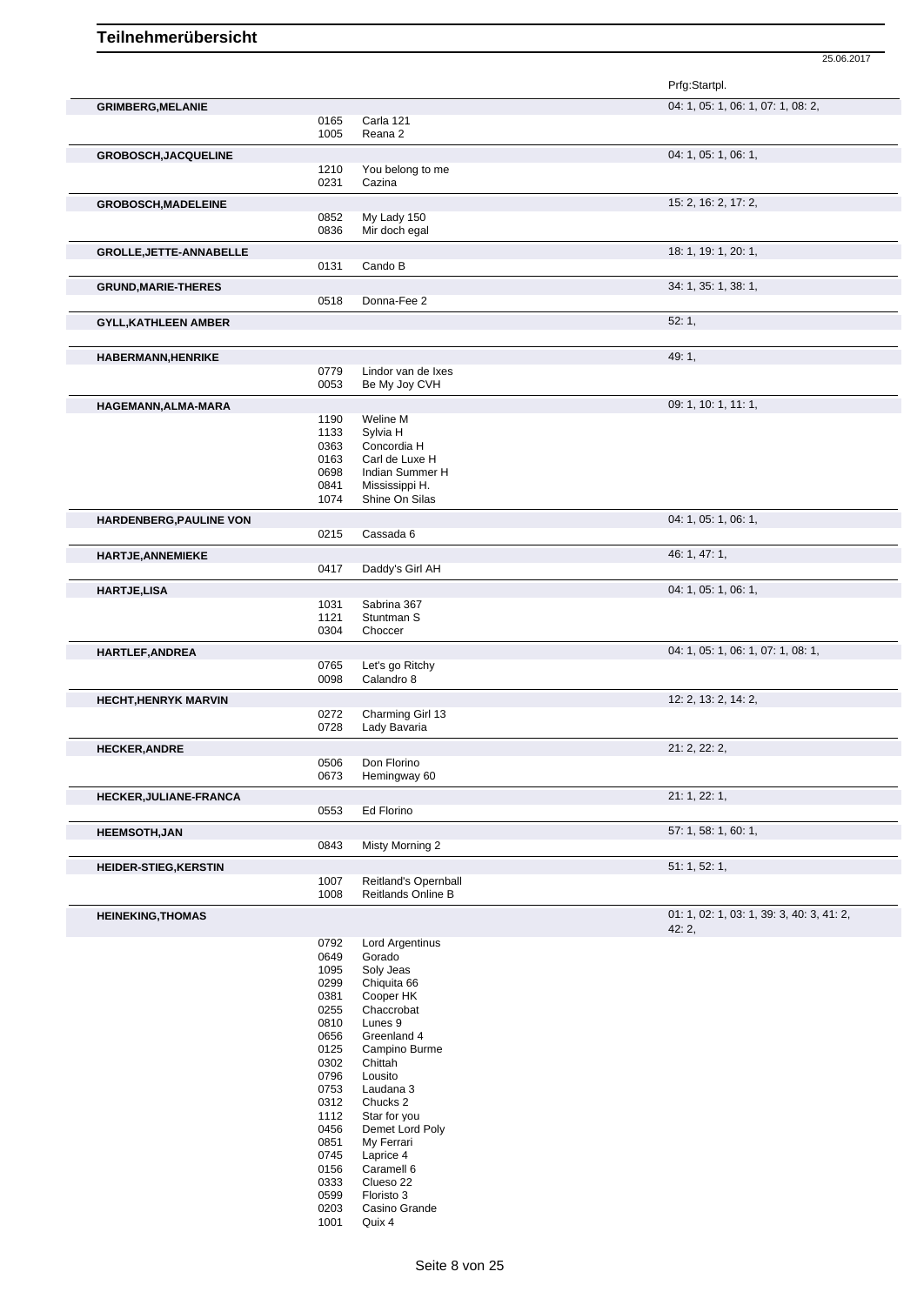|                                 | 0959         | Qualita 3              |                                           |
|---------------------------------|--------------|------------------------|-------------------------------------------|
|                                 | 0127         | Campobasso             |                                           |
|                                 | 0586         | Fine Cera 8            |                                           |
|                                 | 0516         | Donizetti 42           |                                           |
|                                 |              |                        |                                           |
|                                 | 0384         | Corfino Burme          |                                           |
|                                 | 0321         | Cips 2                 |                                           |
|                                 | 0123         | Campino 566            |                                           |
|                                 | 1117         | <b>Street Life</b>     |                                           |
|                                 | 0380         | Cooper A               |                                           |
|                                 |              |                        |                                           |
|                                 | 0794         | Lorpito                |                                           |
|                                 | 1108         | Stakkolensky           |                                           |
|                                 | 0471         | Diamant de Plaisir     |                                           |
|                                 | 1211         | Zander 12              |                                           |
|                                 |              |                        |                                           |
| <b>HEINS, LENA LOUISE</b>       |              |                        | 55:1,                                     |
|                                 | 0480         | Die oder Keine 15      |                                           |
| HEINSOHN, ANJA-SABRINA          |              |                        | 04: 2, 05: 2, 06: 2, 39: 1, 40: 2, 41: 1, |
|                                 |              |                        | 42:1,                                     |
|                                 | 0224         | Catina 15              |                                           |
|                                 | 0756         | Lazia 2                |                                           |
|                                 | 0811         | Lupino 19              |                                           |
|                                 |              |                        |                                           |
|                                 | 0184         | Carozza                |                                           |
|                                 | 0389         | Cosimo 56              |                                           |
|                                 | 0399         | Cro 4                  |                                           |
|                                 | 0189         | Cartania 9             |                                           |
|                                 |              |                        |                                           |
|                                 | 0358         | Con-Air 2              |                                           |
|                                 | 0741         | Lalotta 4              |                                           |
|                                 | 1159         | Valut 2                |                                           |
|                                 | 0208         | Caspaja                |                                           |
|                                 | 1184         | Voodoo 10              |                                           |
|                                 |              |                        |                                           |
|                                 | 0880         | Ninja 126              |                                           |
|                                 | 0331         | Cloonberg              |                                           |
|                                 | 0327         | Classina 2             |                                           |
|                                 | 1102         | Spotlight S            |                                           |
|                                 | 0936         |                        |                                           |
|                                 |              | Perigoon               |                                           |
|                                 | 1098         | Sparta's la Isa        |                                           |
|                                 | 1154         | Valencia 103           |                                           |
|                                 | 1185         | Voodoo Fire            |                                           |
|                                 | 0873         | Nice to Have           |                                           |
|                                 |              |                        |                                           |
|                                 | 1100         | Spectrum 2             |                                           |
|                                 | 0642         | <b>Gin 123</b>         |                                           |
|                                 | 0314         | Chupa Chup 13          |                                           |
|                                 | 0475         | Diarado's Dante        |                                           |
|                                 |              |                        |                                           |
|                                 |              |                        |                                           |
| <b>HEISE, ALICIA</b>            |              |                        | 34: 1, 35: 1, 37: 1,                      |
|                                 | 0259         | Champero               |                                           |
|                                 | 0976         | Qui Belle T            |                                           |
|                                 |              |                        |                                           |
| <b>HEISE, CAROLINE</b>          |              |                        | 53: 1, 54: 1,                             |
|                                 | 1004         | Rapsody 17             |                                           |
|                                 |              |                        |                                           |
| <b>HEITZMANN, LOUISA SOPHIE</b> |              |                        | 12: 1, 13: 1, 14: 1,                      |
|                                 | 0757         | Le Chaparell           |                                           |
|                                 |              |                        |                                           |
| <b>HELLDORFF, INGA VON</b>      |              |                        | 21: 1, 22: 1,                             |
|                                 | 0667         | Halley v.H.            |                                           |
| <b>HENJES, STEFFEN</b>          |              |                        | 34: 1, 35: 1, 37: 1,                      |
|                                 | 0234         | Celestino HS           |                                           |
|                                 |              |                        | 12: 2, 13: 2, 14: 2,                      |
| <b>HEROLD, JOSHUA</b>           |              |                        |                                           |
|                                 | 0797         | Loxley H               |                                           |
|                                 | 0846         | Monte Bellino 2        |                                           |
|                                 | 0935         | Penny Ponti Pendi L    |                                           |
|                                 | 0406         | Cupido 97              |                                           |
|                                 |              |                        |                                           |
| HEROLD, KIARA-MALIN             |              |                        | 18: 2, 19: 2, 20: 2,                      |
|                                 | 0797         | Loxley H               |                                           |
|                                 | 0846         | Monte Bellino 2        |                                           |
|                                 | 0935         | Penny Ponti Pendi L    |                                           |
|                                 | 0406         | Cupido 97              |                                           |
|                                 |              |                        |                                           |
|                                 | 0221         | Cassinja 4             |                                           |
| HESJEDAL-STELLER, BERIT         |              |                        | 50:1,                                     |
|                                 | 0630         | Galatea B              |                                           |
|                                 |              |                        |                                           |
| <b>HEUER, ANNA-SOPHIA</b>       |              |                        | 56:2,                                     |
|                                 | 0316         | Ciara 44               |                                           |
|                                 | 0887         | Nosferatu 7            |                                           |
| <b>HEYDENREICH, ANNKATHRIN</b>  |              |                        | 04:1,                                     |
|                                 | 0695         | <b>Ilusion M</b>       |                                           |
|                                 | 0009         | African Princess       |                                           |
| <b>HEYER, DENNIS</b>            |              |                        | 39: 2, 40: 2, 41: 2, 42: 2,               |
|                                 | 1089         | Snoopnose              |                                           |
|                                 | 0027         |                        |                                           |
|                                 |              | Aquarell PW            |                                           |
|                                 | 0407<br>1120 | Cupido K2<br>Strombuli |                                           |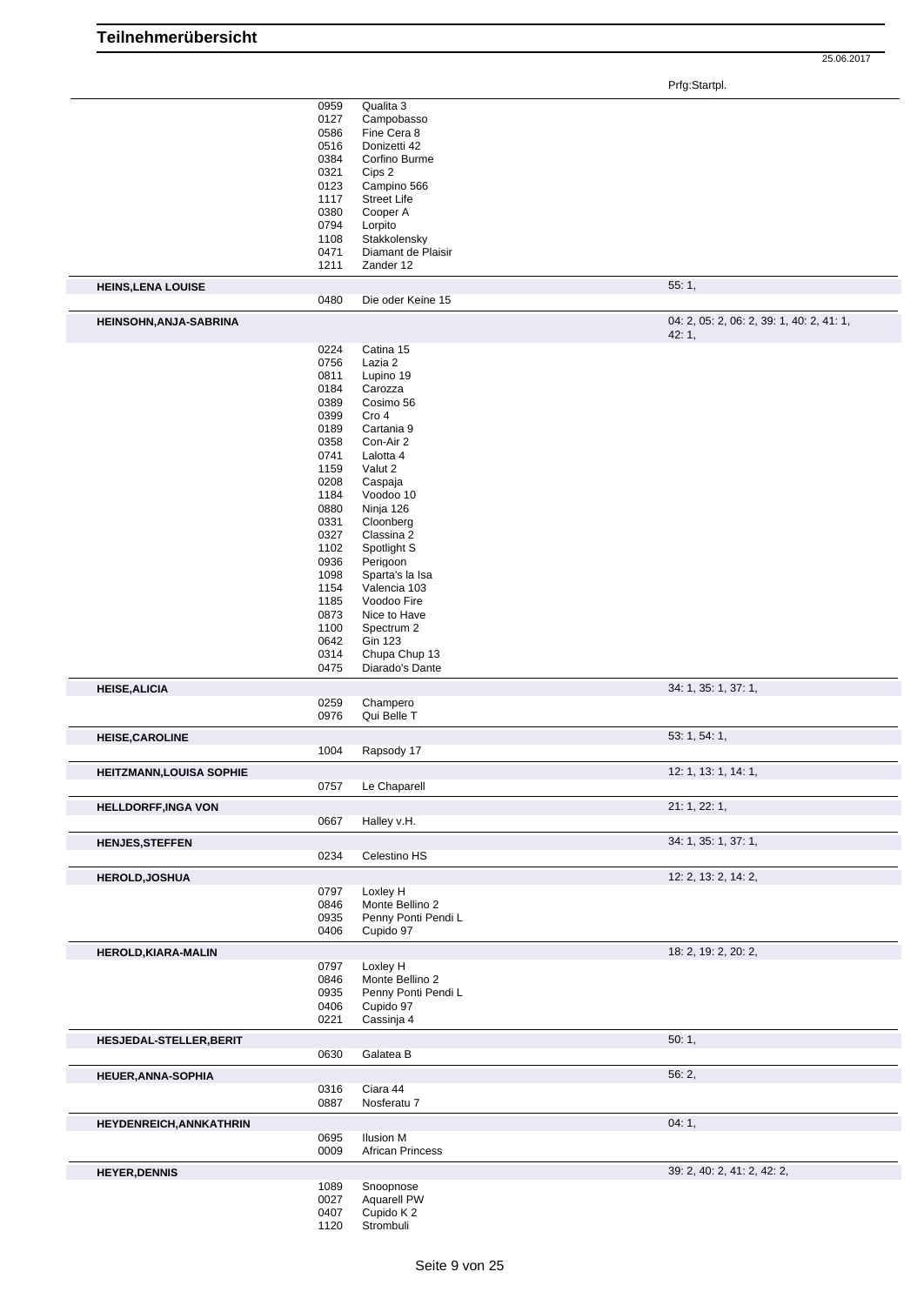|                        | 0296<br>0253<br>0997<br>0137<br>0886<br>0524<br>0256<br>1142<br>0404<br>0102<br>0889<br>0812<br>0563<br>1046<br>0238<br>0274<br>0170<br>0153<br>0185                         | Chincento<br>Chaccobel<br>Quinton 11<br>Canterbury 10<br>Nogadishu<br>Doriano 13<br>Chacdina<br>Tornado VS<br>Cucinello<br>Caliberty<br>Numeri<br>Lupita 4<br>Emma N<br>Saphire 5<br>Cellestino 8<br>Check it up 3<br>Carlos 778<br>Caracas 99<br>Carreras 14                                                                                     |                                                                          |
|------------------------|------------------------------------------------------------------------------------------------------------------------------------------------------------------------------|---------------------------------------------------------------------------------------------------------------------------------------------------------------------------------------------------------------------------------------------------------------------------------------------------------------------------------------------------|--------------------------------------------------------------------------|
|                        | 1182                                                                                                                                                                         | Vladimir 17                                                                                                                                                                                                                                                                                                                                       |                                                                          |
| <b>HEYER, JOACHIM</b>  |                                                                                                                                                                              |                                                                                                                                                                                                                                                                                                                                                   | 39: 2, 40: 2, 41: 2, 42: 2,                                              |
|                        | 1089<br>0027<br>0407<br>1120<br>0997<br>0137<br>0886<br>0524<br>1142<br>0404<br>0102<br>0889<br>0563<br>1046<br>0238<br>0274<br>0170<br>0153<br>0185<br>1182                 | Snoopnose<br>Aquarell PW<br>Cupido K 2<br>Strombuli<br>Quinton 11<br>Canterbury 10<br>Nogadishu<br>Doriano 13<br>Tornado VS<br>Cucinello<br>Caliberty<br>Numeri<br>Emma N<br>Saphire 5<br>Cellestino 8<br>Check it up 3<br>Carlos 778<br>Caracas 99<br>Carreras 14<br>Vladimir 17                                                                 |                                                                          |
|                        |                                                                                                                                                                              |                                                                                                                                                                                                                                                                                                                                                   | 34: 1, 35: 1, 37: 1,                                                     |
| HINKELDEY, ANNA-LENA   | 0485<br>0676<br>0144<br>0016<br>1090<br>0632<br>0257<br>1188<br>1011<br>0265<br>0292<br>0619<br>0670<br>0697<br>1178<br>1171<br>0618<br>0507<br>0598<br>1085<br>0819<br>0621 | Diego de la Vega 2<br>Herr Haydn<br>Cappuccino 104<br>Amelie 77<br>Soccer de Luque<br>Garinjo H<br>Chador<br>Wega 342<br>Returned to me<br>Charlie Brown 102<br>Chicolina 11<br>Frosch's König<br>Harley M<br>Impala 43<br>Vincel<br>Verysmart<br>Frizzante 10<br>Don Franjo<br><b>Floris Princess</b><br>Skadera<br>Maedäi<br><b>Full Secret</b> |                                                                          |
| <b>HINNERS, SOPHIE</b> |                                                                                                                                                                              |                                                                                                                                                                                                                                                                                                                                                   | 04: 1, 05: 1, 06: 1, 09: 2, 10: 2, 11: 2,<br>39: 1, 40: 1, 41: 1, 42: 1, |
|                        | 0605<br>0556<br>0281<br>0948<br>1057<br>1036<br>1110                                                                                                                         | For Emotion<br>Eliza 49<br>Chengdu<br>Pride 16<br>Schiller 9<br>Sam XL<br>Stanford 18                                                                                                                                                                                                                                                             |                                                                          |
| <b>HINSCH, VIOLA</b>   | 0515                                                                                                                                                                         | Dondolo 153                                                                                                                                                                                                                                                                                                                                       | 23: 1, 24: 1,                                                            |
| HINTERTHANER, MARIELLA |                                                                                                                                                                              |                                                                                                                                                                                                                                                                                                                                                   | 57: 1, 58: 1, 59: 1,                                                     |
|                        | 0771<br>0719                                                                                                                                                                 | Lhasa 11<br>Konfetti 11                                                                                                                                                                                                                                                                                                                           |                                                                          |
| HOEBERMANN, PIA-SOPHIE | 0517<br>0447                                                                                                                                                                 | Donna Karina 3<br>De la Santo H                                                                                                                                                                                                                                                                                                                   | 34: 1, 35: 1, 36: 1,                                                     |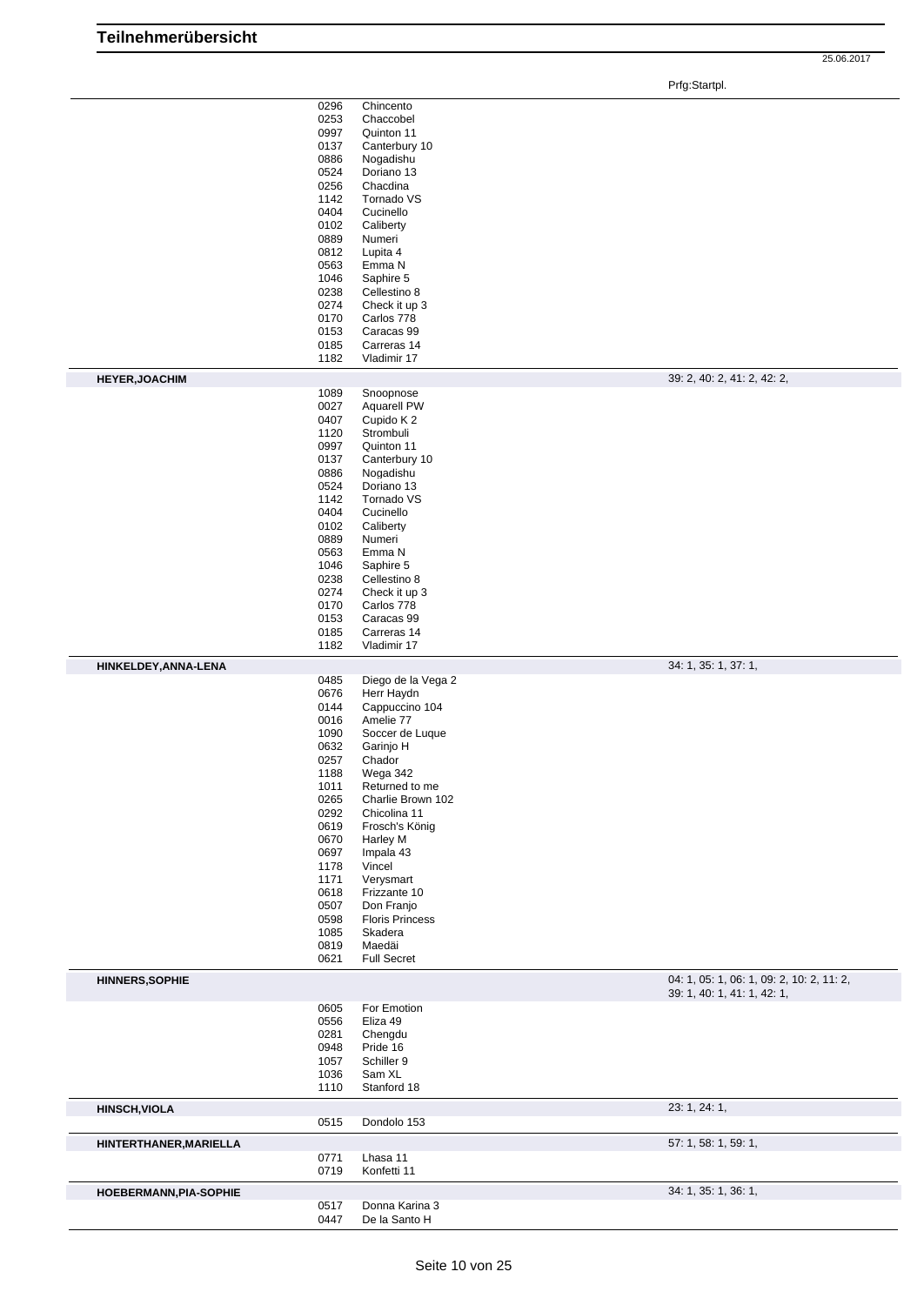|                            |              |                                       | Prfg:Startpl.                                              |
|----------------------------|--------------|---------------------------------------|------------------------------------------------------------|
| <b>HOEPER, KIM PAULINE</b> |              |                                       | 18: 2, 19: 2, 20: 2, 55: 1, 56: 1, 57: 1,<br>58: 1, 60: 1, |
|                            | 0999         | Quite Cantino                         |                                                            |
|                            | 0134         | Cantallos                             |                                                            |
|                            | 1012<br>0661 | Rex the Robber 6                      |                                                            |
|                            | 1139         | Grenzhoehes Rio Negro<br>Tom Tailor 3 |                                                            |
| <b>HOFFMANN, SASKIA</b>    |              |                                       | 34: 1, 35: 1, 38: 1,                                       |
|                            | 1041         | Sammy 571                             |                                                            |
| <b>HOFFMANN, TIM-UWE</b>   | 0138         | Canton 5                              | 01: 2, 02: 2, 03: 2,                                       |
|                            | 0223         | Casta Lee                             |                                                            |
| HOLTKAMP-ENDEMANN,CARLOTT  |              |                                       | 31: 1, 32: 1,                                              |
|                            | 0210         | Caspar HE WE                          |                                                            |
| <b>HORN, DANA</b>          |              |                                       | 50:1,                                                      |
|                            | 1009         | Reitlands V.I.P's Black Jack          | 57: 1, 58: 1, 59: 1, 60: 1,                                |
| <b>IKEN, LAETITIA</b>      | 0864         | Nanu 98                               |                                                            |
| IQBAL, FABIANA             |              |                                       | 04: 2, 05: 2, 06: 2,                                       |
|                            | 0132         | Candy Girl 73                         |                                                            |
|                            | 0993         | Quinte 7                              |                                                            |
|                            | 0028<br>0784 | Arabesque 53<br>Lois <sub>6</sub>     |                                                            |
| JAEGER, ANNIKA             |              |                                       | 09: 1, 10: 1, 11: 1, 12: 1, 13: 1, 14: 1,                  |
|                            | 0761         | Ledie Mecklenburg                     |                                                            |
|                            | 0608         | For Player                            |                                                            |
|                            | 0118         | Camblin Rio                           |                                                            |
| JENDROSSEK, ANNALENA       | 0512         | Don Rio                               | 25: 1, 26: 1, 27: 1,                                       |
| <b>JESCHKE, ANN-SOPHIE</b> |              |                                       | 53: 1, 54: 1, 57: 1, 58: 1, 59: 1,                         |
|                            | 0398         | Cristopher K                          |                                                            |
|                            | 1014         | <b>RH Charly Brown</b>                |                                                            |
| JUERGENS, JANA             |              |                                       | 34: 1, 35: 1, 36: 1,                                       |
|                            | 1069         | Shalotte                              |                                                            |
|                            | 0398         | Cristopher K                          |                                                            |
|                            | 0505<br>0748 | Don Dressage<br>Laskani               |                                                            |
| JUERGENS, KATHARINA        |              |                                       | 07: 1, 08: 1,                                              |
|                            | 0474         | Diarada KJ                            |                                                            |
|                            | 0254         | Chaccomo KJ                           |                                                            |
|                            | 0468         | Diaconte KJ                           |                                                            |
| <b>JUERGENS, NINA</b>      |              | 0549 Dynamite Nobel                   | 52:1,                                                      |
| <b>JUNGHANS,ZOE</b>        |              |                                       | 18: 1, 19: 1, 20: 1,                                       |
|                            | 0651         | Gräfin Sari                           |                                                            |
| <b>JUNKER, ANN-KATHRIN</b> |              |                                       | 34: 1, 35: 1, 38: 1,                                       |
|                            | 0677         | Herr Hugo                             |                                                            |
| KACHELHOFFER, JOHAN        |              |                                       | 01: 2, 02: 2, 03: 2,                                       |
|                            | 0175<br>0128 | Carlotta 212<br>Can do it 16          |                                                            |
|                            | 0382         | Copit Della Caccia                    |                                                            |
| <b>KAESE, NATASCHA</b>     |              |                                       | 34: 1, 35: 1, 36: 1,                                       |
|                            | 0472         | Diamond Diva 4                        |                                                            |
| <b>KAHRS, JANA</b>         | 0437         | Darlings Destiny                      | 25: 1, 26: 1, 27: 1,                                       |
| <b>KAISER, WIEBKE</b>      |              |                                       | 34: 1, 35: 1, 36: 1, 37: 1,                                |
|                            | 1206         | Wonne III                             |                                                            |
|                            | 0294         | Chilana 3                             |                                                            |
| <b>KALLIS, HINRICH</b>     | 0664         | Guardian 17                           | 41: 1, 42: 1,                                              |
|                            |              |                                       |                                                            |
| <b>KAMPS, ANNE-SOPHIE</b>  | 0528         | Double Trouble 7                      | 34: 1, 35: 1, 36: 1, 37: 1, 53: 2, 54: 2,                  |
|                            | 1063         | Serenade 157                          |                                                            |
|                            | 1080         | Siebert                               |                                                            |
|                            | 0521         | Donnerballerina                       |                                                            |
|                            | 1060<br>1062 | Sensationell 2<br>Serenada 10         |                                                            |
|                            | 0969         | Queen Bee 9                           |                                                            |
| <b>KANNEMEIER, LOUISA</b>  |              |                                       | 28: 1, 29: 1, 30: 1,                                       |
|                            | 0915         | Online Ixes                           |                                                            |
| <b>KARLSSON, FRIDA</b>     |              |                                       | 04: 1, 05: 1, 06: 1,                                       |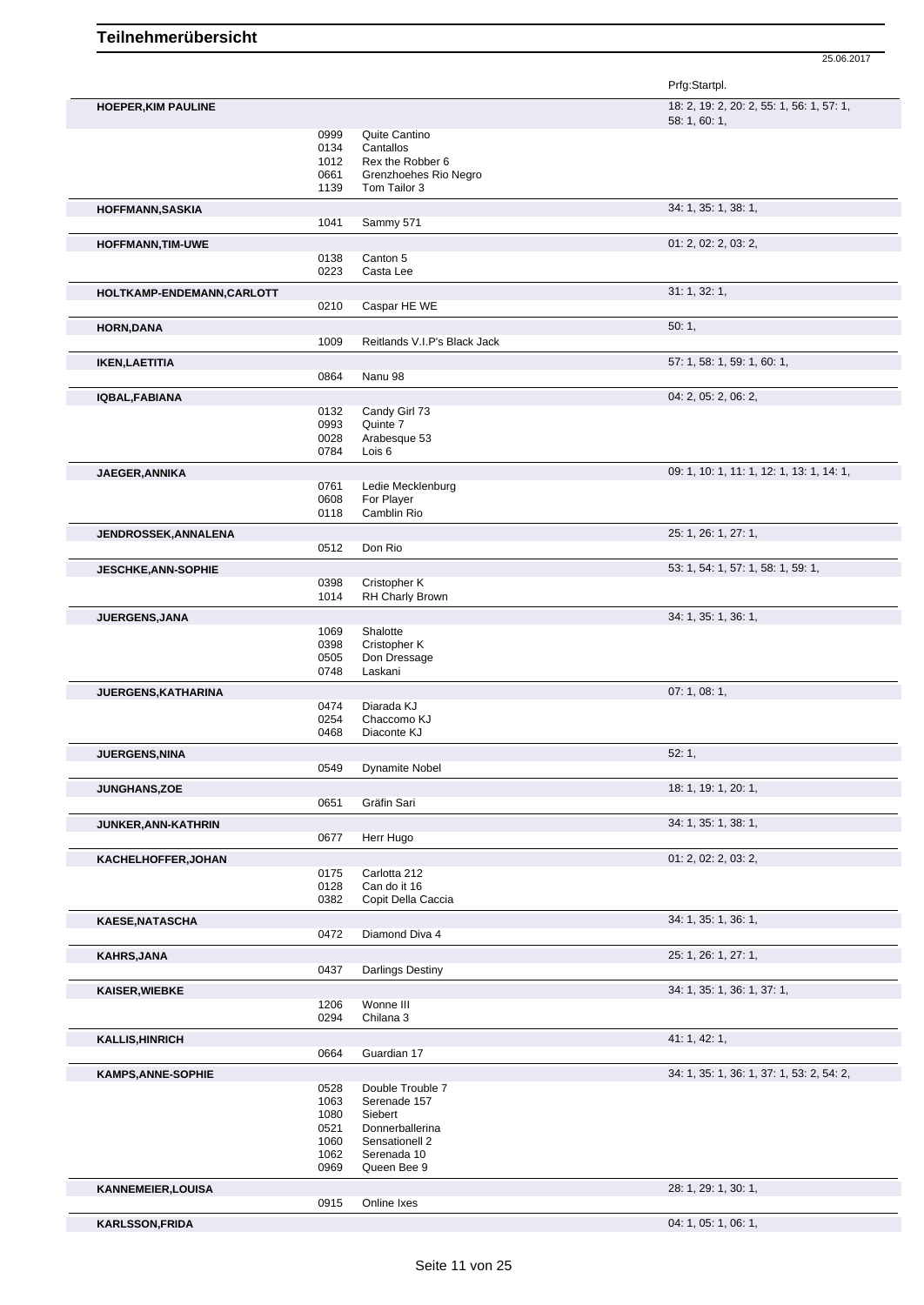|                                 |              |                                         | Prfg:Startpl.                      |
|---------------------------------|--------------|-----------------------------------------|------------------------------------|
|                                 | 0557         | Elliot 143                              |                                    |
|                                 | 0838         | Miss Diamond                            |                                    |
| KASPER, MARTJE                  |              |                                         | 56: 1, 57: 1, 58: 1, 60: 1,        |
|                                 | 0835         | Milky Way 40                            |                                    |
|                                 |              |                                         |                                    |
| <b>KEMPKENS, ALENA</b>          |              |                                         | 49: 1, 50: 1, 51: 1, 52: 1,        |
|                                 | 1202<br>0858 | <b>Wischhoffs Obsession</b><br>Nakatani |                                    |
|                                 | 0754         | Laurenzia 12                            |                                    |
|                                 |              |                                         |                                    |
| <b>KEUNECKE, TJORVEN CARINA</b> |              |                                         | 34: 1, 35: 1, 36: 1,               |
|                                 | 0330         | Clondike 4                              |                                    |
| KIESEWETTER, TAJA               |              |                                         | 46: 1, 47: 1, 57: 1, 58: 1, 59: 1, |
|                                 | 1194         | Westend 27                              |                                    |
|                                 | 0912         | Oliver Twist 22                         |                                    |
|                                 | 0339         | Coco Cream                              |                                    |
| KILLEEN, DIARMUID JOSEPH        |              |                                         | 39:1,                              |
|                                 | 0386         | Cornflakes 6                            |                                    |
|                                 | 0964         | Quando Vengo                            |                                    |
|                                 | 1216<br>0030 | ZZ Top 12<br>Argento 21                 |                                    |
|                                 | 0320         | Cinimini 2                              |                                    |
|                                 |              |                                         |                                    |
| <b>KIMPEL, RICARDA</b>          |              |                                         | 34: 1, 35: 1, 37: 1,               |
|                                 | 0035         | Avanti 228                              |                                    |
| <b>KLAPROTH, DIRK</b>           |              |                                         | 01: 1, 02: 1, 03: 1,               |
|                                 | 1166         | Vasko 20                                |                                    |
| <b>KLAPROTH, LARA SOPHIE</b>    |              |                                         | 34: 1, 35: 1, 37: 1,               |
|                                 | 0534         | Dree Böken's Diarados                   |                                    |
|                                 | 0640         | Gila's Deern                            |                                    |
| <b>KLATT, LARISSA</b>           |              |                                         | 34: 1, 35: 1, 38: 1,               |
|                                 | 0449         | Deborah 82                              |                                    |
|                                 |              |                                         |                                    |
| <b>KLINDWORTH,KONSTANTIN</b>    |              | Estelle 55                              | 09: 2, 10: 2, 11: 2,               |
|                                 | 0569<br>0239 | Centano <sub>9</sub>                    |                                    |
|                                 |              |                                         |                                    |
| KNABBE, KADIA                   |              |                                         | 28: 1, 29: 1, 30: 1,               |
|                                 | 1205         | Women Magic                             |                                    |
|                                 | 0679         | Herzensbrecher in Love                  |                                    |
| <b>KNOOP, ANN-KRISTIN</b>       |              |                                         | 34:1, 38:1,                        |
|                                 | 0578         | Farmag xx                               |                                    |
| KNOOP, CARL-PHILIPP             |              |                                         | 09: 1, 10: 1,                      |
|                                 | 0273         | Che 11                                  |                                    |
| <b>KOCH, ANNE</b>               |              |                                         | 28: 1, 29: 1, 30: 1,               |
|                                 | 0607         | For me 6                                |                                    |
|                                 | 0491         | Djamila 45                              |                                    |
| KOEHLER, HENRIETTE              |              |                                         | 34: 1, 35: 1, 37: 1,               |
|                                 | 0193         | Carvinia 3                              |                                    |
|                                 |              |                                         |                                    |
| <b>KOEHLER, NICOLE</b>          |              |                                         | 34: 1, 35: 1, 37: 1,               |
|                                 | 0602         | For Browny                              |                                    |
| KOEHLER, TIM                    |              |                                         | 01: 2, 02: 2, 03: 1,               |
|                                 | 0247         | Chacco 20                               |                                    |
|                                 | 0110         | Call me Fred                            |                                    |
| <b>KOENEMANN, NICOLE</b>        |              |                                         | 07: 1, 08: 1,                      |
|                                 | 0968         | Quasimodo 21                            |                                    |
| KOHLSCHEIN, LIENTJE             |              |                                         | 43: 1, 44: 1, 46: 1, 47: 1,        |
|                                 | 0929         | <b>PAV Nautic</b>                       |                                    |
|                                 |              |                                         |                                    |
| <b>KOOP,DANIA</b>               | 0924         | Paramina                                | 04: 2, 05: 2, 06: 2,               |
|                                 | 0918         | Orplid                                  |                                    |
|                                 | 0191         | Carthagena 8                            |                                    |
|                                 | 0015         | Alma-Lotta R                            |                                    |
|                                 | 0129         | Canberra 52                             |                                    |
|                                 | 0103         | California 122                          |                                    |
|                                 | 0443         | Davita 14                               |                                    |
|                                 | 0323<br>0198 | Claire 159<br>Cascalina 2               |                                    |
|                                 | 0111         | Call Me Maybe 3                         |                                    |
|                                 | 0177         | Carlson 135                             |                                    |
|                                 |              |                                         |                                    |
| KOSSENS, SVENJA                 | 0764         | Leona 84                                | 34: 1, 35: 1, 36: 1,               |
|                                 |              |                                         |                                    |
| <b>KRAUS, JULIANE</b>           |              |                                         | 47: 1, 48: 1,                      |
|                                 | 0482         | Die Prima Ballerina                     |                                    |

25.06.2017

**KREHENWINKEL,ANDREA** 39: 1, 40: 1,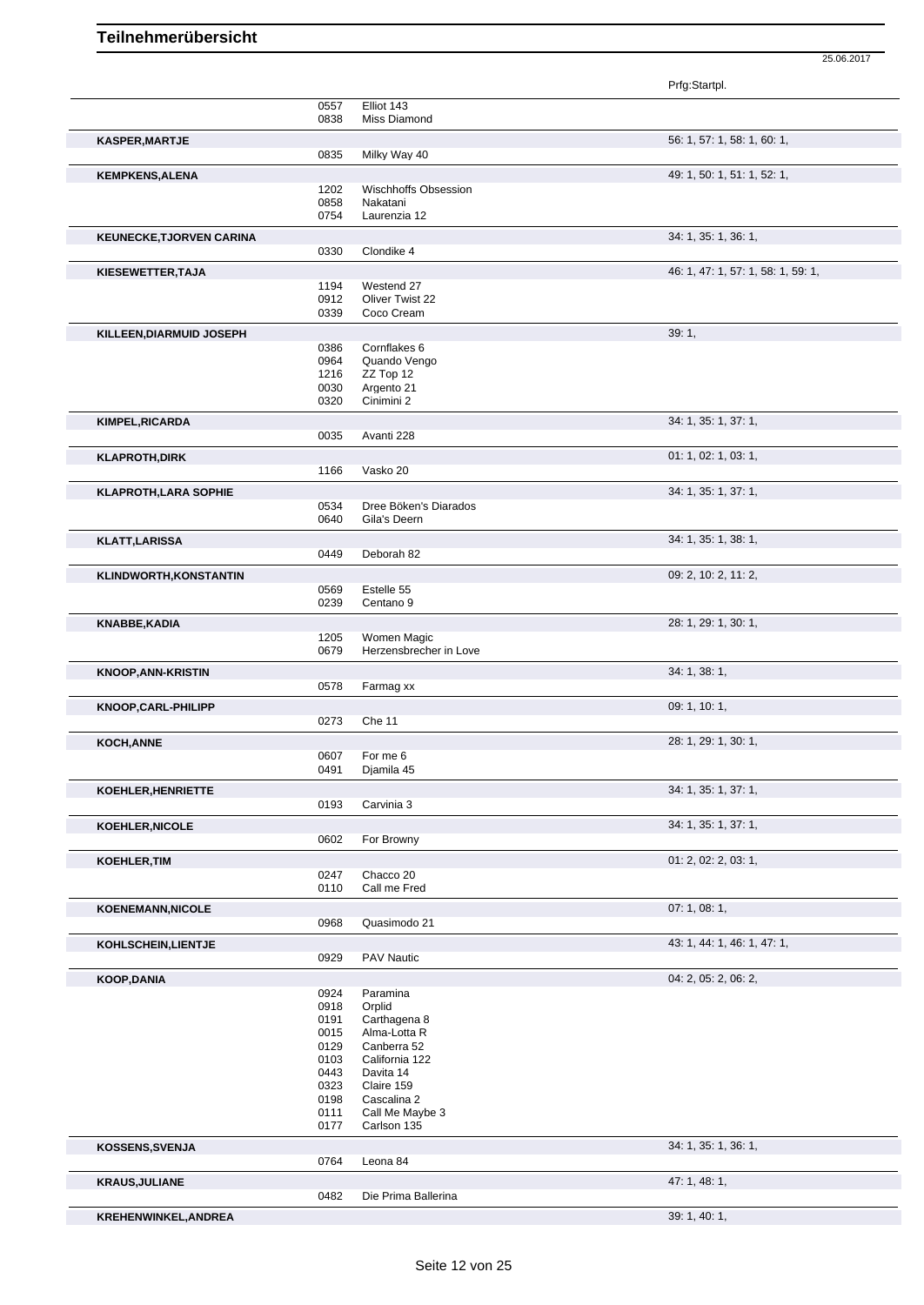|                         |              |                                      | Prfg:Startpl.                             |
|-------------------------|--------------|--------------------------------------|-------------------------------------------|
|                         | 0048         | Baobai                               |                                           |
| <b>KREINHACKE, SINA</b> | 0498         | Dodgeman                             | 34: 1, 35: 1, 36: 1, 37: 1, 38: 1,        |
|                         | 0031         | Aski Jenaro B                        |                                           |
|                         | 0669         | Happy Hobo                           |                                           |
| <b>KROECKEL, SILKE</b>  |              |                                      | 07:1,08:1,                                |
|                         | 0371         | Contessa D 2                         |                                           |
|                         | 0282         | Chequinta                            |                                           |
| KRUEGER, ANN-KATHRIN    |              |                                      | 34: 1, 35: 1, 38: 1,                      |
|                         | 0568         | Esperanza 73                         |                                           |
| <b>KRUSE, MYLEN</b>     |              |                                      | 09: 1, 10: 1, 11: 1, 12: 2, 13: 2, 14: 2, |
|                         | 0705         | Jolly Joker 52                       |                                           |
|                         | 0360<br>0200 | Concas 2<br><b>Cashmere Mistress</b> |                                           |
|                         | 0402         | Cruella de vil 37                    |                                           |
|                         | 0042         | Balduin 35                           |                                           |
|                         | 0227         | Cavito                               |                                           |
|                         | 0159<br>0228 | Carat 120<br>Cayassina               |                                           |
|                         | 0950         | Prinzessin Palila                    |                                           |
|                         | 0648         | Good Charlotte 3                     |                                           |
|                         | 0342         | Cocotronic                           |                                           |
|                         | 0155         | Caramel 41                           |                                           |
|                         | 0094<br>0752 | Caitano 34<br>Latina S 4             |                                           |
|                         | 0334         | Coachella 3                          |                                           |
|                         | 0722         | La Coruna 31                         |                                           |
|                         | 0785         | Lola Berlin                          |                                           |
|                         | 0789<br>1016 | London 56<br>Rihanna 66              |                                           |
|                         | 0160         | Careless 4                           |                                           |
|                         | 0089         | Cadell 3                             |                                           |
|                         | 0289         | Chesterfield 43                      |                                           |
|                         | 0701<br>0295 | Jalta 13<br>Chiloé                   |                                           |
|                         | 0328         | Claus Elvis                          |                                           |
|                         | 1072         | Shelby Cobra                         |                                           |
|                         | 1061         | September 28                         |                                           |
|                         | 0995<br>0024 | Quintero Palermo<br>Annecy Lou 2     |                                           |
|                         | 1179         | Vincent van Gogh 4                   |                                           |
| <b>KRUSE, SVENJA</b>    |              |                                      | 34: 1, 35: 1, 36: 1,                      |
|                         | 1207         | Wuliwell                             |                                           |
|                         | 1086         | Smilya                               |                                           |
|                         | 0409         | Curtie                               |                                           |
| <b>KSINSIK, AMELIE</b>  |              |                                      | 53: 1, 54: 1,                             |
|                         | 0954<br>0609 | Pyrkaya 2<br>For Victory 4           |                                           |
|                         | 0574         | Fabricio 29                          |                                           |
| KUETHER, LENA           |              |                                      | 31: 1, 32: 1, 33: 1, 55: 1,               |
|                         | 0914         | Ombri B                              |                                           |
|                         | 0668         | Hamlet 59                            |                                           |
| KULLA, CHRISTINA        |              |                                      | 39: 1, 40: 1,                             |
|                         | 1089<br>0027 | Snoopnose<br>Aquarell PW             |                                           |
|                         | 0407         | Cupido K2                            |                                           |
|                         | 1120         | Strombuli                            |                                           |
|                         | 0997         | Quinton 11                           |                                           |
|                         | 0137<br>0886 | Canterbury 10<br>Nogadishu           |                                           |
|                         | 0524         | Doriano 13                           |                                           |
|                         | 1142         | Tornado VS                           |                                           |
|                         | 0404         | Cucinello                            |                                           |
|                         | 0102         | Caliberty                            |                                           |
|                         | 0889<br>0563 | Numeri<br>Emma N                     |                                           |
|                         | 1046         | Saphire 5                            |                                           |
|                         | 0238         | Cellestino 8                         |                                           |
|                         | 0274         | Check it up 3                        |                                           |
|                         | 0170         | Carlos 778                           |                                           |
|                         | 0153<br>0185 | Caracas 99<br>Carreras 14            |                                           |
|                         | 1182         | Vladimir 17                          |                                           |
| KUNTZER, ANNA-LENA      |              |                                      | 04: 1, 05: 1, 06: 1, 39: 1, 41: 2, 42: 2, |
|                         | 0699         | Inliner <sub>2</sub>                 |                                           |
|                         | 1045         | Santos 819<br>Charlie S              |                                           |
|                         | 0266<br>0100 | Caletta 103                          |                                           |
|                         |              |                                      |                                           |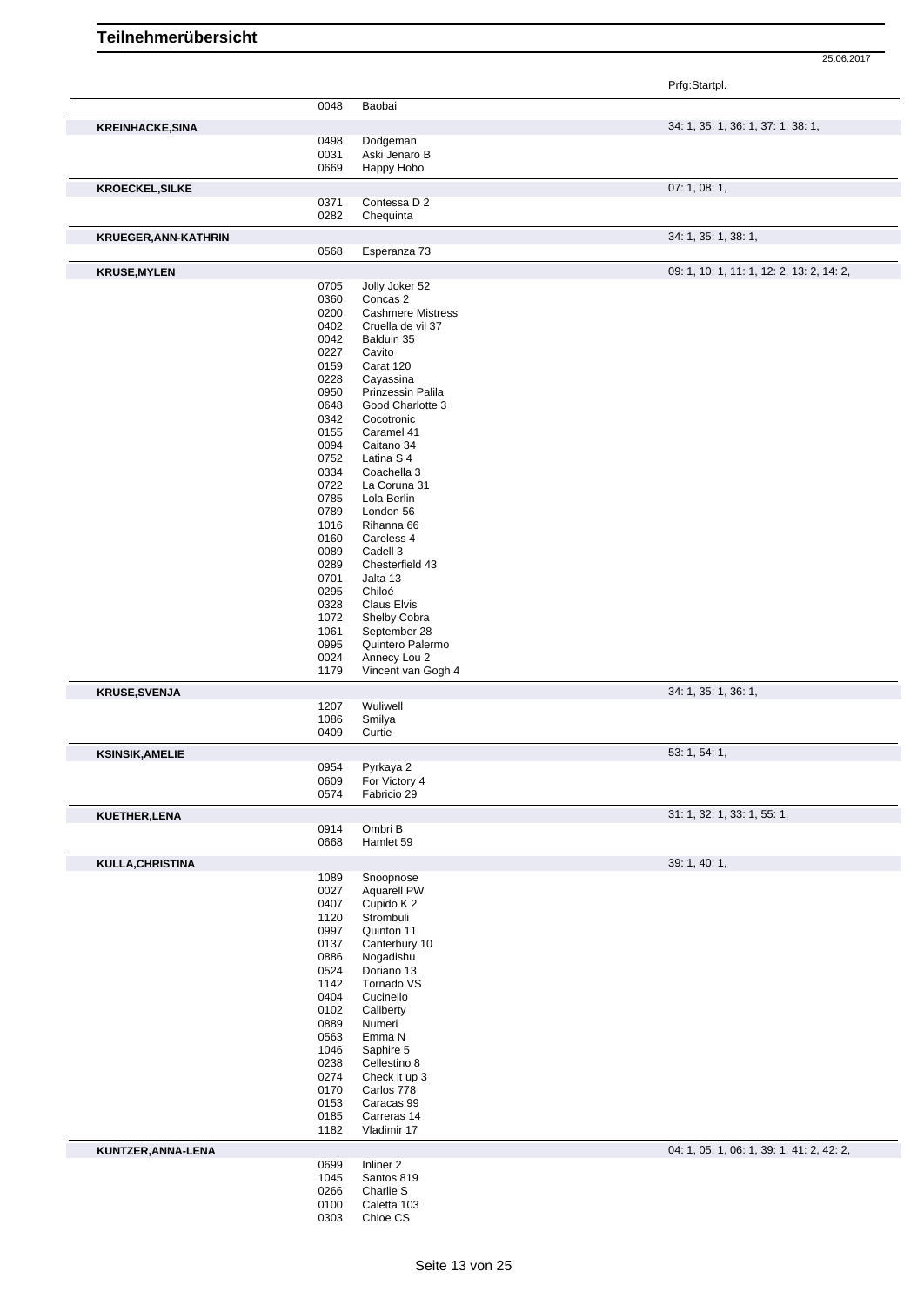| 0117<br>Calypso K 3<br>04: 1, 05: 1, 06: 1,<br><b>LAAS, VANESSA</b><br>0774<br>Lifestyle 50<br>04: 2, 05: 2, 06: 2,<br><b>LACHNIT, MANUELA</b><br>0201<br>Cashmir 12<br>0072<br>Blue Balou 4<br>0204<br>Casiraghi 3<br>23:1,<br><b>LACKAS, FELICITAS</b><br>0790<br>Londonbeat 6<br>39: 1, 40: 1, 41: 1, 42: 1,<br>LAHDE, HARM<br>0905<br>Oak Grove's Vanquish<br>0892<br>Oak Grove's Celebrity<br>0906<br>Oak Grove's Vogelfrei<br>0351<br>Comme Fleur<br>0893<br>Oak Grove's Che<br>0895<br>Oak Grove's Dr. J<br>0746<br>Larry 210<br>0894<br>Oak Grove's Darshan<br>Oak Grove's New York<br>0902<br>0897<br>Oak Grove's Flickering Star<br>0900<br>Oak Grove's Leilaki<br>0903<br>Oak Grove's Opus Magnum<br>Oak Grove's Enkidu 2<br>0896<br>0898<br>Oak Grove's Heartfelt<br>0901<br>Oak Grove's Lutece<br>0899<br>Oak Grove's Laith<br>0229<br>Cayenne D'Ive Z<br>0904<br>Oak Grove's Sundae<br>0891<br>Oak Grove's Americana<br>0907<br>Oak Grove's Zilzal<br>04: 1, 05: 1, 06: 1,<br>LANGE, JULIA<br>0161<br>Caresini<br>0026<br>Anton 657<br>0269<br>Charlsten 8<br>46: 1, 47: 1,<br><b>LANGE, MIA</b><br>0067<br>Bijou vM<br>04: 1, 05: 1, 06: 1, 08: 1,<br>LANGE, TINA<br>Caresini<br>0161<br>0026<br>Anton 657<br>0269<br>Charlsten 8<br>04: 1, 05: 1, 06: 1, 08: 1,<br><b>LEGROS, NADINE</b><br>0039<br>Baghira du Rouet<br>0979<br>Quidams Girl<br>0218<br>Cassilia 4<br>34: 1, 35: 1, 38: 1,<br><b>LEMKE DR., KORINNA</b><br>0346<br>Colja von Elisenruh<br>34: 1, 35: 1, 36: 1,<br><b>LEMKE, ANDREA</b><br>0554<br>Eddington 3<br>39: 1, 40: 1, 41: 1, 42: 1,<br><b>LENDROP, CLAES</b><br>0305<br>Choccoloca<br>0751<br>Laszlo 87<br>First Pleasure 5<br>0592<br>34: 1, 35: 1, 36: 1,<br><b>LESNIAK, LILLY MARLEEN</b><br>0448<br>De Wina 2<br>0671<br>Harrison 10<br>52:1,<br>LIEBER, LOUISA<br>0684<br>Hilkens Dior<br>04: 1, 05: 1, 06: 1, 39: 2, 40: 2,<br><b>LIETH, KATJA VON DER</b><br>0920<br>Paddington 82<br>0998<br>Quintus 133<br>0665<br>Gucci Rush 4<br>Pina Colada 215<br>0944<br>Calino 63<br>0106<br>0708<br>Kamasutra Second Life<br>50:1,<br>LINDEMANN, KATHARINA<br>0452<br>Del Dias<br>01: 1, 02: 1, 03: 1, 40: 2, 41: 2, 42: 2,<br>LOEHDEN, JOSCH<br>1024<br>Rolling Stone 18<br>0736<br>Laeticia 9<br>0962<br>Qualito K<br>0610<br>For You 44<br>0200<br><b>Cashmere Mistress</b><br>Cruella de vil 37<br>0402<br>0042<br>Balduin 35 |  | Prfg:Startpl. |
|----------------------------------------------------------------------------------------------------------------------------------------------------------------------------------------------------------------------------------------------------------------------------------------------------------------------------------------------------------------------------------------------------------------------------------------------------------------------------------------------------------------------------------------------------------------------------------------------------------------------------------------------------------------------------------------------------------------------------------------------------------------------------------------------------------------------------------------------------------------------------------------------------------------------------------------------------------------------------------------------------------------------------------------------------------------------------------------------------------------------------------------------------------------------------------------------------------------------------------------------------------------------------------------------------------------------------------------------------------------------------------------------------------------------------------------------------------------------------------------------------------------------------------------------------------------------------------------------------------------------------------------------------------------------------------------------------------------------------------------------------------------------------------------------------------------------------------------------------------------------------------------------------------------------------------------------------------------------------------------------------------------------------------------------------------------------------------------------------------------------------------------------------------------------------------------------------------------------------------------------------------------------------------------------------------------------------------------------------------------------------|--|---------------|
|                                                                                                                                                                                                                                                                                                                                                                                                                                                                                                                                                                                                                                                                                                                                                                                                                                                                                                                                                                                                                                                                                                                                                                                                                                                                                                                                                                                                                                                                                                                                                                                                                                                                                                                                                                                                                                                                                                                                                                                                                                                                                                                                                                                                                                                                                                                                                                            |  |               |
|                                                                                                                                                                                                                                                                                                                                                                                                                                                                                                                                                                                                                                                                                                                                                                                                                                                                                                                                                                                                                                                                                                                                                                                                                                                                                                                                                                                                                                                                                                                                                                                                                                                                                                                                                                                                                                                                                                                                                                                                                                                                                                                                                                                                                                                                                                                                                                            |  |               |
|                                                                                                                                                                                                                                                                                                                                                                                                                                                                                                                                                                                                                                                                                                                                                                                                                                                                                                                                                                                                                                                                                                                                                                                                                                                                                                                                                                                                                                                                                                                                                                                                                                                                                                                                                                                                                                                                                                                                                                                                                                                                                                                                                                                                                                                                                                                                                                            |  |               |
|                                                                                                                                                                                                                                                                                                                                                                                                                                                                                                                                                                                                                                                                                                                                                                                                                                                                                                                                                                                                                                                                                                                                                                                                                                                                                                                                                                                                                                                                                                                                                                                                                                                                                                                                                                                                                                                                                                                                                                                                                                                                                                                                                                                                                                                                                                                                                                            |  |               |
|                                                                                                                                                                                                                                                                                                                                                                                                                                                                                                                                                                                                                                                                                                                                                                                                                                                                                                                                                                                                                                                                                                                                                                                                                                                                                                                                                                                                                                                                                                                                                                                                                                                                                                                                                                                                                                                                                                                                                                                                                                                                                                                                                                                                                                                                                                                                                                            |  |               |
|                                                                                                                                                                                                                                                                                                                                                                                                                                                                                                                                                                                                                                                                                                                                                                                                                                                                                                                                                                                                                                                                                                                                                                                                                                                                                                                                                                                                                                                                                                                                                                                                                                                                                                                                                                                                                                                                                                                                                                                                                                                                                                                                                                                                                                                                                                                                                                            |  |               |
|                                                                                                                                                                                                                                                                                                                                                                                                                                                                                                                                                                                                                                                                                                                                                                                                                                                                                                                                                                                                                                                                                                                                                                                                                                                                                                                                                                                                                                                                                                                                                                                                                                                                                                                                                                                                                                                                                                                                                                                                                                                                                                                                                                                                                                                                                                                                                                            |  |               |
|                                                                                                                                                                                                                                                                                                                                                                                                                                                                                                                                                                                                                                                                                                                                                                                                                                                                                                                                                                                                                                                                                                                                                                                                                                                                                                                                                                                                                                                                                                                                                                                                                                                                                                                                                                                                                                                                                                                                                                                                                                                                                                                                                                                                                                                                                                                                                                            |  |               |
|                                                                                                                                                                                                                                                                                                                                                                                                                                                                                                                                                                                                                                                                                                                                                                                                                                                                                                                                                                                                                                                                                                                                                                                                                                                                                                                                                                                                                                                                                                                                                                                                                                                                                                                                                                                                                                                                                                                                                                                                                                                                                                                                                                                                                                                                                                                                                                            |  |               |
|                                                                                                                                                                                                                                                                                                                                                                                                                                                                                                                                                                                                                                                                                                                                                                                                                                                                                                                                                                                                                                                                                                                                                                                                                                                                                                                                                                                                                                                                                                                                                                                                                                                                                                                                                                                                                                                                                                                                                                                                                                                                                                                                                                                                                                                                                                                                                                            |  |               |
|                                                                                                                                                                                                                                                                                                                                                                                                                                                                                                                                                                                                                                                                                                                                                                                                                                                                                                                                                                                                                                                                                                                                                                                                                                                                                                                                                                                                                                                                                                                                                                                                                                                                                                                                                                                                                                                                                                                                                                                                                                                                                                                                                                                                                                                                                                                                                                            |  |               |
|                                                                                                                                                                                                                                                                                                                                                                                                                                                                                                                                                                                                                                                                                                                                                                                                                                                                                                                                                                                                                                                                                                                                                                                                                                                                                                                                                                                                                                                                                                                                                                                                                                                                                                                                                                                                                                                                                                                                                                                                                                                                                                                                                                                                                                                                                                                                                                            |  |               |
|                                                                                                                                                                                                                                                                                                                                                                                                                                                                                                                                                                                                                                                                                                                                                                                                                                                                                                                                                                                                                                                                                                                                                                                                                                                                                                                                                                                                                                                                                                                                                                                                                                                                                                                                                                                                                                                                                                                                                                                                                                                                                                                                                                                                                                                                                                                                                                            |  |               |
|                                                                                                                                                                                                                                                                                                                                                                                                                                                                                                                                                                                                                                                                                                                                                                                                                                                                                                                                                                                                                                                                                                                                                                                                                                                                                                                                                                                                                                                                                                                                                                                                                                                                                                                                                                                                                                                                                                                                                                                                                                                                                                                                                                                                                                                                                                                                                                            |  |               |
|                                                                                                                                                                                                                                                                                                                                                                                                                                                                                                                                                                                                                                                                                                                                                                                                                                                                                                                                                                                                                                                                                                                                                                                                                                                                                                                                                                                                                                                                                                                                                                                                                                                                                                                                                                                                                                                                                                                                                                                                                                                                                                                                                                                                                                                                                                                                                                            |  |               |
|                                                                                                                                                                                                                                                                                                                                                                                                                                                                                                                                                                                                                                                                                                                                                                                                                                                                                                                                                                                                                                                                                                                                                                                                                                                                                                                                                                                                                                                                                                                                                                                                                                                                                                                                                                                                                                                                                                                                                                                                                                                                                                                                                                                                                                                                                                                                                                            |  |               |
|                                                                                                                                                                                                                                                                                                                                                                                                                                                                                                                                                                                                                                                                                                                                                                                                                                                                                                                                                                                                                                                                                                                                                                                                                                                                                                                                                                                                                                                                                                                                                                                                                                                                                                                                                                                                                                                                                                                                                                                                                                                                                                                                                                                                                                                                                                                                                                            |  |               |
|                                                                                                                                                                                                                                                                                                                                                                                                                                                                                                                                                                                                                                                                                                                                                                                                                                                                                                                                                                                                                                                                                                                                                                                                                                                                                                                                                                                                                                                                                                                                                                                                                                                                                                                                                                                                                                                                                                                                                                                                                                                                                                                                                                                                                                                                                                                                                                            |  |               |
|                                                                                                                                                                                                                                                                                                                                                                                                                                                                                                                                                                                                                                                                                                                                                                                                                                                                                                                                                                                                                                                                                                                                                                                                                                                                                                                                                                                                                                                                                                                                                                                                                                                                                                                                                                                                                                                                                                                                                                                                                                                                                                                                                                                                                                                                                                                                                                            |  |               |
|                                                                                                                                                                                                                                                                                                                                                                                                                                                                                                                                                                                                                                                                                                                                                                                                                                                                                                                                                                                                                                                                                                                                                                                                                                                                                                                                                                                                                                                                                                                                                                                                                                                                                                                                                                                                                                                                                                                                                                                                                                                                                                                                                                                                                                                                                                                                                                            |  |               |
|                                                                                                                                                                                                                                                                                                                                                                                                                                                                                                                                                                                                                                                                                                                                                                                                                                                                                                                                                                                                                                                                                                                                                                                                                                                                                                                                                                                                                                                                                                                                                                                                                                                                                                                                                                                                                                                                                                                                                                                                                                                                                                                                                                                                                                                                                                                                                                            |  |               |
|                                                                                                                                                                                                                                                                                                                                                                                                                                                                                                                                                                                                                                                                                                                                                                                                                                                                                                                                                                                                                                                                                                                                                                                                                                                                                                                                                                                                                                                                                                                                                                                                                                                                                                                                                                                                                                                                                                                                                                                                                                                                                                                                                                                                                                                                                                                                                                            |  |               |
|                                                                                                                                                                                                                                                                                                                                                                                                                                                                                                                                                                                                                                                                                                                                                                                                                                                                                                                                                                                                                                                                                                                                                                                                                                                                                                                                                                                                                                                                                                                                                                                                                                                                                                                                                                                                                                                                                                                                                                                                                                                                                                                                                                                                                                                                                                                                                                            |  |               |
|                                                                                                                                                                                                                                                                                                                                                                                                                                                                                                                                                                                                                                                                                                                                                                                                                                                                                                                                                                                                                                                                                                                                                                                                                                                                                                                                                                                                                                                                                                                                                                                                                                                                                                                                                                                                                                                                                                                                                                                                                                                                                                                                                                                                                                                                                                                                                                            |  |               |
|                                                                                                                                                                                                                                                                                                                                                                                                                                                                                                                                                                                                                                                                                                                                                                                                                                                                                                                                                                                                                                                                                                                                                                                                                                                                                                                                                                                                                                                                                                                                                                                                                                                                                                                                                                                                                                                                                                                                                                                                                                                                                                                                                                                                                                                                                                                                                                            |  |               |
|                                                                                                                                                                                                                                                                                                                                                                                                                                                                                                                                                                                                                                                                                                                                                                                                                                                                                                                                                                                                                                                                                                                                                                                                                                                                                                                                                                                                                                                                                                                                                                                                                                                                                                                                                                                                                                                                                                                                                                                                                                                                                                                                                                                                                                                                                                                                                                            |  |               |
|                                                                                                                                                                                                                                                                                                                                                                                                                                                                                                                                                                                                                                                                                                                                                                                                                                                                                                                                                                                                                                                                                                                                                                                                                                                                                                                                                                                                                                                                                                                                                                                                                                                                                                                                                                                                                                                                                                                                                                                                                                                                                                                                                                                                                                                                                                                                                                            |  |               |
|                                                                                                                                                                                                                                                                                                                                                                                                                                                                                                                                                                                                                                                                                                                                                                                                                                                                                                                                                                                                                                                                                                                                                                                                                                                                                                                                                                                                                                                                                                                                                                                                                                                                                                                                                                                                                                                                                                                                                                                                                                                                                                                                                                                                                                                                                                                                                                            |  |               |
|                                                                                                                                                                                                                                                                                                                                                                                                                                                                                                                                                                                                                                                                                                                                                                                                                                                                                                                                                                                                                                                                                                                                                                                                                                                                                                                                                                                                                                                                                                                                                                                                                                                                                                                                                                                                                                                                                                                                                                                                                                                                                                                                                                                                                                                                                                                                                                            |  |               |
|                                                                                                                                                                                                                                                                                                                                                                                                                                                                                                                                                                                                                                                                                                                                                                                                                                                                                                                                                                                                                                                                                                                                                                                                                                                                                                                                                                                                                                                                                                                                                                                                                                                                                                                                                                                                                                                                                                                                                                                                                                                                                                                                                                                                                                                                                                                                                                            |  |               |
|                                                                                                                                                                                                                                                                                                                                                                                                                                                                                                                                                                                                                                                                                                                                                                                                                                                                                                                                                                                                                                                                                                                                                                                                                                                                                                                                                                                                                                                                                                                                                                                                                                                                                                                                                                                                                                                                                                                                                                                                                                                                                                                                                                                                                                                                                                                                                                            |  |               |
|                                                                                                                                                                                                                                                                                                                                                                                                                                                                                                                                                                                                                                                                                                                                                                                                                                                                                                                                                                                                                                                                                                                                                                                                                                                                                                                                                                                                                                                                                                                                                                                                                                                                                                                                                                                                                                                                                                                                                                                                                                                                                                                                                                                                                                                                                                                                                                            |  |               |
|                                                                                                                                                                                                                                                                                                                                                                                                                                                                                                                                                                                                                                                                                                                                                                                                                                                                                                                                                                                                                                                                                                                                                                                                                                                                                                                                                                                                                                                                                                                                                                                                                                                                                                                                                                                                                                                                                                                                                                                                                                                                                                                                                                                                                                                                                                                                                                            |  |               |
|                                                                                                                                                                                                                                                                                                                                                                                                                                                                                                                                                                                                                                                                                                                                                                                                                                                                                                                                                                                                                                                                                                                                                                                                                                                                                                                                                                                                                                                                                                                                                                                                                                                                                                                                                                                                                                                                                                                                                                                                                                                                                                                                                                                                                                                                                                                                                                            |  |               |
|                                                                                                                                                                                                                                                                                                                                                                                                                                                                                                                                                                                                                                                                                                                                                                                                                                                                                                                                                                                                                                                                                                                                                                                                                                                                                                                                                                                                                                                                                                                                                                                                                                                                                                                                                                                                                                                                                                                                                                                                                                                                                                                                                                                                                                                                                                                                                                            |  |               |
|                                                                                                                                                                                                                                                                                                                                                                                                                                                                                                                                                                                                                                                                                                                                                                                                                                                                                                                                                                                                                                                                                                                                                                                                                                                                                                                                                                                                                                                                                                                                                                                                                                                                                                                                                                                                                                                                                                                                                                                                                                                                                                                                                                                                                                                                                                                                                                            |  |               |
|                                                                                                                                                                                                                                                                                                                                                                                                                                                                                                                                                                                                                                                                                                                                                                                                                                                                                                                                                                                                                                                                                                                                                                                                                                                                                                                                                                                                                                                                                                                                                                                                                                                                                                                                                                                                                                                                                                                                                                                                                                                                                                                                                                                                                                                                                                                                                                            |  |               |
|                                                                                                                                                                                                                                                                                                                                                                                                                                                                                                                                                                                                                                                                                                                                                                                                                                                                                                                                                                                                                                                                                                                                                                                                                                                                                                                                                                                                                                                                                                                                                                                                                                                                                                                                                                                                                                                                                                                                                                                                                                                                                                                                                                                                                                                                                                                                                                            |  |               |
|                                                                                                                                                                                                                                                                                                                                                                                                                                                                                                                                                                                                                                                                                                                                                                                                                                                                                                                                                                                                                                                                                                                                                                                                                                                                                                                                                                                                                                                                                                                                                                                                                                                                                                                                                                                                                                                                                                                                                                                                                                                                                                                                                                                                                                                                                                                                                                            |  |               |
|                                                                                                                                                                                                                                                                                                                                                                                                                                                                                                                                                                                                                                                                                                                                                                                                                                                                                                                                                                                                                                                                                                                                                                                                                                                                                                                                                                                                                                                                                                                                                                                                                                                                                                                                                                                                                                                                                                                                                                                                                                                                                                                                                                                                                                                                                                                                                                            |  |               |
|                                                                                                                                                                                                                                                                                                                                                                                                                                                                                                                                                                                                                                                                                                                                                                                                                                                                                                                                                                                                                                                                                                                                                                                                                                                                                                                                                                                                                                                                                                                                                                                                                                                                                                                                                                                                                                                                                                                                                                                                                                                                                                                                                                                                                                                                                                                                                                            |  |               |
|                                                                                                                                                                                                                                                                                                                                                                                                                                                                                                                                                                                                                                                                                                                                                                                                                                                                                                                                                                                                                                                                                                                                                                                                                                                                                                                                                                                                                                                                                                                                                                                                                                                                                                                                                                                                                                                                                                                                                                                                                                                                                                                                                                                                                                                                                                                                                                            |  |               |
|                                                                                                                                                                                                                                                                                                                                                                                                                                                                                                                                                                                                                                                                                                                                                                                                                                                                                                                                                                                                                                                                                                                                                                                                                                                                                                                                                                                                                                                                                                                                                                                                                                                                                                                                                                                                                                                                                                                                                                                                                                                                                                                                                                                                                                                                                                                                                                            |  |               |
|                                                                                                                                                                                                                                                                                                                                                                                                                                                                                                                                                                                                                                                                                                                                                                                                                                                                                                                                                                                                                                                                                                                                                                                                                                                                                                                                                                                                                                                                                                                                                                                                                                                                                                                                                                                                                                                                                                                                                                                                                                                                                                                                                                                                                                                                                                                                                                            |  |               |
|                                                                                                                                                                                                                                                                                                                                                                                                                                                                                                                                                                                                                                                                                                                                                                                                                                                                                                                                                                                                                                                                                                                                                                                                                                                                                                                                                                                                                                                                                                                                                                                                                                                                                                                                                                                                                                                                                                                                                                                                                                                                                                                                                                                                                                                                                                                                                                            |  |               |
|                                                                                                                                                                                                                                                                                                                                                                                                                                                                                                                                                                                                                                                                                                                                                                                                                                                                                                                                                                                                                                                                                                                                                                                                                                                                                                                                                                                                                                                                                                                                                                                                                                                                                                                                                                                                                                                                                                                                                                                                                                                                                                                                                                                                                                                                                                                                                                            |  |               |
|                                                                                                                                                                                                                                                                                                                                                                                                                                                                                                                                                                                                                                                                                                                                                                                                                                                                                                                                                                                                                                                                                                                                                                                                                                                                                                                                                                                                                                                                                                                                                                                                                                                                                                                                                                                                                                                                                                                                                                                                                                                                                                                                                                                                                                                                                                                                                                            |  |               |
|                                                                                                                                                                                                                                                                                                                                                                                                                                                                                                                                                                                                                                                                                                                                                                                                                                                                                                                                                                                                                                                                                                                                                                                                                                                                                                                                                                                                                                                                                                                                                                                                                                                                                                                                                                                                                                                                                                                                                                                                                                                                                                                                                                                                                                                                                                                                                                            |  |               |
|                                                                                                                                                                                                                                                                                                                                                                                                                                                                                                                                                                                                                                                                                                                                                                                                                                                                                                                                                                                                                                                                                                                                                                                                                                                                                                                                                                                                                                                                                                                                                                                                                                                                                                                                                                                                                                                                                                                                                                                                                                                                                                                                                                                                                                                                                                                                                                            |  |               |
|                                                                                                                                                                                                                                                                                                                                                                                                                                                                                                                                                                                                                                                                                                                                                                                                                                                                                                                                                                                                                                                                                                                                                                                                                                                                                                                                                                                                                                                                                                                                                                                                                                                                                                                                                                                                                                                                                                                                                                                                                                                                                                                                                                                                                                                                                                                                                                            |  |               |
|                                                                                                                                                                                                                                                                                                                                                                                                                                                                                                                                                                                                                                                                                                                                                                                                                                                                                                                                                                                                                                                                                                                                                                                                                                                                                                                                                                                                                                                                                                                                                                                                                                                                                                                                                                                                                                                                                                                                                                                                                                                                                                                                                                                                                                                                                                                                                                            |  |               |
|                                                                                                                                                                                                                                                                                                                                                                                                                                                                                                                                                                                                                                                                                                                                                                                                                                                                                                                                                                                                                                                                                                                                                                                                                                                                                                                                                                                                                                                                                                                                                                                                                                                                                                                                                                                                                                                                                                                                                                                                                                                                                                                                                                                                                                                                                                                                                                            |  |               |
|                                                                                                                                                                                                                                                                                                                                                                                                                                                                                                                                                                                                                                                                                                                                                                                                                                                                                                                                                                                                                                                                                                                                                                                                                                                                                                                                                                                                                                                                                                                                                                                                                                                                                                                                                                                                                                                                                                                                                                                                                                                                                                                                                                                                                                                                                                                                                                            |  |               |
|                                                                                                                                                                                                                                                                                                                                                                                                                                                                                                                                                                                                                                                                                                                                                                                                                                                                                                                                                                                                                                                                                                                                                                                                                                                                                                                                                                                                                                                                                                                                                                                                                                                                                                                                                                                                                                                                                                                                                                                                                                                                                                                                                                                                                                                                                                                                                                            |  |               |
|                                                                                                                                                                                                                                                                                                                                                                                                                                                                                                                                                                                                                                                                                                                                                                                                                                                                                                                                                                                                                                                                                                                                                                                                                                                                                                                                                                                                                                                                                                                                                                                                                                                                                                                                                                                                                                                                                                                                                                                                                                                                                                                                                                                                                                                                                                                                                                            |  |               |
|                                                                                                                                                                                                                                                                                                                                                                                                                                                                                                                                                                                                                                                                                                                                                                                                                                                                                                                                                                                                                                                                                                                                                                                                                                                                                                                                                                                                                                                                                                                                                                                                                                                                                                                                                                                                                                                                                                                                                                                                                                                                                                                                                                                                                                                                                                                                                                            |  |               |
|                                                                                                                                                                                                                                                                                                                                                                                                                                                                                                                                                                                                                                                                                                                                                                                                                                                                                                                                                                                                                                                                                                                                                                                                                                                                                                                                                                                                                                                                                                                                                                                                                                                                                                                                                                                                                                                                                                                                                                                                                                                                                                                                                                                                                                                                                                                                                                            |  |               |
|                                                                                                                                                                                                                                                                                                                                                                                                                                                                                                                                                                                                                                                                                                                                                                                                                                                                                                                                                                                                                                                                                                                                                                                                                                                                                                                                                                                                                                                                                                                                                                                                                                                                                                                                                                                                                                                                                                                                                                                                                                                                                                                                                                                                                                                                                                                                                                            |  |               |
|                                                                                                                                                                                                                                                                                                                                                                                                                                                                                                                                                                                                                                                                                                                                                                                                                                                                                                                                                                                                                                                                                                                                                                                                                                                                                                                                                                                                                                                                                                                                                                                                                                                                                                                                                                                                                                                                                                                                                                                                                                                                                                                                                                                                                                                                                                                                                                            |  |               |
|                                                                                                                                                                                                                                                                                                                                                                                                                                                                                                                                                                                                                                                                                                                                                                                                                                                                                                                                                                                                                                                                                                                                                                                                                                                                                                                                                                                                                                                                                                                                                                                                                                                                                                                                                                                                                                                                                                                                                                                                                                                                                                                                                                                                                                                                                                                                                                            |  |               |
|                                                                                                                                                                                                                                                                                                                                                                                                                                                                                                                                                                                                                                                                                                                                                                                                                                                                                                                                                                                                                                                                                                                                                                                                                                                                                                                                                                                                                                                                                                                                                                                                                                                                                                                                                                                                                                                                                                                                                                                                                                                                                                                                                                                                                                                                                                                                                                            |  |               |
|                                                                                                                                                                                                                                                                                                                                                                                                                                                                                                                                                                                                                                                                                                                                                                                                                                                                                                                                                                                                                                                                                                                                                                                                                                                                                                                                                                                                                                                                                                                                                                                                                                                                                                                                                                                                                                                                                                                                                                                                                                                                                                                                                                                                                                                                                                                                                                            |  |               |
|                                                                                                                                                                                                                                                                                                                                                                                                                                                                                                                                                                                                                                                                                                                                                                                                                                                                                                                                                                                                                                                                                                                                                                                                                                                                                                                                                                                                                                                                                                                                                                                                                                                                                                                                                                                                                                                                                                                                                                                                                                                                                                                                                                                                                                                                                                                                                                            |  |               |
|                                                                                                                                                                                                                                                                                                                                                                                                                                                                                                                                                                                                                                                                                                                                                                                                                                                                                                                                                                                                                                                                                                                                                                                                                                                                                                                                                                                                                                                                                                                                                                                                                                                                                                                                                                                                                                                                                                                                                                                                                                                                                                                                                                                                                                                                                                                                                                            |  |               |
|                                                                                                                                                                                                                                                                                                                                                                                                                                                                                                                                                                                                                                                                                                                                                                                                                                                                                                                                                                                                                                                                                                                                                                                                                                                                                                                                                                                                                                                                                                                                                                                                                                                                                                                                                                                                                                                                                                                                                                                                                                                                                                                                                                                                                                                                                                                                                                            |  |               |
|                                                                                                                                                                                                                                                                                                                                                                                                                                                                                                                                                                                                                                                                                                                                                                                                                                                                                                                                                                                                                                                                                                                                                                                                                                                                                                                                                                                                                                                                                                                                                                                                                                                                                                                                                                                                                                                                                                                                                                                                                                                                                                                                                                                                                                                                                                                                                                            |  |               |
|                                                                                                                                                                                                                                                                                                                                                                                                                                                                                                                                                                                                                                                                                                                                                                                                                                                                                                                                                                                                                                                                                                                                                                                                                                                                                                                                                                                                                                                                                                                                                                                                                                                                                                                                                                                                                                                                                                                                                                                                                                                                                                                                                                                                                                                                                                                                                                            |  |               |
|                                                                                                                                                                                                                                                                                                                                                                                                                                                                                                                                                                                                                                                                                                                                                                                                                                                                                                                                                                                                                                                                                                                                                                                                                                                                                                                                                                                                                                                                                                                                                                                                                                                                                                                                                                                                                                                                                                                                                                                                                                                                                                                                                                                                                                                                                                                                                                            |  |               |
|                                                                                                                                                                                                                                                                                                                                                                                                                                                                                                                                                                                                                                                                                                                                                                                                                                                                                                                                                                                                                                                                                                                                                                                                                                                                                                                                                                                                                                                                                                                                                                                                                                                                                                                                                                                                                                                                                                                                                                                                                                                                                                                                                                                                                                                                                                                                                                            |  |               |
| 0227<br>Cavito                                                                                                                                                                                                                                                                                                                                                                                                                                                                                                                                                                                                                                                                                                                                                                                                                                                                                                                                                                                                                                                                                                                                                                                                                                                                                                                                                                                                                                                                                                                                                                                                                                                                                                                                                                                                                                                                                                                                                                                                                                                                                                                                                                                                                                                                                                                                                             |  |               |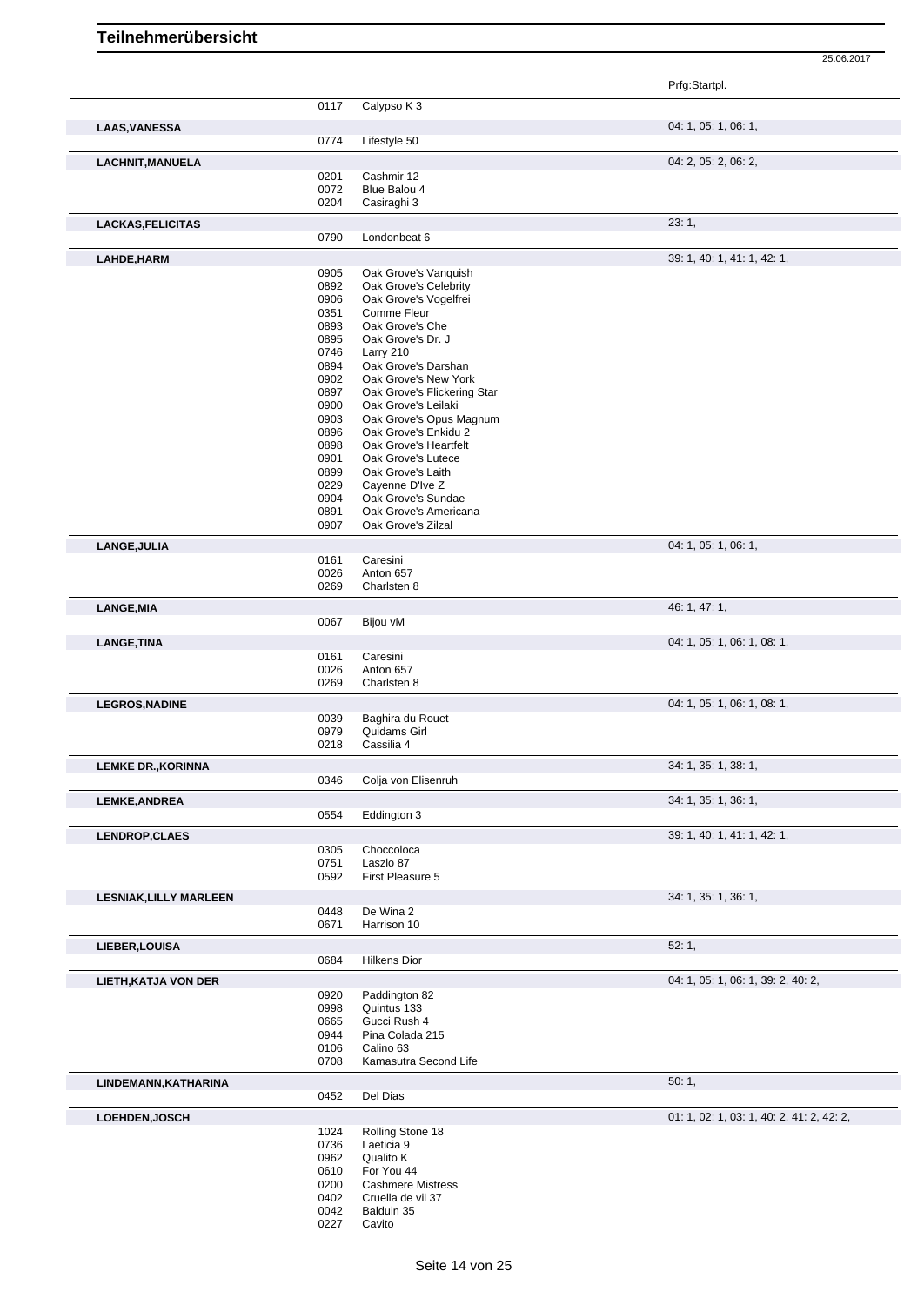|                                                                                                                                                                                                     | 0228         | Cayassina                      |                                    |
|-----------------------------------------------------------------------------------------------------------------------------------------------------------------------------------------------------|--------------|--------------------------------|------------------------------------|
|                                                                                                                                                                                                     | 0648<br>0342 | Good Charlotte 3<br>Cocotronic |                                    |
|                                                                                                                                                                                                     | 0155         | Caramel 41                     |                                    |
|                                                                                                                                                                                                     | 0752         | Latina S <sub>4</sub>          |                                    |
|                                                                                                                                                                                                     | 0293         | Chikkolacka                    |                                    |
|                                                                                                                                                                                                     | 0041         | Baldessarini 8                 |                                    |
|                                                                                                                                                                                                     | 0006         | Abyline                        |                                    |
|                                                                                                                                                                                                     | 0334         | Coachella 3                    |                                    |
|                                                                                                                                                                                                     | 0722         | La Coruna 31                   |                                    |
|                                                                                                                                                                                                     | 1161         | Van Moor                       |                                    |
|                                                                                                                                                                                                     | 0785         | Lola Berlin                    |                                    |
|                                                                                                                                                                                                     | 1016         | Rihanna 66                     |                                    |
|                                                                                                                                                                                                     | 0160         | Careless 4                     |                                    |
|                                                                                                                                                                                                     | 0089         | Cadell 3                       |                                    |
|                                                                                                                                                                                                     | 0289         | Chesterfield 43                |                                    |
|                                                                                                                                                                                                     | 0121         | Cammillo                       |                                    |
|                                                                                                                                                                                                     | 0081         | Bull Run's T-Mac               |                                    |
|                                                                                                                                                                                                     | 0032         | Assendruplunds Beauty Beat     |                                    |
|                                                                                                                                                                                                     | 1179         | Vincent van Gogh 4             |                                    |
| LOEWENSTROM-CLAUSEN, ANNEK                                                                                                                                                                          |              |                                | 34: 1, 35: 1, 36: 1,               |
|                                                                                                                                                                                                     | 0436         | Dark Rose 14                   |                                    |
|                                                                                                                                                                                                     |              |                                |                                    |
| LOTZ, NAZILA NATASHA                                                                                                                                                                                |              |                                | 52:1,                              |
|                                                                                                                                                                                                     | 0343         | Coer Noble                     |                                    |
| <b>LUBINA, NELE</b>                                                                                                                                                                                 |              |                                | 28: 1, 29: 1, 30: 1,               |
|                                                                                                                                                                                                     | 0451         | Deichhof's Whajaki             |                                    |
|                                                                                                                                                                                                     | 0946         | Poesia 5                       |                                    |
|                                                                                                                                                                                                     |              |                                | 34: 1, 35: 1, 38: 1,               |
| LUEBBEKE,LIBUSSA                                                                                                                                                                                    | 0157         | Caramella 6                    |                                    |
|                                                                                                                                                                                                     | 0856         | Nadeem <sub>2</sub>            |                                    |
|                                                                                                                                                                                                     | 0694         | I can                          |                                    |
|                                                                                                                                                                                                     | 0158         | Caramia 34                     |                                    |
|                                                                                                                                                                                                     | 0431         | Darcy F                        |                                    |
|                                                                                                                                                                                                     | 0857         | Naiana                         |                                    |
|                                                                                                                                                                                                     |              |                                |                                    |
| LUEBSEN, ZOE                                                                                                                                                                                        |              |                                | 46: 1, 47: 1, 48: 1,               |
|                                                                                                                                                                                                     | 0696         | Immenmoor New Magic            |                                    |
| LUERKENS-OSTERMEIER, JENNIFE                                                                                                                                                                        |              |                                | 35: 1, 36: 1,                      |
|                                                                                                                                                                                                     | 0809         | Lumpy de Luxe                  |                                    |
|                                                                                                                                                                                                     |              |                                | 55:1,                              |
|                                                                                                                                                                                                     |              |                                |                                    |
|                                                                                                                                                                                                     |              |                                |                                    |
|                                                                                                                                                                                                     | 0546         | <b>Dynamic Ass</b>             |                                    |
|                                                                                                                                                                                                     |              |                                | 15: 1, 16: 1, 17: 1, 56: 1,        |
|                                                                                                                                                                                                     | 1137         | Tina's Lady vom Purnitzgrund   |                                    |
|                                                                                                                                                                                                     | 1122         | Subliem's Felicia              |                                    |
|                                                                                                                                                                                                     |              |                                | 34: 1, 35: 1, 37: 1,               |
|                                                                                                                                                                                                     | 1081         | Simba <sub>S</sub>             |                                    |
|                                                                                                                                                                                                     |              |                                |                                    |
|                                                                                                                                                                                                     |              |                                | 34: 1, 35: 1, 36: 1,               |
|                                                                                                                                                                                                     | 1019         | Rispe M                        |                                    |
|                                                                                                                                                                                                     |              |                                | 34: 1, 35: 1, 36: 1,               |
|                                                                                                                                                                                                     | 1191         | Wellington B                   |                                    |
|                                                                                                                                                                                                     |              |                                | 01: 2, 02: 1, 03: 1,               |
|                                                                                                                                                                                                     | 0974         | Querido K.                     |                                    |
|                                                                                                                                                                                                     | 0007         | Acandos 2                      |                                    |
|                                                                                                                                                                                                     | 0222         | Cassirrado                     |                                    |
|                                                                                                                                                                                                     |              |                                |                                    |
|                                                                                                                                                                                                     |              |                                | 34: 1, 35: 1, 36: 1,               |
|                                                                                                                                                                                                     | 0037         | Avici 3                        |                                    |
|                                                                                                                                                                                                     |              |                                | 12: 2, 13: 2, 14: 2,               |
| LUETKEMUELLER, ANNEKE<br><b>MAATZ,FINJA</b><br><b>MAHLER, KERSTIN</b><br><b>MAHLER, NICOLE</b><br><b>MAHNKEN, KRISTIN</b><br><b>MARTENS,MEIK</b><br>MARTORELL, JACQUELINE<br><b>MATTHIES, TOMMY</b> | 0332         | Clooney 91                     |                                    |
|                                                                                                                                                                                                     | 1101         | Spirit 258                     |                                    |
|                                                                                                                                                                                                     |              |                                |                                    |
|                                                                                                                                                                                                     |              |                                | 12: 1, 13: 1, 14: 1,               |
|                                                                                                                                                                                                     | 0949<br>0013 | Prins Maestro<br>Aleska 20     |                                    |
|                                                                                                                                                                                                     | 1111         | <b>Stanton Warrior</b>         |                                    |
|                                                                                                                                                                                                     | 0768         | Levistano P                    |                                    |
|                                                                                                                                                                                                     | 0348         | Colour your Life 3             |                                    |
|                                                                                                                                                                                                     | 0284         | Cherry's Chayenne              |                                    |
|                                                                                                                                                                                                     | 0192         | Caruso 335                     |                                    |
|                                                                                                                                                                                                     |              |                                |                                    |
|                                                                                                                                                                                                     |              |                                | 01: 2, 02: 2, 03: 2, 41: 1, 42: 1, |
|                                                                                                                                                                                                     | 1058         | Seal 5                         |                                    |
|                                                                                                                                                                                                     | 1035         | Salto de Fee                   |                                    |
|                                                                                                                                                                                                     | 1203         | Wolke 334                      |                                    |
|                                                                                                                                                                                                     | 0718         | King Clooney                   |                                    |
|                                                                                                                                                                                                     | 0152         | Captain Kirk 16                |                                    |
| <b>MAUCHERT, LINN SOPHIE</b><br><b>MEYER, HILMAR</b>                                                                                                                                                | 0395         | Crabat 9                       |                                    |
|                                                                                                                                                                                                     | 0588<br>0612 | Fiona 496<br>Fortune Forever 2 |                                    |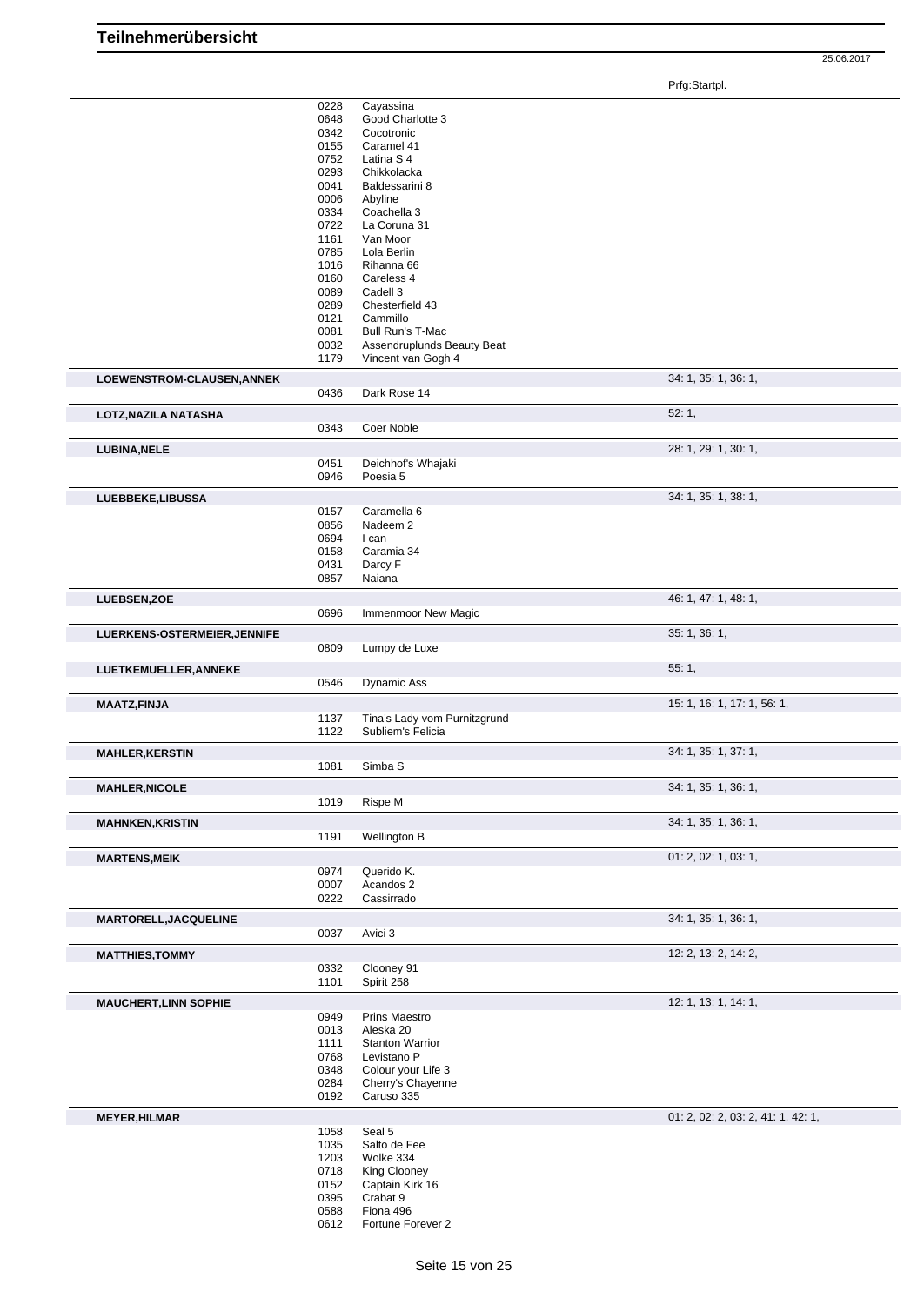|                             |              |                               | Prfg:Startpl.                             |
|-----------------------------|--------------|-------------------------------|-------------------------------------------|
| <b>MEYER, LINA</b>          |              |                               | 55: 1, 57: 1, 58: 1, 59: 1,               |
|                             | 0438         | Darth van Doren               |                                           |
|                             | 0953         | PSW Princess Naomi            |                                           |
| <b>MEYER, MERLE</b>         |              |                               | 57: 1, 58: 1, 60: 1,                      |
|                             | 0313         | Chukk                         |                                           |
|                             | 0419         | Daisys Dorina                 |                                           |
| <b>MEYER, THALIA</b>        |              |                               | 57: 1, 58: 1, 59: 1,                      |
|                             | 0004         | Ability 21                    |                                           |
|                             | 0419         | Daisys Dorina                 |                                           |
|                             | 0420         | Dakaria 3                     |                                           |
| <b>MEYER-HEISE, SABINE</b>  |              |                               | 34: 1, 35: 1, 36: 1,                      |
|                             | 0308         | Christian 28                  |                                           |
|                             | 0259         | Champero                      |                                           |
| <b>MICHAEL, RAMONA</b>      |              |                               | 04: 1, 05: 1, 06: 1, 07: 1, 08: 1,        |
|                             | 0350         | Commander Cujo                |                                           |
|                             |              |                               |                                           |
| <b>MIELKE, CHANTAL</b>      | 0068         | Bjarne 4                      | 15: 1, 16: 1, 17: 1, 56: 1,               |
|                             | 0872         | Nice Nic                      |                                           |
|                             |              |                               |                                           |
| <b>MIELKE, MICHELLE</b>     |              |                               | 12: 2, 13: 2, 14: 2,                      |
|                             | 1163<br>0758 | Vancouver 41<br>Le Liban 2    |                                           |
|                             |              |                               |                                           |
| <b>MIESNER, ANDREA</b>      |              |                               | 23: 1, 24: 1,                             |
|                             | 1044         | Sandrino 26                   |                                           |
| <b>MIESNER, CAROLINA</b>    |              |                               | 46: 1, 47: 1, 55: 1,                      |
|                             | 0941         | Philina WE                    |                                           |
|                             | 0933         | Pedro 911                     |                                           |
|                             | 0082         | Bünteeichen Cantera           |                                           |
| <b>MIESNER, TIM</b>         |              |                               | 15: 1, 16: 1, 17: 1, 18: 2, 19: 2, 20: 2, |
|                             |              |                               | 56:1,                                     |
|                             | 0983         | Quinara 24                    |                                           |
|                             | 0793<br>0923 | Lord Lennox 16<br>Paparazzi P |                                           |
|                             | 1130         | Sweet Lady 32                 |                                           |
|                             |              |                               |                                           |
| <b>MOLZAHN, NINA</b>        |              |                               | 04: 1, 05: 1, 06: 2,                      |
|                             | 1121<br>0455 | Stuntman S<br>Delta Airline   |                                           |
|                             | 0747         | Lascada 6                     |                                           |
|                             |              |                               |                                           |
| <b>MORNER, JOELLE</b>       | 0952         | Proud Saphire                 | 47: 1, 50: 1,                             |
|                             | 1088         | Snickers Be Proud             |                                           |
|                             |              |                               |                                           |
| <b>MUCKER, PHILIP</b>       | 0908         | Obora's Louisa                | 12: 1, 13: 1, 14: 1,                      |
|                             |              |                               |                                           |
| <b>MUELLER, ANETT</b>       |              |                               | 50:1,                                     |
|                             | 1200         | Winova                        |                                           |
| <b>MUELLER, BIRTE-DORIN</b> |              |                               | 51:1,                                     |
|                             | 0820         | Magic Moment 23               |                                           |
| <b>MUELLER-RULFS, ERIC</b>  |              |                               | 09: 2, 10: 2, 11: 2, 39: 1, 40: 1,        |
|                             | 0370         | Contendrus 2                  |                                           |
|                             | 0631         | Galino 34                     |                                           |
|                             | 0317         | Ciky Calou                    |                                           |
|                             | 0963         | Quality Girl 5                |                                           |
|                             | 0340         | Coco la vite                  |                                           |
|                             | 0408<br>0501 | Curly 76<br>Dolly Jumper 4    |                                           |
|                             | 0097         | Calandra MR                   |                                           |
|                             | 0377         | Cool Edition                  |                                           |
|                             | 0085         | C'est Paris                   |                                           |
|                             | 0168         | Carlo 479                     |                                           |
|                             | 0095         | Caithana                      |                                           |
| MUELLER-RULFS,FYNN          |              |                               | 09: 1, 10: 1,                             |
|                             | 0370         | Contendrus 2                  |                                           |
|                             | 0963         | Quality Girl 5                |                                           |
| <b>MUNK, JOHANNES</b>       |              |                               | 57: 1, 58: 1, 59: 1, 60: 1,               |
|                             | 0073         | Blueberry 23                  |                                           |
| MUNSTERMANN, ANNA VIKTORIA  |              |                               | 28: 1, 29: 1, 30: 1,                      |
|                             | 0513         | Don Vasentino                 |                                           |
|                             |              |                               |                                           |
| <b>NEIF, DOROTHEA</b>       |              |                               | 57: 1, 58: 1, 60: 1,                      |
|                             | 0911<br>0917 | Ole 93<br>Orly 19             |                                           |
|                             |              |                               |                                           |
| <b>NESTLER, JOSEPHIN</b>    |              |                               | 34: 1, 35: 1, 36: 1,                      |
|                             | 0823         | Mareikes Perle                |                                           |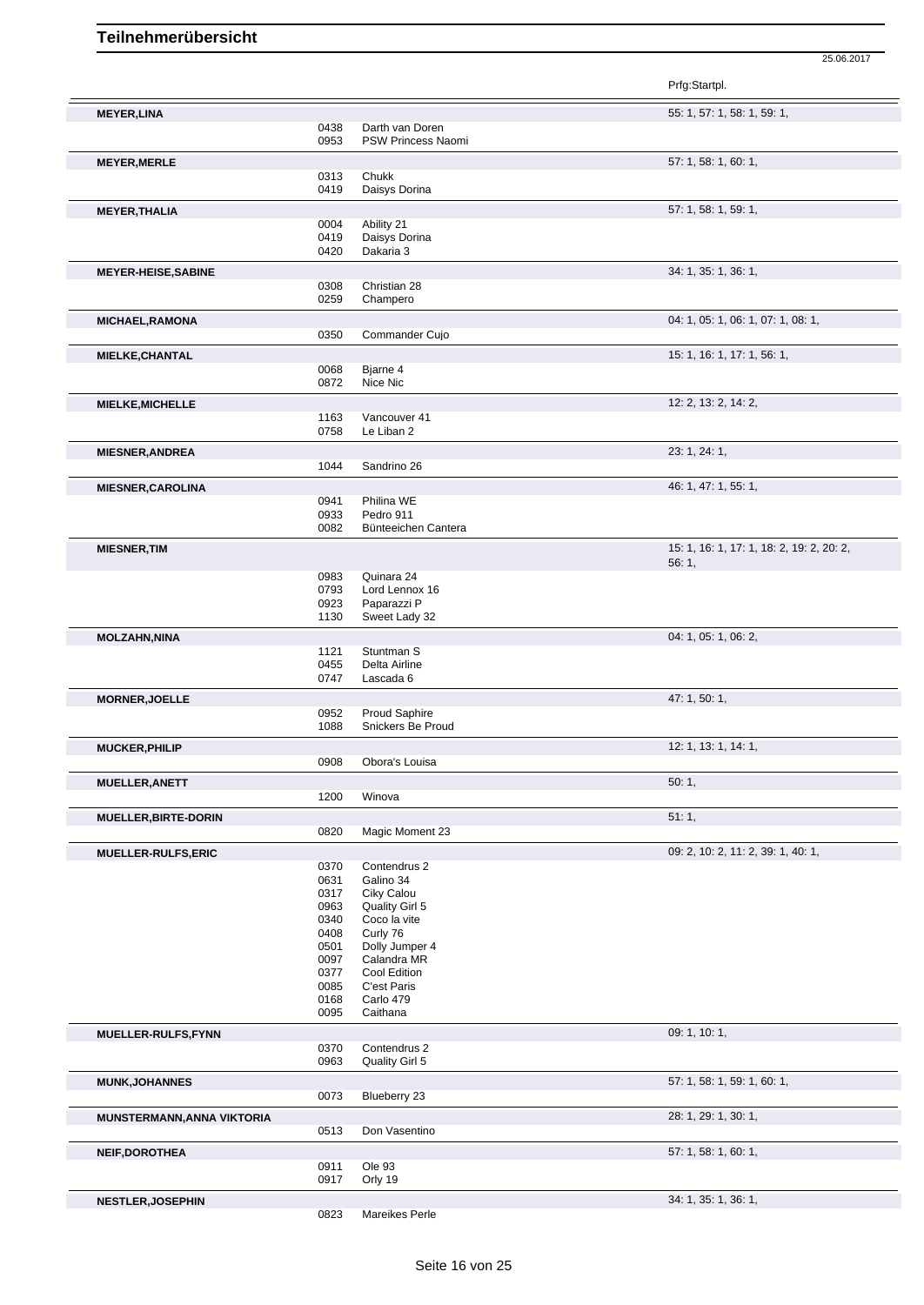|                              | 0614 | Frau Meyer 2            |                                           |
|------------------------------|------|-------------------------|-------------------------------------------|
|                              | 0508 | Don Freddy 4            |                                           |
|                              | 0932 | Peccadillo 2            |                                           |
|                              | 0422 | Dallas 49               |                                           |
|                              | 0562 | Emma Magdalena N        |                                           |
|                              | 0808 | Luminato KZI            |                                           |
| NEUBURG, ANTONIA             |      |                         | 12: 1, 13: 1, 14: 1,                      |
|                              | 0613 | Fox Forth Edition       |                                           |
|                              | 0947 | Prestige 140            |                                           |
|                              | 1176 | Viktor N                |                                           |
|                              | 0641 | Gilton VA               |                                           |
|                              |      |                         |                                           |
| NEUMANN, INGA                |      |                         | 07:1,08:1,                                |
|                              | 0726 | Lacy Ann                |                                           |
|                              | 0717 | Kimba Du Soleil         |                                           |
| NIEBANK, ANNE-LENE           |      |                         | 39: 2, 40: 1,                             |
|                              | 0806 | Ludwig G 2              |                                           |
|                              | 0965 | Quannah                 |                                           |
|                              | 0324 | Clancy Wiggum           |                                           |
|                              |      |                         |                                           |
| NIEMANN-LAUE, FRAUKE         |      |                         | 23: 1, 24: 1, 34: 1, 36: 1,               |
|                              | 0034 | Avalino 3               |                                           |
|                              | 0576 | Fanjana NL              |                                           |
|                              |      |                         |                                           |
| NIENSTAEDT, LAURA            |      |                         | 34: 1, 35: 1, 37: 1,                      |
|                              | 0813 | Luther <sub>6</sub>     |                                           |
|                              | 0766 | Leviathan 23            |                                           |
|                              | 0142 | Capitano 77             |                                           |
|                              | 0926 | Paula 536               |                                           |
| NOELTING, CARLOTTA           |      |                         | 12: 1, 13: 1, 14: 1, 15: 1, 16: 1, 17: 1, |
|                              | 0023 | Annabell 439            |                                           |
|                              | 0287 | Chester 270             |                                           |
|                              |      |                         |                                           |
| <b>NOELTING,LASSE</b>        |      |                         | 18: 1, 19: 1, 20: 1,                      |
|                              | 1208 | WWW Molenheide NL       |                                           |
| NORDSTROEM, ANNINA           |      |                         | 04: 2, 05: 2, 06: 2,                      |
|                              | 0742 | Landser 17              |                                           |
|                              | 0162 | Carinetta               |                                           |
|                              |      |                         |                                           |
| NORDSTROEM, HANNA            |      |                         | 09: 2, 10: 2, 11: 2,                      |
|                              | 0012 | Alecey                  |                                           |
|                              | 0994 | Quintera 46             |                                           |
|                              | 1156 | Valentina 74            |                                           |
|                              |      |                         | 57: 1, 58: 1, 60: 1,                      |
| <b>OERDING, METTE SOPHIE</b> | 0866 | Nashville 60            |                                           |
|                              |      |                         |                                           |
| OETZMANN, MALAICA            |      |                         | 34: 1, 35: 1, 38: 1,                      |
|                              | 0105 | Calimero 593            |                                           |
|                              |      |                         | 34: 1, 35: 1, 38: 1,                      |
| OLDENBURG, CLARA MARTINE     |      | Shazar 3                |                                           |
|                              | 1071 |                         |                                           |
| OSSENKOPP, GESA-CHRISTINE    |      |                         | 34: 1, 35: 1, 36: 1,                      |
|                              | 0848 | Mr. Bubble Bee          |                                           |
|                              | 0487 | Digne Etoile            |                                           |
|                              |      |                         |                                           |
| <b>OTTENS, AMELIE</b>        |      |                         | 09: 2, 10: 2, 11: 2,                      |
|                              | 0374 | Contigo 35              |                                           |
|                              | 0017 | Amelie 85               |                                           |
| <b>PASSY, JAMES WILLIAM</b>  |      |                         | 01: 1, 02: 1, 03: 1, 39: 2,               |
|                              | 1150 | Vacation                |                                           |
|                              | 0025 | Anouk 64                |                                           |
|                              | 0063 | Bentley 101             |                                           |
|                              |      |                         |                                           |
|                              | 1152 | Vahan                   |                                           |
|                              | 1164 | Vancouver 59<br>Chris P |                                           |
|                              | 0307 | Geronimo 719            |                                           |
|                              | 0636 |                         |                                           |
| PAULUS, ANTONIA              |      |                         | 57:1,                                     |
|                              | 0079 | Brooklyn 15             |                                           |
|                              |      |                         |                                           |
| PEPER, JOERG                 |      |                         | 01: 2, 02: 2, 03: 2,                      |
|                              | 0182 | Carolina 27             |                                           |
|                              | 0855 | Mytender                |                                           |
|                              | 0211 | Caspari 29              |                                           |
|                              | 0183 | Carolus 47              |                                           |
| PERDECK, VIVIEN              |      |                         | 34: 1, 35: 1, 37: 1,                      |
|                              | 1075 | <b>Shiny Shutterfly</b> |                                           |
|                              |      |                         |                                           |
| PETER, EMILIE                |      |                         | 09: 1, 10: 1, 11: 1,                      |
|                              | 0392 | Courage K               |                                           |
| PHILIPP, NICOLE              |      |                         | 07: 2, 08: 2,                             |
|                              | 0567 | Escalido 4              |                                           |
|                              | 0780 | Linus NR                |                                           |
|                              |      |                         |                                           |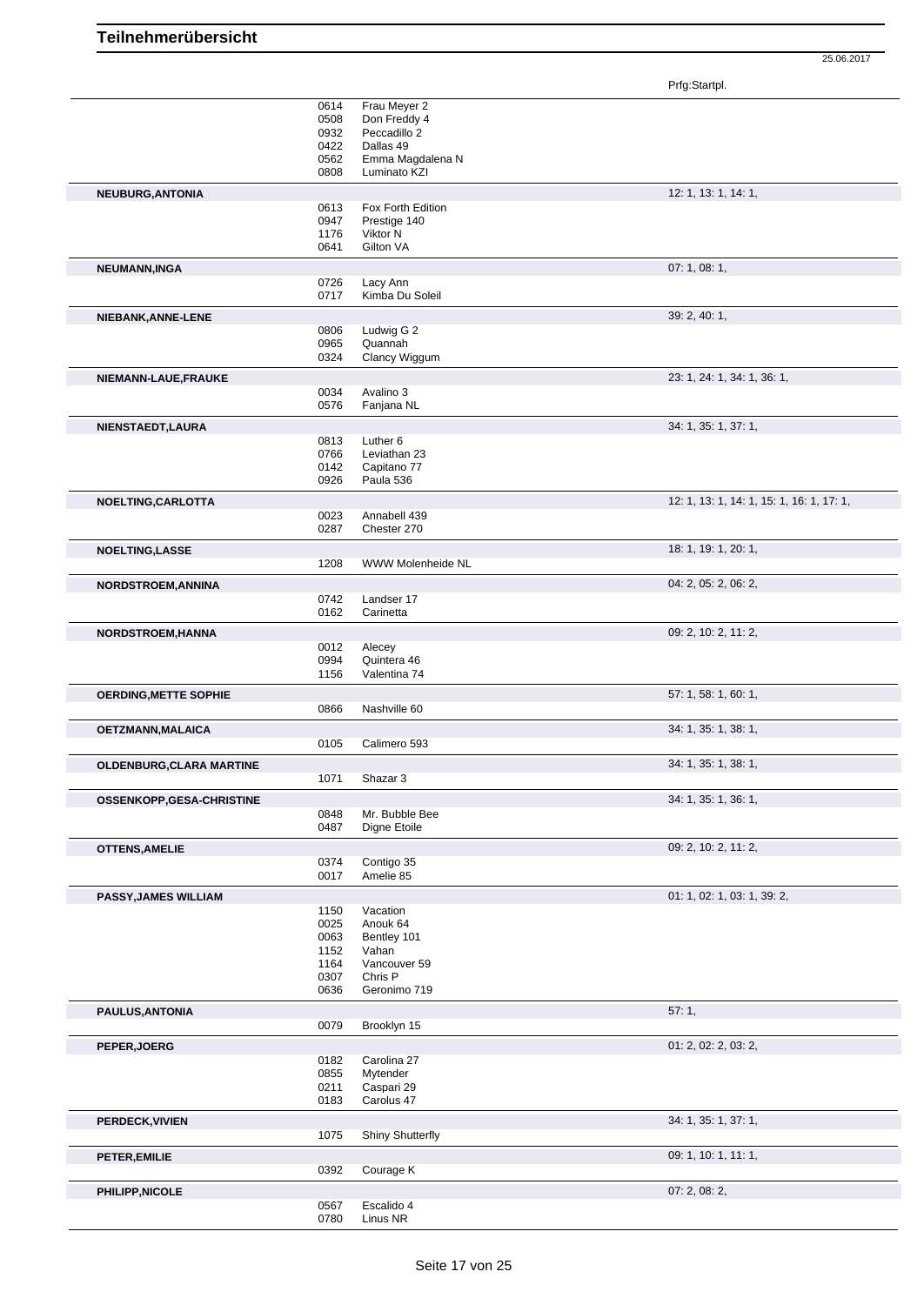|                            |              |                              | Prfg:Startpl.                             |
|----------------------------|--------------|------------------------------|-------------------------------------------|
| PILZNER, ELSKE MAREI       |              |                              | 28: 1, 29: 1, 30: 1,                      |
|                            | 1067         | Shadow 618                   |                                           |
|                            | 0064         | Bequito                      |                                           |
| PIRSCHEL, FINNJA           |              |                              | 57: 1, 58: 1, 59: 1,                      |
|                            | 0593         | Flamenco's Boy               |                                           |
| PLATE, JULIA               |              |                              | 04: 2, 05: 2, 06: 2,                      |
|                            | 0776         | Limbiskit 2                  |                                           |
|                            | 0076         | Bonaventura 3                |                                           |
|                            | 0045<br>0978 | Balotelli 5<br>Quidam's Rosé |                                           |
|                            |              |                              |                                           |
| <b>PLATE, WIENKE</b>       | 1079         | Showtime 62                  | 24:1,                                     |
|                            |              |                              |                                           |
| PLEWA, STEFANIE            |              |                              | 07:1,08:1,                                |
|                            | 0977         | Quickstead                   |                                           |
| <b>PRIGGE, ELISA</b>       |              |                              | 21: 1, 22: 1,                             |
|                            | 0434         | Dark Dancer 22               |                                           |
| PRITTWITZ, ANN-KATHRIN VON |              |                              | 34: 1, 35: 1, 38: 1,                      |
|                            | 0326         | Clarens                      |                                           |
| RATTEY-KLINKE, MELINA      |              |                              | 34: 1, 35: 1, 37: 1,                      |
|                            | 1187         | Walk of Fame 43              |                                           |
|                            |              |                              | 34: 1, 35: 1, 37: 1,                      |
| RECHT, KATHARINA           | 0356         | Comtessa B 2                 |                                           |
|                            |              |                              |                                           |
| <b>REIMERS, CARLA</b>      |              |                              | 23: 1, 24: 1,                             |
|                            | 0488         | Dinario 6                    |                                           |
| <b>REINAUER, JESSICA</b>   |              |                              | 23: 1, 24: 1,                             |
|                            | 0450         | Decanto                      |                                           |
| <b>REYER, INES</b>         |              |                              | 23: 1, 24: 1,                             |
|                            | 1020         | Riverside 19                 |                                           |
| <b>RICHTER, JOHAN</b>      |              |                              | 55: 1, 57: 1, 58: 1, 60: 1,               |
|                            | 0541         | Durano 11                    |                                           |
|                            | 0885         | Noc out                      |                                           |
|                            | 0847         | Moonlight 274                |                                           |
| <b>RICHTER, LILLI</b>      |              |                              | 55: 1, 57: 1, 58: 1, 59: 1,               |
|                            | 0541         | Durano 11                    |                                           |
|                            | 0885         | Noc out                      |                                           |
|                            | 0842         | Mister-Motley                |                                           |
|                            | 0146         | Capricorn 10                 |                                           |
|                            | 0847         | Moonlight 274                |                                           |
| RIETBROCK, ANJA            |              |                              | 34: 1, 35: 1, 36: 1,                      |
|                            | 1073         | Sherlock Holmes A            |                                           |
| ROBERTS, SANDRA            |              |                              | 34: 1, 35: 1, 37: 1, 38: 1,               |
|                            | 1212         | Zarmona                      |                                           |
|                            |              |                              | 55: 2, 57: 1, 58: 1, 59: 1,               |
| ROCHEL, TRUDY              | 0522         | Donni Darco                  |                                           |
|                            | 0019         | American Dragon              |                                           |
|                            | 0704         | Jolie Fleur 4                |                                           |
| <b>RODE, NELE MERRIT</b>   |              |                              | 18: 1, 19: 1, 20: 1,                      |
|                            | 0145         | Caprice 369                  |                                           |
|                            |              |                              |                                           |
| ROEDEL, CHANTAL            |              |                              | 43: 1, 44: 1,                             |
|                            | 0821         | Malibou 11                   |                                           |
| ROELING-MUELLER, MAIRA     |              |                              | 55: 1, 57: 1, 58: 1, 59: 1, 60: 1,        |
|                            | 0509         | Don Giovanni WS              |                                           |
|                            | 0706         | Kaiserwinner 2               |                                           |
| ROGGENBUCK, HEDDA          |              |                              | 04: 1, 05: 1, 34: 1, 35: 1, 37: 1,        |
|                            | 0033         | Asti 93                      |                                           |
|                            | 0101         | Calgary 66                   |                                           |
| ROHARDT, LOTTA             |              |                              | 57: 1, 58: 1, 60: 1,                      |
|                            | 0590         | First Choice Victoria Secret |                                           |
| <b>ROHLFING, COLIN</b>     |              |                              | 46: 1, 47: 1, 55: 1, 56: 1, 57: 1, 58: 1, |
|                            |              |                              | 59: 1, 60: 1,                             |
|                            | 0415         | Da Vinci HS                  |                                           |
|                            | 0279         | Checkpoint Charlie 4         |                                           |
|                            | 0260         | Champion's League R          |                                           |
|                            | 0837         | Miss Aileen                  |                                           |
| ROHN, KATHARINA            |              |                              | 04:1,                                     |
|                            | 0814         | Lyonello                     |                                           |
|                            | 1166         | Vasko 20                     |                                           |
|                            | 0410         | Curtis 66                    |                                           |

25.06.2017

Sally Brown 6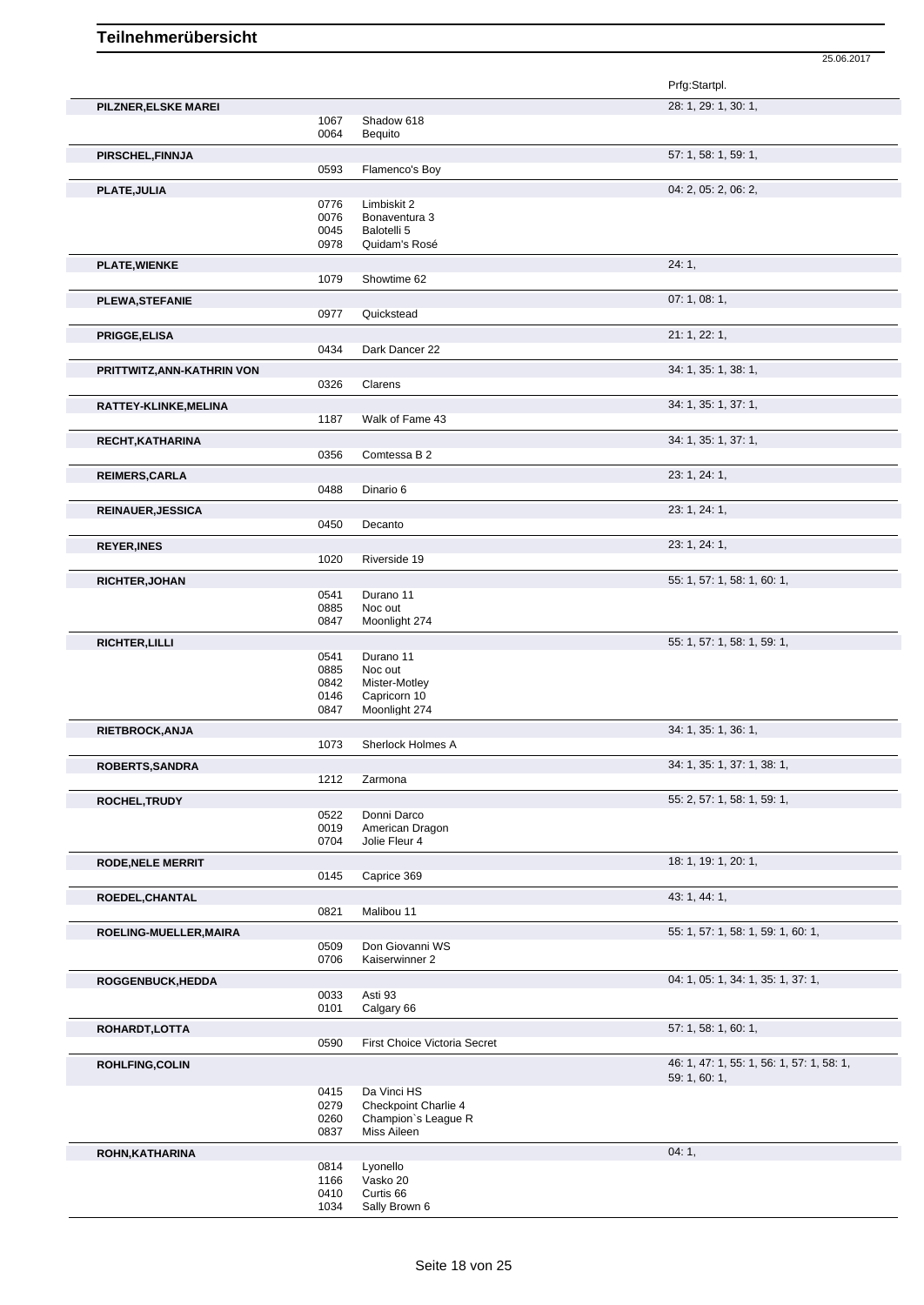25.06.2017

| <b>ROSS, OLIVER</b>        |              |                             | 01: 2, 02: 2, 39: 3, 40: 2, 41: 1, 42: 1,          |
|----------------------------|--------------|-----------------------------|----------------------------------------------------|
|                            | 0584         | Filigra 2                   |                                                    |
|                            | 0725         | La sorciere feu             |                                                    |
|                            | 0626         | <b>Fyrst Palton</b>         |                                                    |
|                            | 1026         | Rose of Heaven W            |                                                    |
|                            | 0136         | Cantendro                   |                                                    |
|                            |              |                             |                                                    |
|                            | 0280         | Chelsea 167                 |                                                    |
|                            | 0860         | Namira 31                   |                                                    |
|                            | 1066         | Seute Deern S.B.            |                                                    |
|                            | 1099         | <b>Special Delight</b>      |                                                    |
|                            | 0739         | Lalique del Chirone         |                                                    |
| <b>ROSSEK, INKA</b>        |              |                             | 23: 1, 24: 1,                                      |
|                            | 0683         | Hija de la Luna R           |                                                    |
| RUBARTH, BERND             |              |                             | 01: 1, 02: 1, 03: 1, 39: 2, 40: 1, 41: 2,<br>42:2, |
|                            | 0021         | Amicus 40                   |                                                    |
|                            | 0322         | Clair 10                    |                                                    |
|                            | 1149         | Uthello                     |                                                    |
|                            | 0606         | For Granted                 |                                                    |
|                            | 0875         | <b>Nico 1427</b>            |                                                    |
|                            | 0388         | Cortina 219                 |                                                    |
|                            |              |                             |                                                    |
|                            | 0176         | Carlotta 240                |                                                    |
|                            | 0070         | <b>Black Cornet</b>         |                                                    |
|                            | 0361         | Concherto 2                 |                                                    |
|                            | 0329         | Clintudo                    |                                                    |
|                            | 0241         | Centucky H                  |                                                    |
|                            | 0504         | Don Cassidy S               |                                                    |
|                            | 0650         | Gracia 235                  |                                                    |
| <b>RUHE, STELLA</b>        |              |                             | 15: 1, 16: 1, 17: 1, 18: 1, 19: 1, 20: 1,          |
|                            | 0832         | Merit Starry Night          | 56: 1, 57: 1, 58: 1, 60: 1,                        |
|                            | 0412         | D' Agostinos Kid            |                                                    |
|                            | 0967         | Quantilas                   |                                                    |
|                            | 0934         | Pegasus 513                 |                                                    |
| SAMSON-SAGER, ALEXANDRA VO |              |                             | 34: 1, 35: 1, 36: 1,                               |
|                            | 0801         | Lucio 33                    |                                                    |
| <b>SAMULI, METTE</b>       |              |                             | 04: 1, 05: 1, 06: 1, 39: 2, 40: 1,                 |
|                            | 1167         | Vento 42                    |                                                    |
|                            | 0336         | Cocktails For Two           |                                                    |
|                            | 0957         | Quadra 2                    |                                                    |
|                            | 0369         | Contendros Girl             |                                                    |
| SANDBRINK, ANTONIA         |              |                             | 25: 1, 26: 1, 27: 1,                               |
|                            | 0552         | Eclipse OSF                 |                                                    |
| SANDBRINK, RONALD          |              |                             | 01: 2, 02: 2, 03: 1,                               |
|                            | 1160         | Van Caly                    |                                                    |
|                            | 0391         | Country Boy 13              |                                                    |
|                            |              |                             |                                                    |
|                            | 0548         | Dynamite Light              |                                                    |
|                            | 0971         | Quel Filou 17               |                                                    |
|                            | 1127         | Sunlight 46                 |                                                    |
|                            | 0230         | Cayman 29                   |                                                    |
|                            | 0484         | Diégo                       |                                                    |
|                            | 1013         | RG Sandokan H               |                                                    |
| <b>SANDER, FELINE</b>      |              |                             | 57: 1, 58: 1, 60: 1,                               |
|                            | 0876<br>0060 | Nicos 11<br>Benedict 8      |                                                    |
|                            |              |                             |                                                    |
| SASSE, ALINA               | 1054         | Scavix                      | 34: 1, 35: 1, 37: 1,                               |
| <b>SCHAEFER, CARINA</b>    |              |                             | 34: 1, 35: 1, 38: 1,                               |
|                            | 0458         | Der kleine Lord 11          |                                                    |
| <b>SCHAEFER, KAI</b>       |              |                             | 01: 2, 02: 2, 03: 2,                               |
|                            | 0596         | Flight of Ikarus            |                                                    |
|                            | 0236         | Celine 235                  |                                                    |
|                            | 0143         | Capo 22                     |                                                    |
|                            |              |                             | 04: 2, 05: 2, 06: 2,                               |
| <b>SCHAEFER, NINA</b>      |              |                             |                                                    |
|                            | 0942<br>0910 | Pia-Lotta 15<br>Oktavian 17 |                                                    |
|                            |              |                             |                                                    |
| <b>SCHAEPE, JUDITH</b>     | 0862         | Nancho's Golden Star        | 52:1,                                              |
|                            |              |                             |                                                    |
| <b>SCHEFCZYK,CELINE</b>    |              |                             | 34: 1, 35: 1, 38: 1,                               |
|                            | 0171         | Carlos B 3                  |                                                    |
|                            | 0062         | Benito 159                  |                                                    |
|                            | 1174         | Victorio B                  |                                                    |
|                            | 0355         | Comtess B 2                 |                                                    |
|                            | 0727         | Lady 2181                   |                                                    |
|                            | 1048         | Savina 2                    |                                                    |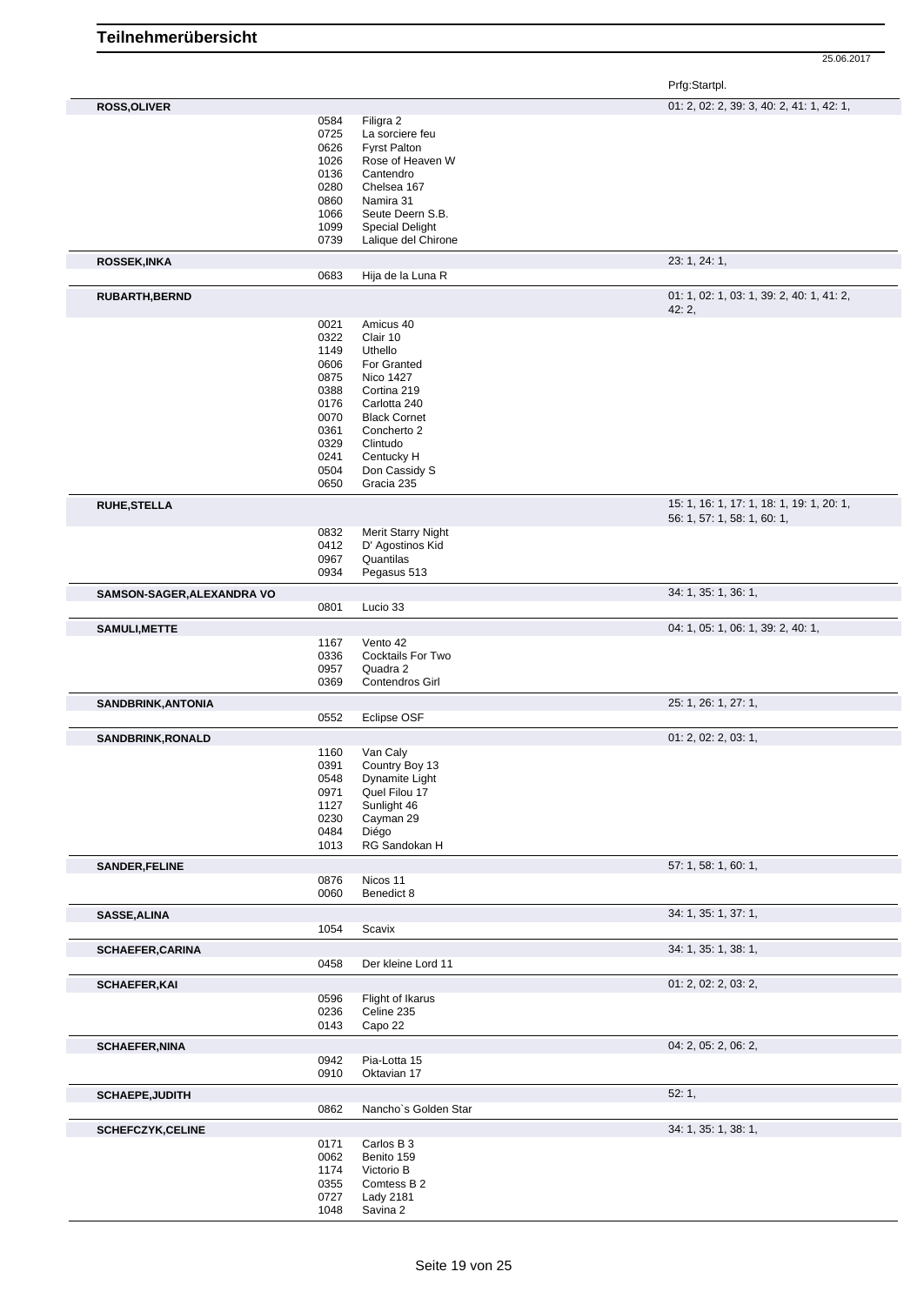|                                 |              |                                    | Prfg:Startpl.                             |
|---------------------------------|--------------|------------------------------------|-------------------------------------------|
| <b>SCHEFCZYK, JORDINA</b>       |              |                                    | 34: 1, 35: 1, 37: 1,                      |
|                                 | 0171         | Carlos B 3                         |                                           |
|                                 | 1174         | Victorio B                         |                                           |
|                                 | 0355         | Comtess B 2                        |                                           |
| <b>SCHENK, JACOB</b>            |              |                                    | 28: 1, 29: 1, 30: 1, 43: 1, 45: 1, 46: 1, |
|                                 | 0440         | Davi Dor OLD                       | 47: 1, 50: 1, 51: 1, 52: 1,               |
|                                 | 0084         | <b>Bushido WE</b>                  |                                           |
|                                 | 0868         | Nekton 2                           |                                           |
|                                 | 0928         | <b>PAV Euphorie</b>                |                                           |
|                                 | 0930         | PAV New York                       |                                           |
|                                 | 0931         | PAV Schlaumeier                    |                                           |
| <b>SCHLEHAHN, SOPHIE</b>        |              |                                    | 53: 1, 54: 1,                             |
|                                 | 0703         | <b>Joey 190</b>                    |                                           |
| <b>SCHLUESSELBURG, DENNIS</b>   |              |                                    | 39: 2, 40: 2, 41: 2, 42: 2,               |
|                                 | 0477         | Diaricko                           |                                           |
|                                 | 0373         | Contharietta                       |                                           |
|                                 | 0565         | Ernie 77                           |                                           |
|                                 | 0494         | Django Unchained 6                 |                                           |
|                                 | 0833         | Messi's Lady                       |                                           |
|                                 | 0550         | Dynastie 110                       |                                           |
| <b>SCHMIDT, JOHANNA</b>         |              |                                    | 31: 1, 32: 1, 33: 1,                      |
|                                 | 0530         | Douy la Ramee FH                   |                                           |
| <b>SCHMIDT, MARTHA MERCEDES</b> |              |                                    | 49:1,                                     |
|                                 | 0526         | Doris Day AS                       |                                           |
| <b>SCHMITZ, CLAUDIA</b>         |              |                                    | 50:2,                                     |
|                                 | 0423         | Damico R                           |                                           |
|                                 | 0510         | Don Hendrix HW                     |                                           |
| <b>SCHMOEE,CARLOTTA</b>         |              |                                    | 43: 2, 44: 1, 45: 1,                      |
|                                 | 0086         | Caballero 120                      |                                           |
|                                 | 0297         | Chippendale 24                     |                                           |
|                                 |              |                                    | 47: 1, 48: 1, 53: 2, 54: 2, 55: 1,        |
| <b>SCHNAKENBERG, MAJA</b>       | 0744         | Lanzino                            |                                           |
|                                 | 0519         | Donna-Noblesse                     |                                           |
|                                 | 0916         | Orange Blue M                      |                                           |
|                                 | 0497         | Dobbi Dobsen                       |                                           |
|                                 | 0540         | Dumble Duke                        |                                           |
|                                 |              |                                    |                                           |
| SCHNEEGLUTH, JANA               | 0620         |                                    | 25: 1, 26: 1, 27: 1,                      |
|                                 |              | Fruchtzwerg 5                      |                                           |
| <b>SCHOETTLER, GIULIA MARIA</b> |              |                                    | 43: 1, 45: 1,                             |
|                                 | 0921         | Palisander 87                      |                                           |
|                                 | 0816         | Machno's Girl                      |                                           |
| <b>SCHREYER, HANNA</b>          |              |                                    | 15: 2, 16: 2, 17: 2,                      |
|                                 | 0109         | Call me Campino                    |                                           |
|                                 | 0087         | Cacau 10                           |                                           |
| <b>SCHROEDER, LISA-MARIE</b>    |              |                                    | 34: 1, 35: 1, 36: 1,                      |
|                                 | 0730         | Lady Gaga 11                       |                                           |
|                                 |              |                                    |                                           |
| <b>SCHROEDER,LOUISA</b>         |              |                                    | 34: 1, 35: 1, 37: 1,                      |
|                                 | 0119<br>0564 | Camina 19<br>Equus Madame Pompadur |                                           |
|                                 | 0246         | Chac                               |                                           |
|                                 |              |                                    |                                           |
| <b>SCHUCHER, HENRIKE</b>        | 0220         | Cassina K                          | 39: 1, 40: 1,                             |
|                                 |              |                                    |                                           |
| <b>SCHUCHER, MAREIKE</b>        | 0043         | Balisto 29                         | 25: 1, 26: 1, 27: 1,                      |
|                                 |              |                                    |                                           |
| <b>SCHUEUER, MIA</b>            |              |                                    | 57: 1, 58: 1, 59: 1,                      |
|                                 | 0913         | Ombra della Sera                   |                                           |
| <b>SCHULZ, ISABEL</b>           |              |                                    | 34: 1, 35: 1, 37: 1,                      |
|                                 | 0149         | Captain Cracker                    |                                           |
| <b>SCHULZ, NADINE</b>           |              |                                    | 57: 1, 58: 1, 60: 1,                      |
|                                 | 1177         | Vilas-Darina                       |                                           |
| <b>SCHULZE, EMMA SOPHIA</b>     |              |                                    | 48: 1, 57: 1, 58: 1, 59: 1,               |
|                                 | 0503         | Don Atello 3                       |                                           |
|                                 | 0441         | Davidoff's Charly St.Cloud         |                                           |
|                                 | 1014         | RH Charly Brown                    |                                           |
|                                 |              |                                    | 34: 1, 35: 1, 38: 1,                      |
| <b>SCHULZE, GINA</b>            | 1068         | Shalima Noir                       |                                           |
|                                 |              |                                    |                                           |
| <b>SCHWARTING, JANA</b>         |              |                                    | 39: 1, 40: 1,                             |
|                                 | 0751         | Laszlo 87                          |                                           |
| <b>SCHWIERKING, KENYA</b>       |              |                                    | 55: 1, 58: 1, 59: 1,                      |
|                                 | 0919         | Othello 174                        |                                           |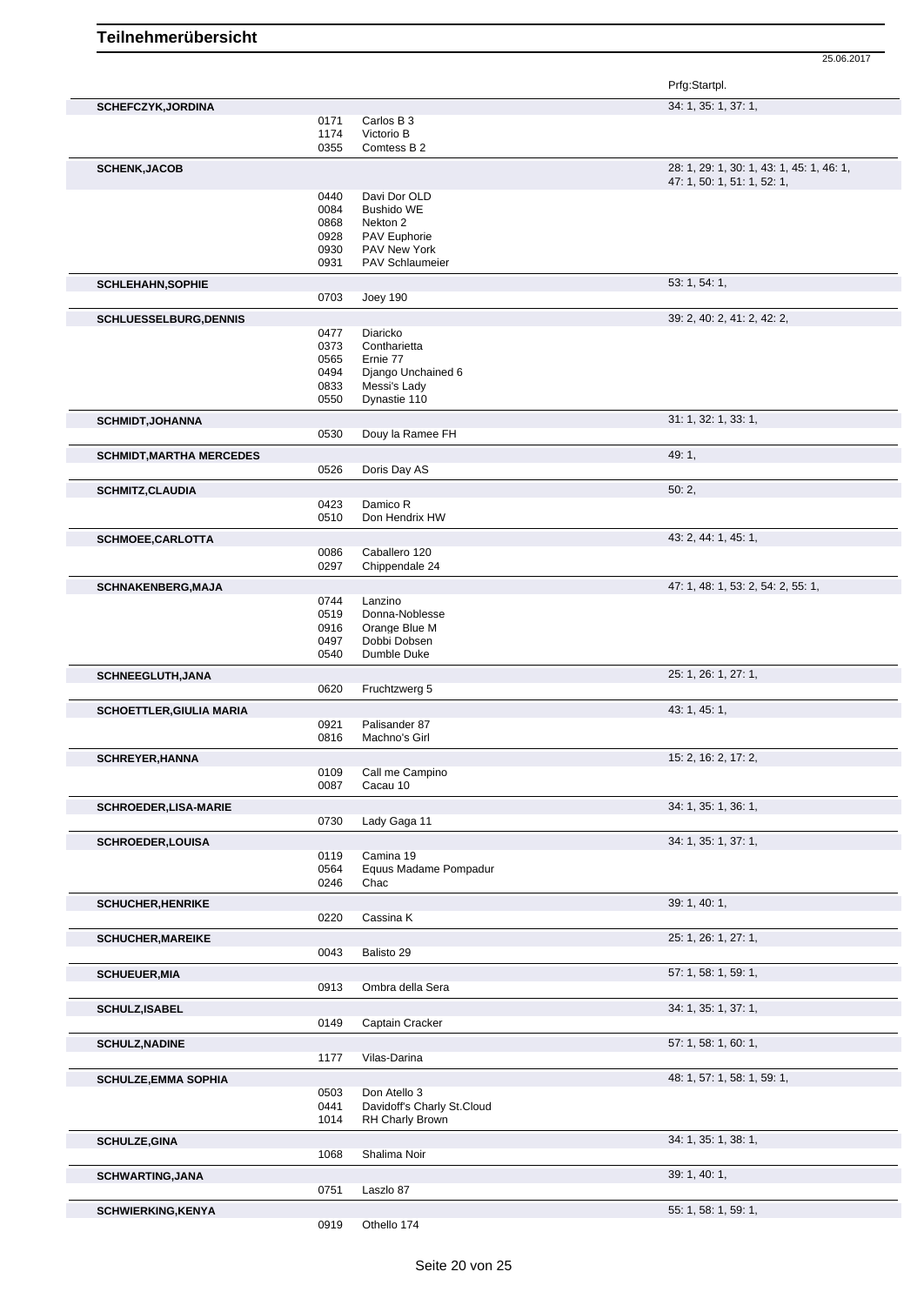|                               |              |                                          | Prfg:Startpl.                             |
|-------------------------------|--------------|------------------------------------------|-------------------------------------------|
|                               | 1023         | Rohlsdorfs Caspar de Luxe                |                                           |
|                               | 0839         | Miss Moneypenny 48                       |                                           |
| <b>SCHWIERKING, MALI</b>      | 1148         | Use me                                   | 12: 1, 13: 1, 14: 1,                      |
|                               |              |                                          | 09: 1, 10: 1, 11: 1,                      |
| <b>SCHWOLOW,DOMINIK</b>       | 0799         | Luciano 248                              |                                           |
| SEIDEL, MENOUA                |              |                                          | 31: 1, 32: 1, 33: 1,                      |
|                               | 0532         | Dream of April                           |                                           |
|                               | 0594         | Flanagan Dream                           |                                           |
| <b>SELIGER, ISABELL</b>       |              |                                          | 48:1,                                     |
|                               | 0151         | Captain Jack K                           |                                           |
| <b>SEMRAU, BJOERN</b>         | 0854         | My Sid                                   | 57: 1, 58: 1, 60: 1,                      |
| <b>SEUFERT, LEONIE</b>        |              |                                          | 53: 1, 54: 1,                             |
|                               | 0078         | Brakelmann B                             |                                           |
| SIEBERT, LEANDRA              |              |                                          | 56: 1, 57: 1, 58: 1, 59: 1,               |
|                               | 0943         | Pik Ass 10                               |                                           |
|                               | 0714<br>0680 | Kenn i Di D<br>Hesselteichs Goldene Dame |                                           |
|                               | 0710         | Karl-Heinz D                             |                                           |
| SIEBERT, NINA                 |              |                                          | 34: 1, 35: 1, 38: 1,                      |
|                               | 0483         | Die Wenke                                |                                           |
| SIELKEN, CLARA                |              |                                          | 28: 1, 29: 1, 30: 1,                      |
|                               | 1123         | Summer 46                                |                                           |
| SIEMERING, REBECCA            |              |                                          | 34: 1, 37: 1,                             |
|                               | 0181         | Caro Coletta                             |                                           |
| SIEMSGLUESS, SABRINA          | 0199         | Casey Colleen                            | 34: 1, 35: 1, 38: 1,                      |
|                               |              |                                          | 55: 1,                                    |
| <b>SIMON, MARLEEN</b>         | 0523         | Doreen 259                               |                                           |
| SINDRAM, JOERG                |              |                                          | 39: 1, 40: 1, 41: 1, 42: 1,               |
|                               | 0769         | Levolas                                  |                                           |
|                               | 0777         | <b>Limited Edition IR</b>                |                                           |
| <b>SLADOWSKI, CHRISTOPHER</b> |              | Bacarola                                 | 01: 2, 02: 2, 03: 2,                      |
|                               | 0038<br>0551 | Easy Boy 23                              |                                           |
| <b>SMITZ, DIETER</b>          |              |                                          | 01: 2, 02: 2, 03: 2, 39: 3, 40: 2, 41: 1, |
|                               |              |                                          | 42:1,                                     |
|                               | 1215         | Zeta 4                                   |                                           |
|                               | 0870<br>0167 | Nemo 327<br>Carlina B                    |                                           |
|                               | 0235         | Celia 34                                 |                                           |
|                               | 0261         | Champorado Affair                        |                                           |
|                               | 1010         | Relaxa 2                                 |                                           |
|                               | 0335         | Cocette 11                               |                                           |
|                               | 0258         | Chakira B                                |                                           |
|                               | 0787<br>0237 | Lollypopp 8<br>Cellato                   |                                           |
|                               | 0120         | Camira 89                                |                                           |
|                               | 0634         | George Grey 2                            |                                           |
|                               | 0112         | Callanda                                 |                                           |
|                               | 0987         | Quinn Lord                               |                                           |
| SMITZ, SIMONE                 | 0335         | Cocette 11                               | 41: 1, 42: 1,                             |
|                               | 0258         | Chakira B                                |                                           |
|                               | 0140         | Capalua 3                                |                                           |
| SOMMER, JANNE                 |              |                                          | 55: 1, 57: 1, 58: 1, 59: 1,               |
|                               | 0466<br>1131 | Di Maggio 5<br>Swing 11                  |                                           |
|                               |              |                                          |                                           |
| SONNTAG, GABRIELA             | 0502         | Domingo 562                              | 34: 1, 35: 1, 37: 1, 38: 1,               |
|                               | 0495         | Djinga                                   |                                           |
| SOSATH, GERD                  |              |                                          | 41: 1, 42: 1,                             |
|                               | 0849         | My Boy 26                                |                                           |
|                               | 0090<br>0091 | Cador 5<br>Cadora                        |                                           |
|                               | 0206         | Casirus                                  |                                           |
|                               | 0126         | Campitello 6                             |                                           |
|                               | 0195         | Casalido                                 |                                           |
|                               | 0135         | Cantara 100                              |                                           |
|                               | 0851         | My Ferrari                               |                                           |
|                               | 0203         | Casino Grande                            |                                           |

25.06.2017

Seite 21 von 25

Diamant de Landor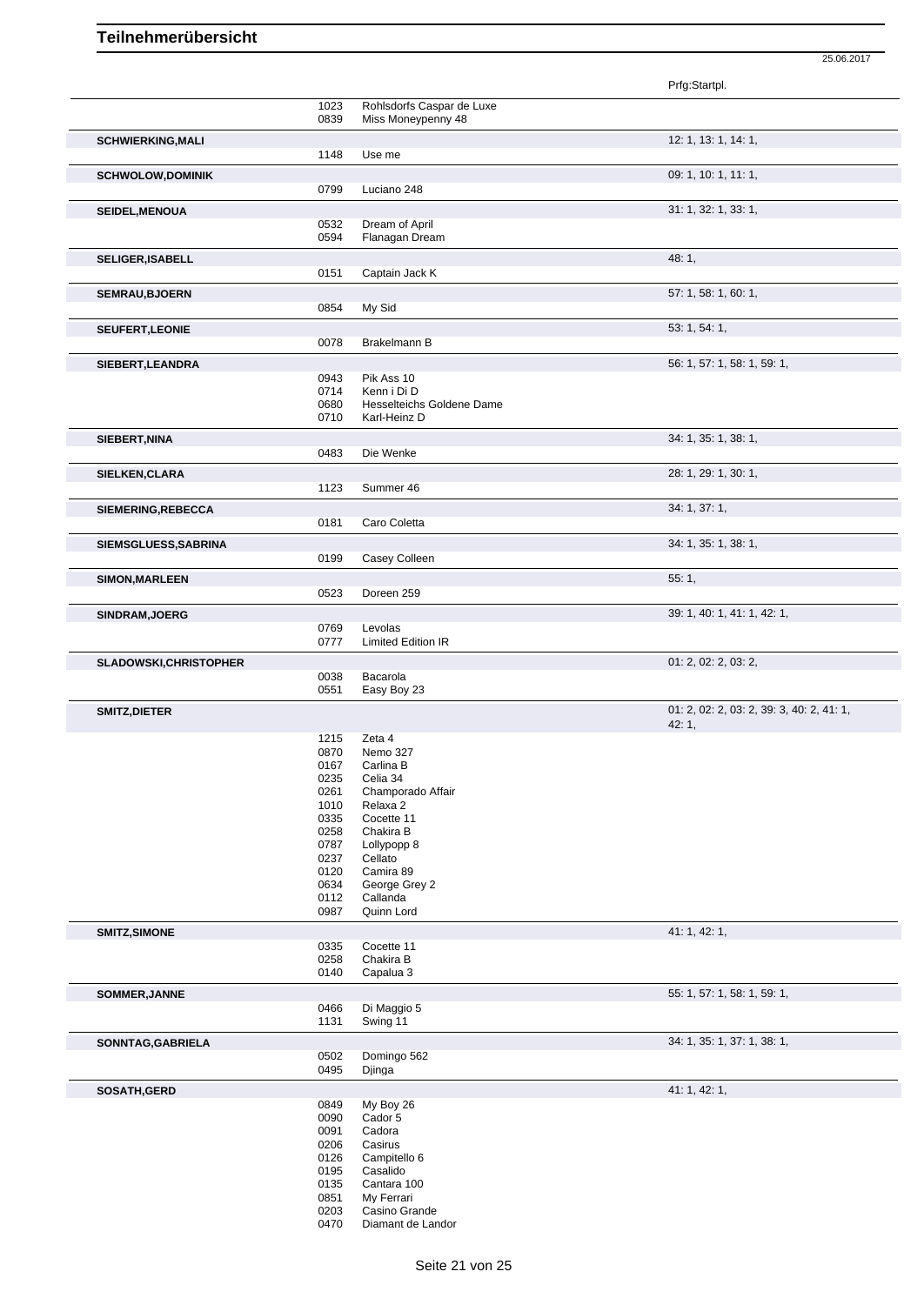Prfg:Startpl.

|                      | 0729         | Lady Cadora                   |                                                    |
|----------------------|--------------|-------------------------------|----------------------------------------------------|
|                      | 0471         | Diamant de Plaisir            |                                                    |
| SOSATH, HENDRIK      |              |                               | 39: 2, 40: 2, 41: 2, 42: 2,                        |
|                      | 0849         | My Boy 26                     |                                                    |
|                      | 0734         | Lady Sue 9                    |                                                    |
|                      | 0205         | Casiro 3                      |                                                    |
|                      | 0090         | Cador 5                       |                                                    |
|                      | 0767         | Levisonn                      |                                                    |
|                      | 0970         | Quel Chanel                   |                                                    |
|                      | 0091         | Cadora                        |                                                    |
|                      | 0733<br>0202 | Lady Lordana<br>Casino Berlin |                                                    |
|                      | 0014         | Alexis 219                    |                                                    |
|                      | 0731         | Lady Gaga 36                  |                                                    |
|                      | 0709         | Kardinal 61                   |                                                    |
|                      | 0656         | Greenland 4                   |                                                    |
|                      | 0379         | Coolio 30                     |                                                    |
|                      | 0206         | Casirus                       |                                                    |
|                      | 0385         | Corlina 6                     |                                                    |
|                      | 0581         | Feine Lady ML                 |                                                    |
|                      | 0492         | Django 372                    |                                                    |
|                      | 0126         | Campitello 6                  |                                                    |
|                      | 0240         | Centauer 4                    |                                                    |
|                      | 0755<br>0195 | Lavalier<br>Casalido          |                                                    |
|                      | 1143         | Toto 25                       |                                                    |
|                      | 0961         | Qualito 4                     |                                                    |
|                      | 0597         | Florenz 71                    |                                                    |
|                      | 0066         | Big Buddy 3                   |                                                    |
|                      | 0853         | My Maserati                   |                                                    |
|                      | 0264         | Charlie 242                   |                                                    |
|                      | 0207         | Casitella                     |                                                    |
|                      | 0135         | Cantara 100                   |                                                    |
|                      | 0851         | My Ferrari                    |                                                    |
|                      | 0850         | My Chin Chin                  |                                                    |
|                      | 0782         | Livester 2                    |                                                    |
|                      | 0061<br>0141 | Beniro<br>Capetown 9          |                                                    |
|                      | 0197         | Casaria                       |                                                    |
|                      | 0008         | Adoro 8                       |                                                    |
|                      | 0139         | Cantone                       |                                                    |
|                      | 0203         | Casino Grande                 |                                                    |
|                      | 0301         | Chirico 6                     |                                                    |
|                      | 0127         | Campobasso                    |                                                    |
|                      | 0686         | Honoré du Soir                |                                                    |
|                      | 0113         | Calu Rubin                    |                                                    |
|                      | 0470         | Diamant de Landor             |                                                    |
|                      | 0196         | Casalouba                     |                                                    |
|                      | 0729         | Lady Cadora<br>Chuck 38       |                                                    |
|                      | 0311<br>0288 | Chester 318                   |                                                    |
|                      | 0123         | Campino 566                   |                                                    |
|                      | 0604         | For Dance 4                   |                                                    |
|                      | 0463         | Devonport 3                   |                                                    |
|                      | 0471         | Diamant de Plaisir            |                                                    |
|                      | 0352         | Comme Prévu 2                 |                                                    |
|                      | 0077         | Borissza                      |                                                    |
|                      | 0859         | Naldo 29                      |                                                    |
|                      | 0909         | Ogano                         |                                                    |
| SPISSAK, LARA        |              |                               | 53: 1, 54: 1, 57: 1, 58: 1, 59: 1,                 |
|                      | 0049         | Barnaby 20                    |                                                    |
|                      | 0781         | Little Lord SP                |                                                    |
| STAHMLEDER, WOLFGANG |              |                               | 41: 2, 42: 2,                                      |
|                      | 1105         | Stakkadom                     |                                                    |
|                      | 0357<br>0364 | Con Capitano 3<br>Conlouba    |                                                    |
|                      |              |                               |                                                    |
| <b>STAIS, ALEXA</b>  |              |                               | 04: 2, 05: 2, 06: 2, 39: 1, 40: 1, 41: 1,<br>42:1, |
|                      | 0069         | Bjerglunds Cuba               |                                                    |
|                      | 0822         | Mandarina 3                   |                                                    |
|                      | 0249         | Chacco Top                    |                                                    |
|                      | 0267         | Charlin 16                    |                                                    |
|                      | 0992         | Quintano 35                   |                                                    |
|                      | 0547         | Dynamit Nobel KW              |                                                    |
|                      | 0164<br>0588 | Carl-Heinz B.<br>Fiona 496    |                                                    |
|                      |              |                               |                                                    |
| <b>STANGE, LARS</b>  | 0122         | Campari 225                   | 01: 2, 02: 2, 03: 2,                               |
|                      | 0375         | Contiki 14                    |                                                    |
|                      | 0476         | Diarados                      |                                                    |
| STEIL, CHARLOTTE     |              |                               | 57: 1, 58: 1, 60: 1,                               |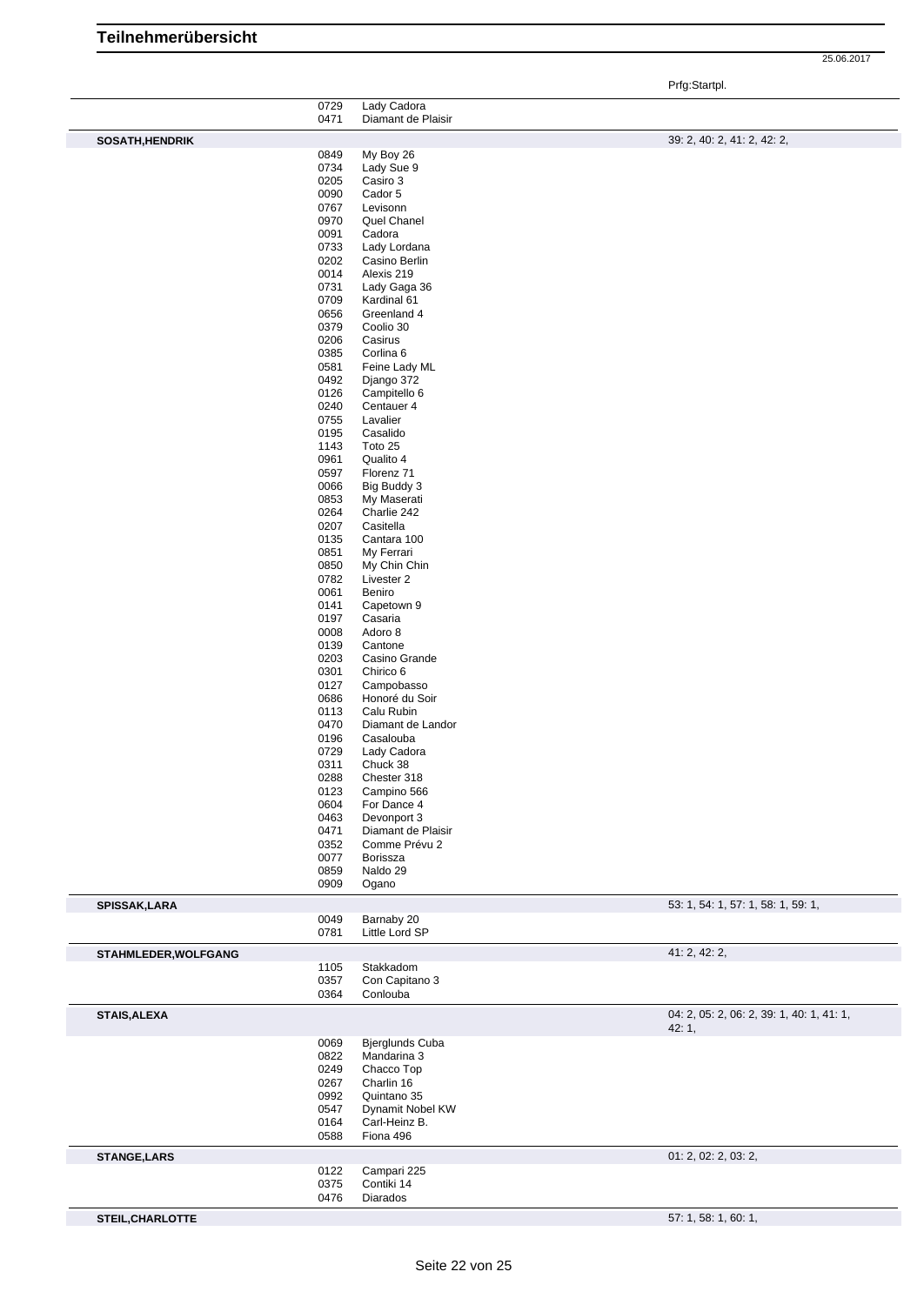Prfg:Startpl. 0940 Peter Peng SGN **STEINHOFF,JULIA** 34: 1, 35: 1, 38: 1, 1091 Soel'rings Classix Royal<br>1092 Soel'rings Triple X Soel'rings Triple X **STEINMANN,BIRGIT** 34: 2, 35: 2, 37: 1, 38: 2, 1124 Summerspirit 0635 Georgivo **STELBE,LILY SOPHIE** 15: 1, 16: 1, 17: 1, 1113 Steendiek's Most Wanted **STIGTER,LARISSA** 39: 1, 40: 1, 0653 Gran Glenn **STILLE,NICOLE** 23: 1, 24: 1, Westernhagen 18 **STOECKMANN,FABIAN** 35: 1, 37: 1, Abby 56 **STOECKMANN,FENNA MARIE 34: 1, 36: 1, 36: 1, 36: 1, 36: 1, 36: 1, 36: 1, 36: 1, 36: 1, 36: 1, 36: 1, 36: 1, 36: 1, 36: 1, 36: 1, 36: 1, 36: 1, 36: 1, 36: 1, 36: 1, 36: 1, 36: 1, 36: 1, 36: 1, 36: 1, 36: 1, 36: 1, 36: 1,** Shirin's Flying Magic **STOEVER,MAI-BRITT** 31: 1, 32: 1, 33: 1, 0544 Dustin 243 **STOLL,IMKE** 31: 2, 32: 2, 48: 1, 1022 Rodrigo 83 0688 Humpfry-Me<br>0888 Novellini Novellini **STOLL,LARA** 49: 1, 0052 Be My Highness CVH **STOLTER,ALINA KRISTIN** 34: 1, 36: 1, 36: 1, 38: 1, 36: 1, 38: 1, 38: 1, 38: 1, 38: 1, 38: 1, 38: 1, 39: 1, 39: 1, 39: 1, 39: 1, 39: 1, 39: 1, 39: 1, 39: 1, 39: 1, 39: 1, 39: 1, 39: 1, 39: 1, 39: 1, 39: 1, 39: 1, 39: 1, 39 0882 Nivius 2<br>1198 Whoodo Whoodooh 1049 Scampico Mio **STRATHMANN,SINA-LUISA** 25: 1, 26: 1, 27: 1, 1146 Twin Frodo **STRIEGEL,JAKOB** 15: 1, 16: 1, 17: 1,<br>
157 Valentino 348 Valentino 348 **STROTHMANN,LEA-KATHARINA** 51: 1, Der kleine König 0325 Clara Clawitter HS 0807 Luke Filewalker HS 0783 LKS Mein Freund<br>0818 Macho 82 Macho 82 **STUERKEN,JENNIKA** 39: 2, 39: 2, 39: 2, 39: 2, 39: 2, 39: 2, 39: 2, 39: 2, 39: 2, 39: 2, 39: 2, 39: 2, 39: 2, 39: 2, 39: 2, 39: 2, 39: 2, 39: 2, 39: 2, 39: 2, 39: 2, 39: 2, 39: 2, 39: 2, 39: 2, 39: 2, 39: 2, 39: 2, 39: 2, 0951 Privat Club<br>1104 St. Pauli 9 1104 St. Pauli 9<br>0349 Columbus Columbus 95 **SUESSENBACH,ENRICO** 39: 3, 40: 3, 40: 3, 40: 3, 40: 3, 40: 3, 40: 3, 40: 3, 40: 3, 40: 3, 40: 3, 40: 3, 40: 3, 40: 3, 40: 3, 40: 3, 40: 3, 40: 3, 5, 40: 3, 5, 40: 3, 5, 40: 3, 5, 40: 3, 5, 40: 3, 5, 40: 3, 5, 40: 3, 5, 40 0844 Monalisa 40<br>0188 Carrisma 0188 Carrisma<br>0627 Gabalier I Gabalier HRH **SZALINSKI,KRISTIN** 34: 1, 35: 1, 36: 1, 1209 Wyatt Earp 36<br>0489 Dinozzo 2 0489 Dinozzo 2<br>1028 Royal Flas Royal Flash 107 **SZILLAT, MERLE** 53: 1, 54: 1, 54: 1, 54: 1, 54: 1, 54: 1, 54: 1, 55: 1, 54: 1, 55: 1, 54: 1, 55: 1, 54: 1, 55: 1, 54: 1, 55: 1, 54: 1, 55: 1, 54: 1, 55: 1, 54: 1, 55: 1, 55: 1, 55: 1, 55: 1, 55: 1, 55: 1, 55: 1, 55: 1, 55 Danny 268 **TABEL,ANNA** 57: 1, 58: 1, 59: 1, 60: 1, Charlotte 134 **TAEGER, STELLA ELISABETH** 56: 1, 56: 1, 56: 1, 56: 1, 56: 1, 56: 1, 56: 1, 56: 1, 56: 1, 56: 1, 56: 1, 56: 1, 56: 1, 56: 1, 56: 1, 56: 1, 56: 1, 56: 1, 56: 1, 56: 1, 56: 1, 56: 1, 56: 1, 56: 1, 56: 1, 56: 1, 56: 1, 56: 1, Kentucky Dream **TEMME,CHRISTIAN** 39: 3, 40: 3, 41: 2, 42: 2, 1168 Ventus 24<br>0982 Quin-Ba-L Quin-Ba-Lou 0478 Diavoltan OLD 0248 Chacco Fly 0760 Lecafu 0245 Cha Cira<br>0723 La folle ro La folle rouge **TEWES,BASTIAN** 01: 1, 02: 1, 03: 1, 03: 1, 03: 1, 03: 1, 03: 1, 03: 1, 03: 1, 03: 1, 03: 1, 03: 1, 03: 1, 03: 1, 03: 1, 03: 1, 03: 1, 03: 1, 03: 1, 03: 1, 03: 1, 03: 1, 03: 1, 03: 1, 03: 1, 03: 1, 03: 1, 03: 1, 03: 1, 03: 0444 Davos T.S.<br>0365 Conrad 131 Conrad 131 **TEWES,WENKE** 34: 1, 35: 1, 36: 1,

25.06.2017

Shirina 5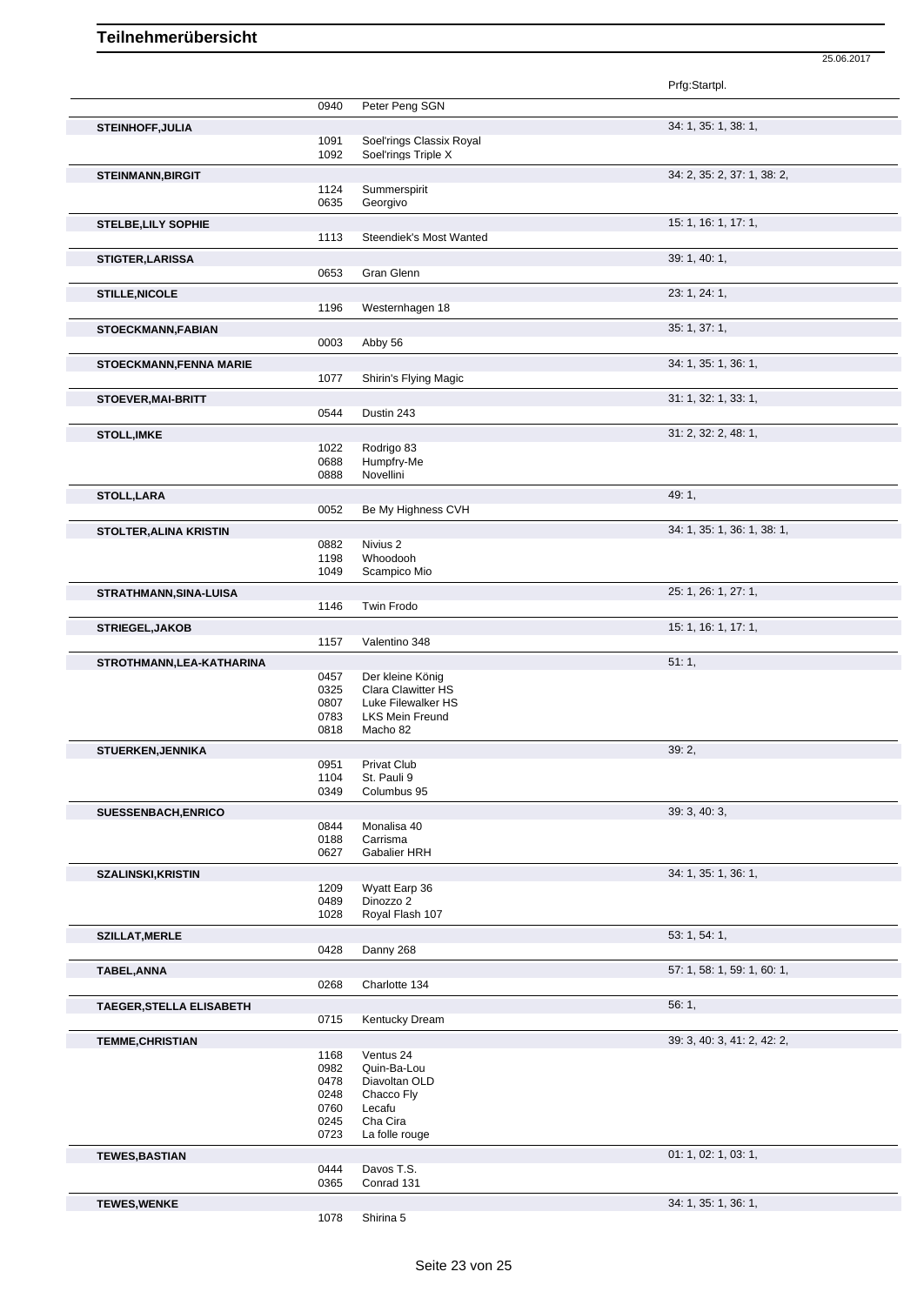|                                   |              |                                     | Prfg:Startpl.                             |
|-----------------------------------|--------------|-------------------------------------|-------------------------------------------|
|                                   | 1052         | Scarlett O'Hara 24                  |                                           |
| <b>THALMANN, INA</b>              |              |                                     | 24:1,                                     |
|                                   | 0687         | Hugo H                              |                                           |
| TIETZE, JANINA                    |              |                                     | 39: 2, 40: 1,                             |
|                                   | 0362         | Conchito 4                          |                                           |
|                                   | 0601<br>1021 | Follow me 45<br><b>Rock Springs</b> |                                           |
|                                   | 0662         | Grey Quidam PJ                      |                                           |
|                                   | 0663         | Grey's Pleasure                     |                                           |
|                                   | 0500         | Dohnanyi 5                          |                                           |
|                                   | 0414         | Da Costa 2                          |                                           |
| <b>TIMMERMANN, WIEBKE</b>         |              |                                     | 34: 1, 35: 1, 36: 1,                      |
|                                   | 0570         | Etienne 121                         |                                           |
|                                   | 0559         | Embassa                             |                                           |
| TOMFOHRDE, ANJA                   |              |                                     | 34: 1, 35: 1, 37: 1,                      |
|                                   | 0387         | Cortez 68                           |                                           |
|                                   | 0285         | Chesley 2                           |                                           |
|                                   | 0394         | Cowboy 38                           |                                           |
| TOMFOHRDE, NICO                   |              |                                     | 42:1,                                     |
|                                   | 0973         | Querido 58                          |                                           |
| TUENEMANN-ROHLFING, KATHARI       |              |                                     | 49: 1, 51: 1,                             |
| UEKERMANN, ALEXANDER              |              |                                     | 39:2,                                     |
|                                   | 0601         | Follow me 45                        |                                           |
|                                   | 0318         | Cimella                             |                                           |
|                                   | 0960         | Qualita 4                           |                                           |
|                                   | 0187         | Carridam PJ                         |                                           |
|                                   | 0561         | <b>Emil 146</b>                     |                                           |
|                                   | 0046         | <b>Balou Peggio</b>                 |                                           |
| VOGLER, HEDDA                     |              |                                     | 57: 1, 58: 1, 60: 1,                      |
|                                   | 1047         | Sarasani P                          |                                           |
| <b>VOLKE, LENA</b>                |              |                                     | 34: 1, 35: 1, 37: 1,                      |
|                                   | 0498         | Dodgeman                            |                                           |
|                                   | 0031         | Aski Jenaro B                       |                                           |
|                                   | 0096         | Cajo 6                              |                                           |
| <b>WAETZOLD, TINA</b>             |              |                                     | 04: 1, 05: 1, 07: 1, 08: 1,               |
|                                   | 0309         | Christo 20                          |                                           |
| <b>WALTER, ALESSANDRA</b>         |              |                                     | 28: 1, 29: 1, 30: 1,                      |
|                                   | 0531         | Dr. Hugstible                       |                                           |
| <b>WEDEMEYER, DAISY MARIE VON</b> |              |                                     | 34: 1, 35: 1, 37: 1,                      |
|                                   | 0054         | Bea 64                              |                                           |
| <b>WEGENER, CAROLA</b>            |              |                                     | 09: 1, 10: 1, 11: 1,                      |
|                                   | 0209         | Caspar blue                         |                                           |
|                                   | 0290         | Chica 154                           |                                           |
|                                   | 1116         | Strategie B                         |                                           |
|                                   | 0225         | Catiall                             |                                           |
|                                   | 0585         | Filouet                             |                                           |
| <b>WEHBERG, CHRISTINA</b>         |              |                                     | 51:1,                                     |
|                                   | 0861         | Nanchos Ivory                       |                                           |
| <b>WEHRMANN,LOUISA</b>            |              |                                     | 34: 1, 37: 1,                             |
|                                   | 0347         | Colour of my life                   |                                           |
|                                   | 1189         | Welcome into my life                |                                           |
| <b>WEISER, JULIA</b>              |              |                                     | 34: 1, 35: 1, 38: 1,                      |
|                                   | 0884         | Noble Beauty                        |                                           |
| <b>WESEMANN,LEA</b>               |              |                                     | 34: 1, 35: 1, 38: 1,                      |
|                                   | 0432         | Dark Angel 31                       |                                           |
| <b>WICHERN, STEFANIE</b>          |              |                                     | 34: 1, 35: 1, 36: 1, 37: 1,               |
|                                   | 0485         | Diego de la Vega 2                  |                                           |
|                                   | 0144         | Cappuccino 104                      |                                           |
|                                   | 0016         | Amelie 77                           |                                           |
|                                   | 0265         | Charlie Brown 102                   |                                           |
|                                   | 0292<br>0619 | Chicolina 11<br>Frosch's König      |                                           |
|                                   | 1178         | Vincel                              |                                           |
|                                   | 1171         | Verysmart                           |                                           |
| <b>WIEBUSCH, HARM</b>             |              |                                     | 01: 1, 02: 1, 03: 1, 39: 3, 40: 3, 41: 1, |
|                                   |              |                                     | 42:1,                                     |
|                                   | 0743<br>0393 | Lanimo<br>Cous Cous 3               |                                           |
|                                   | 0795         | Louidor 20                          |                                           |
|                                   | 0252         | Chacco's Son                        |                                           |
|                                   | 1140         | Tony 73                             |                                           |